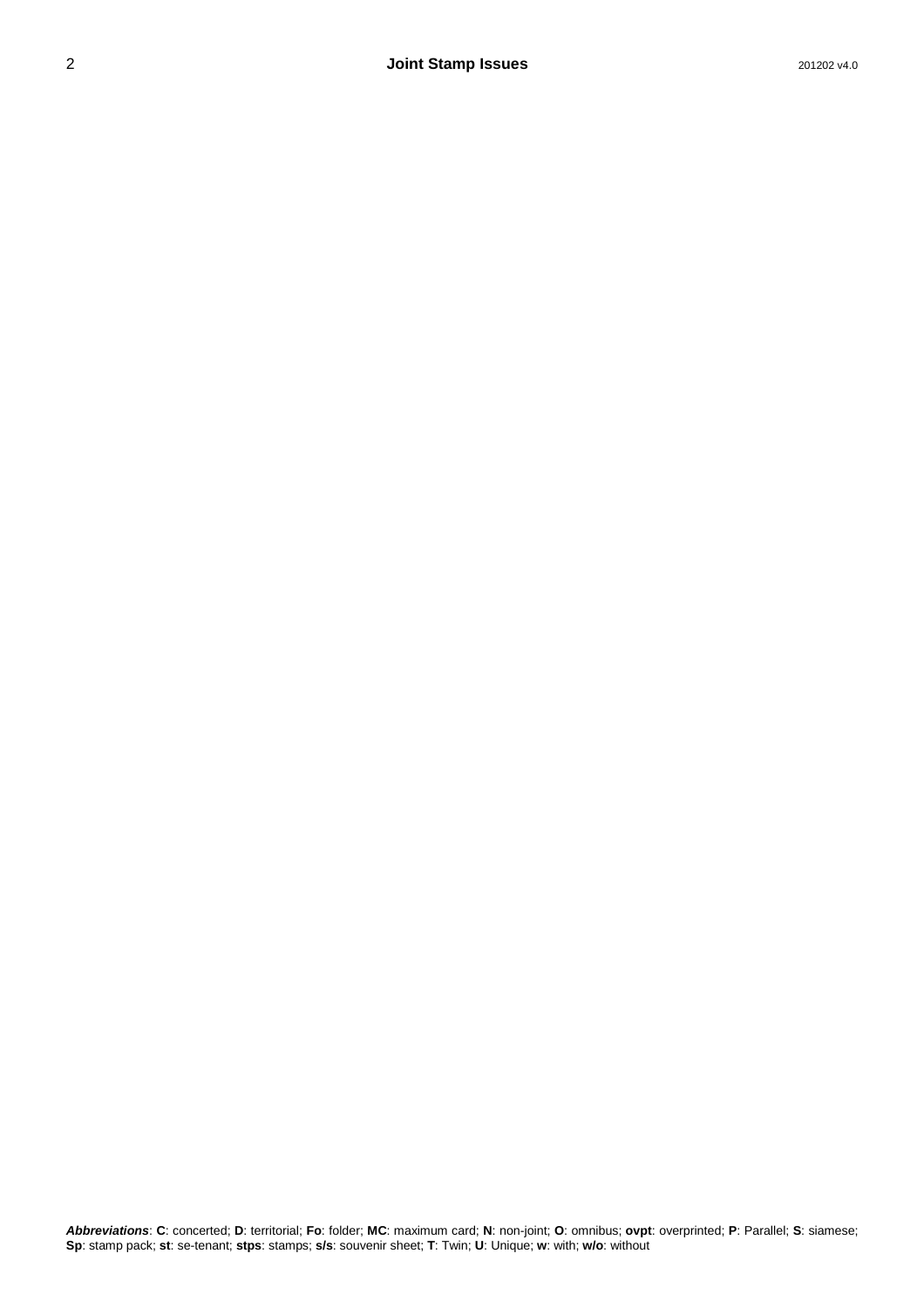### **List of available Joint Stamp Issues for sale**

#### Stamps, Souvenir Sheets, Postal Stationery and First Day Covers

The following price list provides all stamps and associated items that are available for sale. The list is separated in two parts, the first one being limited to the stamps, souvenir sheets and miniature sheets, all mint non hinged. The second list refers to all cancelled documents such as first day covers and mixed first day covers. Isolated cancelled stamps are not proposed for sale. The list follows the order and the numbering system of the 2006 Joint Stamp Issues Catalogue and following supplements.

Sale's prices for listed items are given in Euros. Above € 30.00 purchase, postage is free. 5% discount are taken in account above € 50.00 purchase and 10% discount above € 10000. Additional cost for registered mail is € 4.00, however included for free above € 100.00 purchase. Payment via Paypal (address rzimmerm@club-internet.fr) is accepted at no charge. Only checks issued in Euros by a French bank are accepted. For Europeans, money can be transferred to the following Post Bank (La Poste) account IBAN FR 47 2004 1010 1502 6252 0H03 677 with BIC/SWIFT PSSTFRPPSTR. Payment in US\$ are accepted as well in cash or Paypal with a currency conversion factor of 1.35 (value February 2012).

Purchase order to be sent to Richard Zimmermann, 124, avenue Guy de Coubertin, 78470 Saint Rémy lès Chevreuse, France, e-mail: rzimmerm@club-internet.fr. Mail exchange can take place in English, French or German.

------------------------------------------------------------------------------------------------------------------------------------------------------------------

# **Liste de timbres d'Emissions Conjointes disponibles à la vente**

Timbres, blocs-feuillets, entiers postaux et premiers jours

La liste suivante donne l'ensemble des timbres et éléments associés disponibles à la vente. Cette liste est séparée en deux parties, la première étant limitée aux timbres, blocs-feuillets et blocs miniature, tous neufs sans charnière. La deuxième liste réfère à tous les documents oblitérés tels que les émissions premier jour, individuelles ou mixtes. Les timbres détachés oblitérés ne sont pas proposés à la vente.

La liste suit l'ordre et la nomenclature décrite dans le Catalogue des Emissions Conjointes version 2006 et suppléments.

Les prix de vente sont donnés en Euros. Au delà de 30,00 €, l'envoi est franco de port. Un rabais de 5% est octroyé pour tout achat supérieur à 50,00 € et un rabais de 10% au delà de 100,00 € d'achat. L'envoi en recommandé nécessite un surcoût de 4.00 €, mais est inclus pour les achats supérieurs à 100,00 €. Le paiement via Paypal (addresse rzimmerm@club-internet.fr) est accepté sans surcoût. Seuls les chèques émis en Euros par une banque française sont acceptés. En Europe l'argent peut être transféré sur le compte de la Banque Postale suivant: IBAN FR 47 2004 1010 1502 6252 0H03 677 et BIC/SWIFT PSSTFRPPSTR. Le paiement en dollars US est accepté en cash et par Paypal. Un facteur de conversion de 1,35 devra être appliqué (taux Février 2012).

Les commandes sont à envoyer à Richard Zimmermann, 124, avenue Guy de Coubertin, 78470 Saint Rémy lès Chevreuse, France, e-mail: rzimmerm@club-internet.fr. L'échange de courrier peut se faire en français, anglais ou allemand.

---------------------------------------------------------------------------------------------------------------------------------------------------------------------

### **Verfügbare Gemeinschaftsausgaben Liste zum Verkauf**  Briefmarken, Blocks, Ganzsachen und Ersttagsbriefe

Die folgende Preisliste erfaßt alle Marken und betreffende Postsachen die zum Verkauf angeboten sind. Die Liste ist in zwei Abschnitte aufgeteilt. Die Erste Liste beschrenkt sich auf postfrische Briefmarken, Blocks und miniatur Bögen, während die zweite alle gestempelte Dokumente herrgibt, insbesondere Ersttagsbriefe und Doppelt-Ersttagsbriefe. Einzelne gestempelte Marken werden nicht angeboten.

Diese Liste folgt die Anordnung des Gemeinschaftsausgabenkataloges 2006 und erschienene Ergänzungen.

Alle Verkaufspreise sind in Euros gegeben. Ankauf über 30.00 € ist Porto frei. 5% Rabatt werden abgerechnet für ein Einkauf höher als 50,00 € und 10% Rabatt über 100,00 €. Registrierte Sendung kostet zusätzliche 4,00 €. Ab 100,00 € Ankauf enthält Registrierung um sonst. Bezahlung kann über Paypal (Anschrift rzimmerm@club-internet.fr) stattfinden ohne zusätzliche Kosten. Nur Checks in Euros von einer französische Bank werden akzeptiert. In Europa, kann das Geld auf das Konto der französische Post Bank (La Poste) IBAN FR 47 2004 1010 1502 6252 0H03 677 und BIC/SWIFT PSSTFRPPSTR überwiesen werden. Bezahlung in US\$ sind entweder in bar oder über Paypal möglich. Umwechselungskurs liegt zur Zeit bei 1,35 (Februar 2012).

Ankaufsauftrag soll an Richard Zimmermann, 124, avenue Guy de Coubertin, 78470 Saint Rémy lès Chevreuse, Frankreich, e-mail: rzimmerm@club-internet.fr ausgerichtet werden. Schreibenaustausch kann auf Deutsch, Englisch oder Französisch statt finden.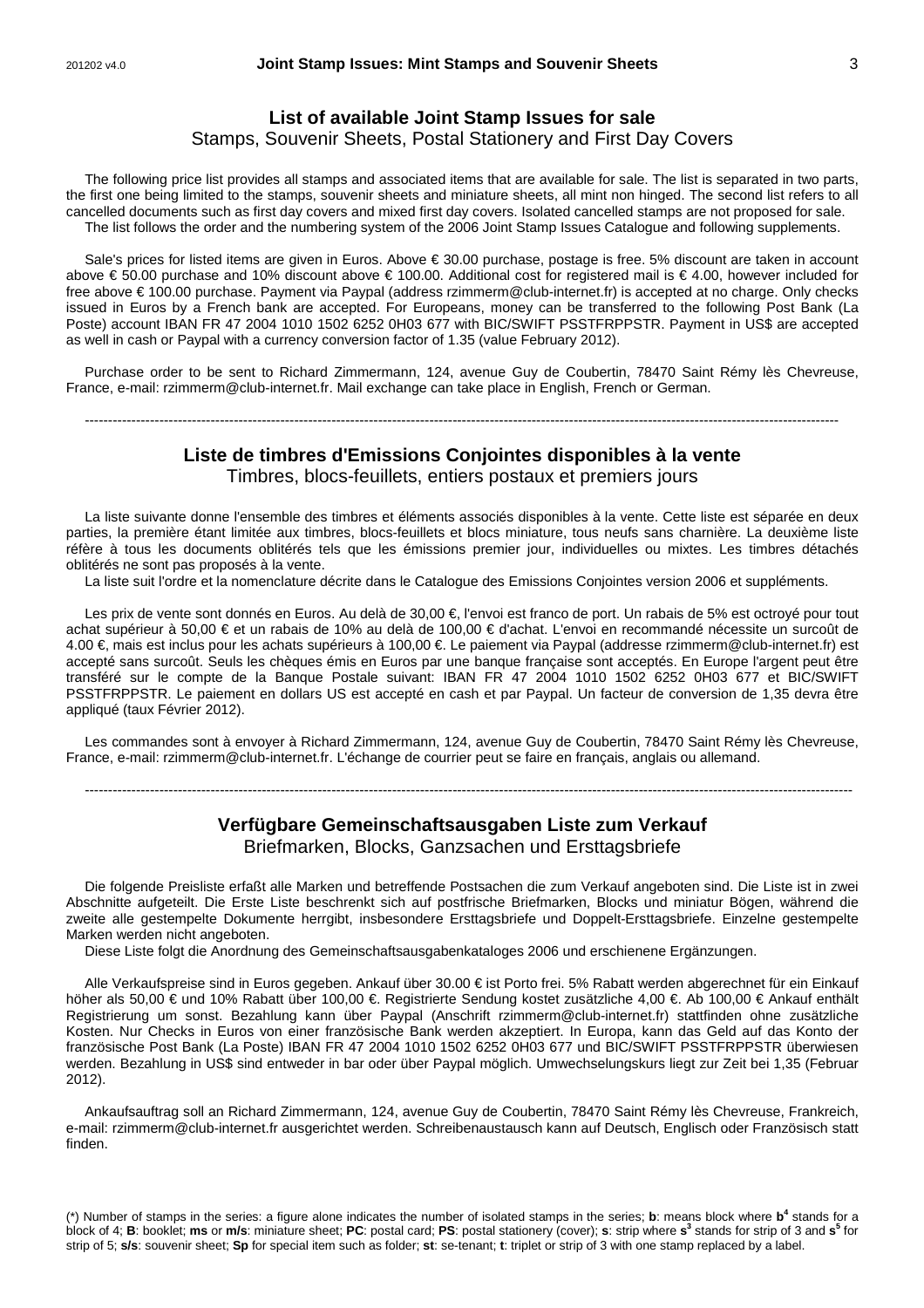### **1. Mint stamps, blocks, souvenir sheets and miniature sheets**

This first part lists only mint items. It contains stamps (isolated or in form of se-tenant pairs or strips), miniature sheets (m/s), souvenir sheets (s/s), booklets (B), postal stationery (PS), including mint postal cards (PC), covers and aerogrammes. The prices are listed in Euros (€) and the items in blue are available only in very limited amounts (usually one sample). For others it can be possible to request blocks.

# **Unique Issues [U]**

| <b>Number</b> | Country                                             | $N(*)$ | Cat.<br><b>Price</b><br>€ | Sale's<br><b>Price</b><br>€ |
|---------------|-----------------------------------------------------|--------|---------------------------|-----------------------------|
| U19650430     | Djerdap Iron Gate dam                               |        |                           |                             |
|               | 02a: Romania -<br>Yugoslavia                        | 2      | 0.80                      | 0.40                        |
| U19950905     | 03a: Romania -<br>Yugoslavia<br><b>Relationship</b> | 1s/s   | 5.20                      | 2.50                        |
|               | 01a: Liechtenstein -<br>Switzerland                 |        | 1.40                      | 0.70                        |

| S20011108 | <b>Christmas</b>                  |      |       |       |
|-----------|-----------------------------------|------|-------|-------|
|           | 01a: Germany                      | 2    | 3.00  | 1.50  |
|           | 03a: Germany -<br><b>Spain</b>    | 1s/s | 5.00  | 2.50  |
| S20020516 | <b>Soccer championship</b>        |      |       |       |
|           | 04a: China - Hong<br>Kong - Macao | 1s/s | 7.00  | 6.00  |
| S20051021 | <b>Trafalgar</b>                  |      |       |       |
|           | 03b: Man s/s                      | s/s  | 6.00  | 4.00  |
| S20060528 | <b>Champlain</b>                  |      |       |       |
|           | 01a: Canada                       | 1    | 0.80  | 0.50  |
|           | 03b: s/s w/o bar<br>code          | s/s  | 3.80  | 3.00  |
| S20060822 | Fireworks Austria - Hong Kong     |      |       |       |
|           | 02b: Hong Kong                    | 1s/s | 20.00 | 14.00 |
| S20080516 | <b>Champlain</b>                  |      |       |       |
|           | 02a: France                       | 1    | 1.70  | 1.10  |
|           | 03a: mixed<br>miniature sheet     | 1s/s | 10.00 | 8.00  |
| S20090514 | <b>Pandas</b>                     |      |       |       |
|           | 01a: Pitcairn -<br>Vanuatu        | s/s  | 5.00  | 4.50  |

# **Siamese Issues [S]**

| <b>Number</b> | Country                                                     | $N(*)$         | Cat.<br><b>Price</b><br>€ | Sale's<br><b>Price</b><br>€ |
|---------------|-------------------------------------------------------------|----------------|---------------------------|-----------------------------|
| S19941008     | <b>Saint Marc Basilica</b>                                  |                |                           |                             |
|               | 01a <sup>a</sup> : Italy with<br>imprint reverse            | 1              | 1.40                      | 0.70                        |
|               | $01a^b$ : Italy w/o<br>imprint reverse                      | 1              | 1.00                      | 0.60                        |
|               | 02a <sup>a</sup> : San Marino<br>with imprint reverse       | 1              | 1.40                      | 0.70                        |
|               | 03a: Italy - San<br>Marino                                  | 1s/s           | 2.80                      | 1.50                        |
| S19960413     | <b>West Africa Ecopole</b>                                  |                |                           |                             |
|               | 01a: Mali                                                   | 2              | 5.00                      | 3.00                        |
|               | 02a: Senegal                                                | $\overline{2}$ | 3.00                      | 2.00                        |
|               | 02c: die proof,<br>imperforate b <sup>4</sup>               | s/s            | 14.00                     | 10.00                       |
| S19961101     | Willem de Vlamingh                                          |                |                           |                             |
|               | 01a: Australia                                              | 1              | 0.80                      | 0.30                        |
|               | 02a: Christmas                                              | 1              | 0.80                      | 0.30                        |
|               | 03a: Australia -<br>Christmas                               | 2st            | 2.00                      | 1.10                        |
| S19990319     | <b>Maritime links</b><br>03a Australia -<br>Canada          | 1s/s           | 5.00                      | 2.00                        |
| S19990319     | <b>Polly Woodside</b><br>13a: Australia -<br><b>Ireland</b> | 1s/s           | 5.00                      | 2.00                        |
| S20010714     | <b>Olympic Games 2008</b>                                   |                |                           |                             |
|               | 04a: China - Hong<br>Kong - Macao <sup>1</sup>              | Sp             | 60.00                     | 45.00                       |



 $\overline{a}$ <sup>1</sup> Note: item size 510x300mm

**Abbreviations**: **C**: concerted; **D**: territorial; **Fo**: folder; **MC**: maximum card; **N**: non-joint; **O**: omnibus; **ovpt**: overprinted; **P**: Parallel; **S**: siamese; **Sp**: stamp pack; **st**: se-tenant; **stps**: stamps; **s/s**: souvenir sheet; **T**: Twin; **U**: Unique; **w**: with; **w/o**: without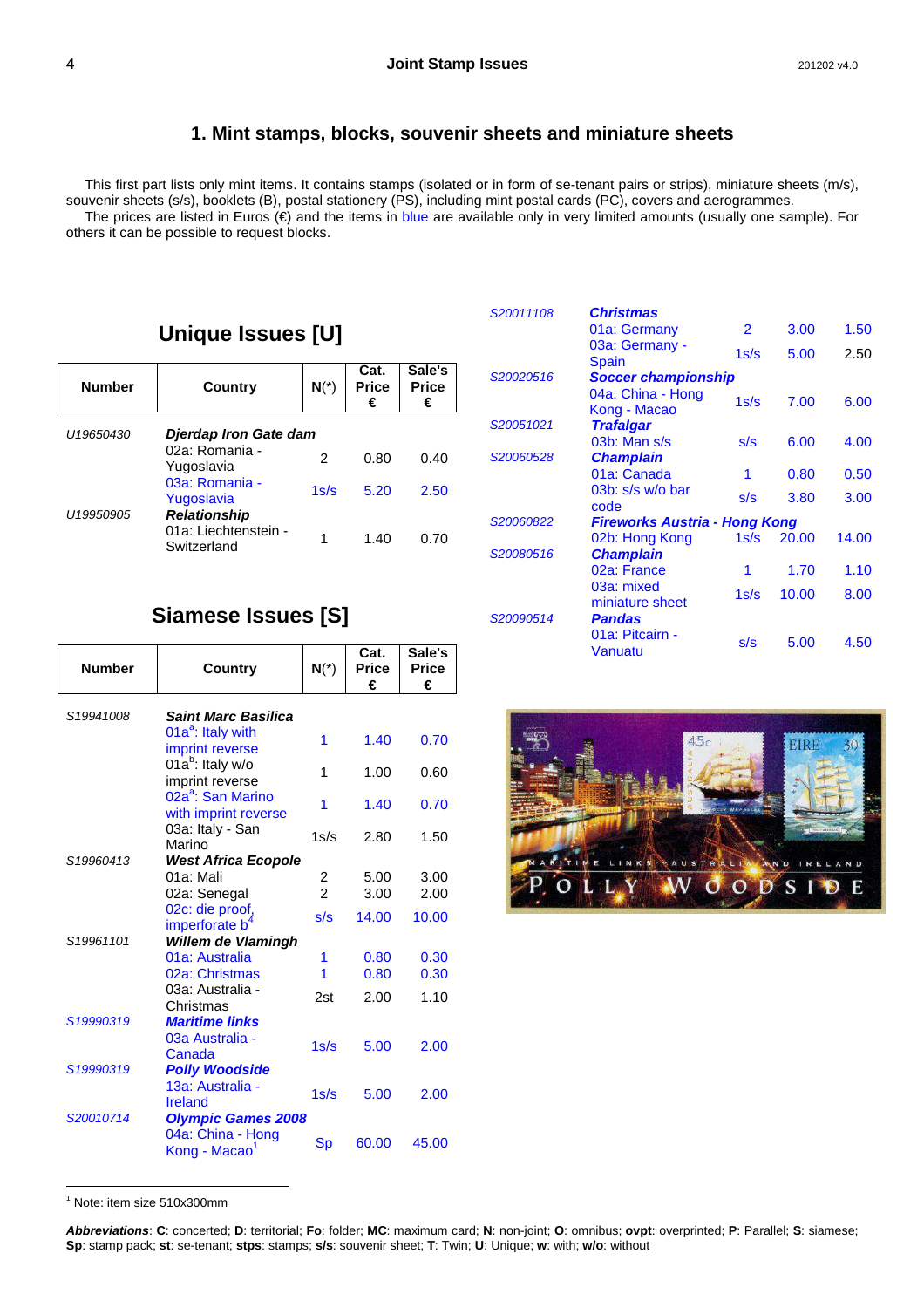#### 201202 v4.0 **Joint Stamp Issues: Mint Stamps and Souvenir Sheets** 5

# **Twin Issues [T]**

| <b>Number</b>                                   | Country                  | $N(*)$         | Cat.<br><b>Price</b><br>€ | Sale's<br><b>Price</b><br>€ |  |  |
|-------------------------------------------------|--------------------------|----------------|---------------------------|-----------------------------|--|--|
|                                                 | 1950-1959                |                |                           |                             |  |  |
| T19580827<br><b>Sir Charles Kingsford Smith</b> |                          |                |                           |                             |  |  |
|                                                 | 01a: Australia           | 1              | 1.20                      | 0.50                        |  |  |
|                                                 | 02a: New Zealand         | 1              | 0.60                      | 0.30                        |  |  |
| T19581014                                       | <b>Republic of Iraq</b>  |                |                           |                             |  |  |
|                                                 | 01a: Egypt               | 1              | 0.60                      | 0.30                        |  |  |
| T <sub>19590222</sub>                           | <b>UAR Anniversary</b>   |                |                           |                             |  |  |
|                                                 | 01a: Egypt (10M)         | 1              | 0.60                      | 0.30                        |  |  |
| T19590301                                       | <b>Telecommunication</b> |                |                           |                             |  |  |
|                                                 | 01a: Egypt (10M)         | 1              | 0.50                      | 0.30                        |  |  |
|                                                 | 02a: Syria               | 1              | 1.00                      | 0.50                        |  |  |
|                                                 | 03a: Yemen               | 1              | 2.80                      | 1.40                        |  |  |
| T <sub>19590403</sub>                           | <b>NATO</b>              |                |                           |                             |  |  |
|                                                 | 01a: Belgium             | 2              | 1.80                      | 0.90                        |  |  |
|                                                 | 02a: Luxembourg          | $\overline{c}$ | 1.00                      | 0.50                        |  |  |
|                                                 | 03a: Netherlands         | 2              | 1.80                      | 0.90                        |  |  |
| T <sub>19590626</sub>                           | <b>Saint Lawrence</b>    |                |                           |                             |  |  |
|                                                 | 01a: Canada              | 1              | 0.60                      | 0.30                        |  |  |
|                                                 | 02a: USA                 | 1              | 0.50                      | 0.20                        |  |  |

|                       | 01a: Central Africa       | 2                       | 3.00 | 1.50  |
|-----------------------|---------------------------|-------------------------|------|-------|
|                       | 02a: Chad                 | 2                       | 3.60 | 1.80  |
|                       | 03a: Congo                | $\overline{\mathbf{2}}$ | 2.50 | 1.30  |
|                       | 04a: Gabon                | $\overline{2}$          | 2.80 | 1.40  |
| T <sub>19631203</sub> | Submarine cable           |                         |      |       |
|                       | 01a: Australia            | 1                       | 3.00 | 1.50  |
|                       | 02a: Great Britain        | 1                       | 3.00 | 1.50  |
|                       | 03a: New Zealand          | 1                       | 3.00 | 1.50  |
| T19640623             | <b>Summit conference</b>  |                         |      |       |
|                       | 02a: Chad                 |                         | 2.00 | 1.00  |
| T19640914             | <b>Europa</b>             |                         |      |       |
|                       | 04a: France               | 1                       | 1.00 | 0.40  |
| T19641012             | <i><b>BENELUX</b></i>     |                         |      |       |
|                       | 01a: Belgium              | 1                       | 0.80 | 0.30  |
|                       | 02a: Luxembourg           | 1                       | 0.40 | 0.20  |
|                       | 03a: Netherlands          |                         | 0.40 | 0.20  |
| T19641102             | <b>Telecommunications</b> |                         |      |       |
|                       | 01a: Chad                 | 1                       | 1.00 | 0.50  |
|                       | 02a: Congo                | 1                       | 0.80 | 0.40  |
|                       | 03a: Gabon                |                         | 0.90 | 0.40  |
| T19641107             | <b>Cooperation</b>        |                         |      |       |
|                       | 11a: Niger imperforate    | 1                       |      |       |
|                       | die cut 130x100mm         |                         |      | 10.00 |
|                       |                           |                         |      |       |

|           | 1960-1964                        |                         |       |       |
|-----------|----------------------------------|-------------------------|-------|-------|
| T19600222 | <b>UAR Anniversary</b>           |                         |       |       |
|           | 01a: Egypt (10M)                 | 1                       | 0.50  | 0.30  |
|           | 02a: Syria (121/ <sub>2</sub> P) | 1                       | 0.60  | 0.30  |
| T19600407 | <b>Refugees</b>                  |                         |       |       |
|           | 01a: Egypt                       | 2                       | 1.80  | 0.90  |
|           | 02a: Syria                       | $\overline{2}$          | 1.70  | 0.80  |
| T19600529 | <b>Conseil de l'Entente</b>      |                         |       |       |
|           | 01a: Dahomey                     | 1                       | 1.00  | 0.50  |
|           | 02a: Ivory Coast                 | 1                       | 1.40  | 0.70  |
|           | 04a: Upper Volta                 | 1                       | 1.00  | 0.50  |
| T19600915 | Mexican independence             |                         |       |       |
|           | 01a: Mexico <sup>2</sup>         | 1                       | 0.50  | 0.20  |
|           | Complement 1P+5P                 | $\overline{c}$          | 5.00  | 2.00  |
|           | 02a: USA                         | 1                       | 0.40  | 0.20  |
| T19610222 | <b>UAR Anniversary</b>           |                         |       |       |
|           | 01a: Egypt (10M)                 | 1                       | 0.50  | 0.30  |
| T19610224 | <b>SAS Airline</b>               |                         |       |       |
|           | 01a: Denmark                     | 1                       | 1.00  | 0.50  |
|           | 02a: Norway                      | 1                       | 1.00  | 0.50  |
|           | 03a: Sweden                      | 1                       | 0.80  | 0.40  |
| T19620423 | <b>Postal Union</b>              |                         |       |       |
|           | 01a: Egypt                       | $\overline{\mathbf{c}}$ | 1.00  | 0.50  |
|           | 02a: Guinea                      | $\frac{2}{2}$           | 3.60  | 1.80  |
|           | 03a: Mali                        |                         | 2.20  | 1.10  |
| T19620713 | Pago Pago                        |                         |       |       |
|           | 02a: Papua New                   | 3                       | 30.00 | 15.00 |
|           | Guinea                           |                         |       |       |
|           | 03a: Polynesia                   | 1                       | 14.00 | 7.00  |
|           | 04a: Wallis Futuna               | 1                       | 3.50  | 1.80  |
| T19630919 | <b>Spatial telecom</b>           |                         |       |       |

|           | 1965-1969                         |                         |      |      |
|-----------|-----------------------------------|-------------------------|------|------|
| T19650524 | <b>Winston Churchill</b>          |                         |      |      |
|           | 01a: Australia                    | 1                       | 1.00 | 0.40 |
|           | 02a: New Zealand                  | $\overline{2}$          | 1.20 | 0.50 |
| T19650620 | <b>Post conference</b>            |                         |      |      |
|           | 02a: Hungary                      | 1                       | 0.50 | 0.30 |
| T19650721 | <b>RCD</b>                        |                         |      |      |
|           | 01a: Iran                         | $\overline{\mathbf{c}}$ | 1.80 | 0.90 |
|           | 02a: Pakistan                     | $\frac{2}{2}$           | 2.00 | 1.00 |
|           | 03a: Turkey                       |                         | 1.20 | 0.60 |
| T19650828 | <b>Saint Agustin</b>              |                         |      |      |
|           | 01a: Spain                        | 1                       | 0.40 | 0.20 |
|           | 02a: USA                          | 1                       | 0.40 | 0.20 |
| T19670616 | <b>Finnish community</b>          |                         |      |      |
|           | 01a: Finland                      | 1                       | 1.00 | 0.50 |
|           | 02a: Sweden                       | $\overline{2}$          | 0.50 | 0.20 |
|           | 02b <sup>a</sup> : Sweden (m/s)   | 10                      | 5.00 | 2.00 |
|           | 02b <sup>b</sup> : Sweden booklet | 10                      | 5.00 | 2.50 |
| T19690428 | <b>Europa</b>                     |                         |      |      |
|           | 07a: France                       | $\overline{2}$          | 0.80 | 0.40 |
| T19690721 | <b>RCD Miniatures</b>             |                         |      |      |
|           | 01a: Iran                         | 3                       | 7.50 | 3.70 |
|           | 02a: Pakistan                     | 3                       | 1.50 | 0.80 |
|           | 03a: Turkey                       | 3                       | 2.80 | 1.40 |
| T19690908 | <b>BENELUX</b>                    |                         |      |      |
|           | 01a: Belgium                      | 1                       | 0.40 | 0.20 |
|           | 02a: Luxembourg                   | 1                       | 0.50 | 0.20 |
|           | 03a: Netherlands                  | 1                       | 0.40 | 0.20 |
| T19690912 | A. von Humbolt                    |                         |      |      |
|           | 01a: Berlin                       | 1                       | 1.40 | 0.60 |
|           | 02a: Venezuela                    | 1                       | 1.20 | 0.70 |
| T19690927 | <b>Water chart</b>                |                         |      |      |
|           | 01a: Andorra                      | 1                       | 6.00 | 3.00 |
|           | 02a: France                       | 1                       | 0.60 | 0.30 |
| T19691115 | <b>ABUEXPO</b>                    |                         |      |      |
|           | 01a: Brazil                       | 1                       | 1.00 | 0.50 |
|           | 02a: Uruguay                      | 1                       | 1.00 | 0.50 |

 2 Pricing error in the catalogue (over-evaluation) - read 0.50 instead of 5.00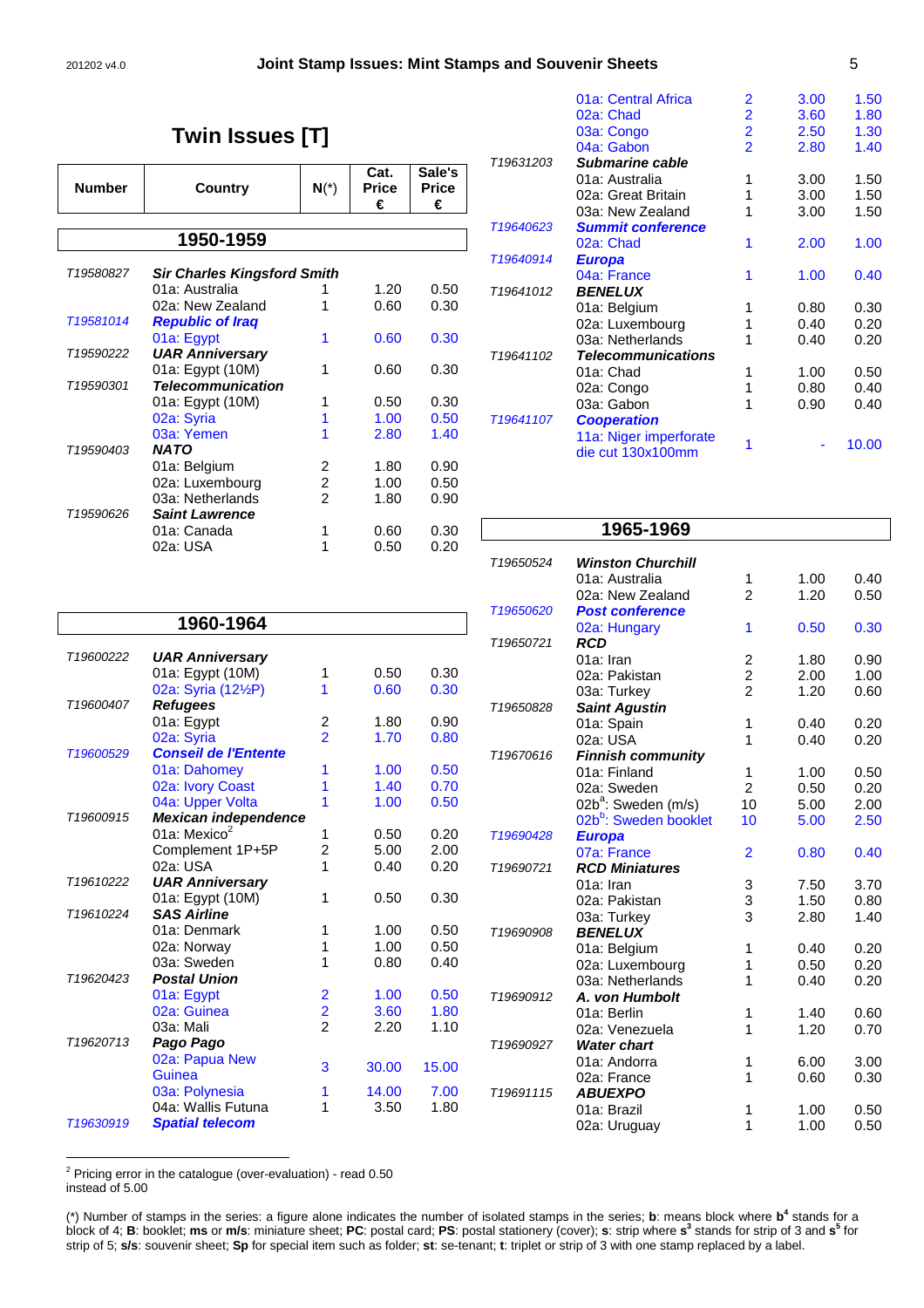|           |                                                              |                           |              |              | T19760415 | <b>Telephone</b>                  |                                                    |               |              |
|-----------|--------------------------------------------------------------|---------------------------|--------------|--------------|-----------|-----------------------------------|----------------------------------------------------|---------------|--------------|
|           |                                                              |                           |              |              |           | 01a: Kenya                        | 4                                                  | 3.50          | 1.70         |
|           | 1970-1974                                                    |                           |              |              |           | 02a: Tanzania                     | 4                                                  | 2.50          | 1.20         |
|           |                                                              |                           |              |              | T19760601 | 03a: Uganda<br>Independence       | 4                                                  | 1.50          | 0.80         |
| T19700721 | <b>RCD Landscapes</b><br>01a: Iran                           | 3                         | 3.00         | 1.50         |           | 01a: Canada                       | 1                                                  | 0.50          | 0.20         |
|           | 02a: Pakistan                                                | 3                         | 1.40         | 0.70         |           | 02a: USA                          | 1                                                  | 0.50          | 0.20         |
|           | 03a: Turkey                                                  | 3                         | 2.60         | 1.30         | T19760705 | <b>Olympic Games</b>              |                                                    |               |              |
| T19701227 | <b>Economic treaty</b>                                       |                           |              |              |           | 01a: Kenya                        | 4                                                  | 3.80          | 1.90         |
|           | 01a: Egypt                                                   | 1                         | 1.00         | 0.50         |           | 02a: Tanzania                     | 4                                                  | 3.20          | 1.60         |
| T19710503 | <b>Europa</b>                                                |                           |              |              |           | 03a: Uganda                       | 4                                                  | 2.00          | 1.00         |
|           | 05a: France                                                  | 1                         | 0.70         | 0.30         |           | 03b: Uganda                       | s/s                                                | 5.00          | 3.00         |
| T19710721 | <b>RCD Mosques</b>                                           |                           |              |              | T19760721 | <b>RCD State heads</b>            |                                                    |               |              |
|           | 01a: Iran                                                    | 3                         | 2.30         | 1.10         |           | 01a: Iran                         | 3                                                  | 3.00          | 1.50         |
|           | 02a: Pakistan                                                | 3                         | 1.40         | 0.70         |           | 02a: Pakistan                     | 3st                                                | 4.50          | 2.50         |
|           | 03a: Turkey                                                  | 3                         | 2.80         | 1.40         |           | 02a: Pak. (isolated)              | 3                                                  | 4.50          | 2.20         |
| T19720225 | South Pacific Commission <sup>3</sup>                        |                           |              |              | T19761004 | 03a: Turkey<br><b>Trains</b>      | 3                                                  | 2.80          | 1.40         |
|           | 01a: Fr. Polynesia                                           | 1<br>1                    | 12.00        | 6.00<br>1.00 |           | 01a: Kenya                        | 4                                                  | 11.00         | 5.50         |
|           | 02a: New Caledonia<br>03a: Wallis Futuna                     | 1                         | 2.00<br>7.00 | 3.50         |           | 02a: Tanzania                     | 4                                                  | 6.00          | 3.00         |
| T19720513 | <b>FIJI'72</b>                                               |                           |              |              |           | 03a: Uganda                       | 4                                                  | 3.00          | 1.50         |
|           | 01a: New Caledonia                                           | 1                         | 4.00         | 2.00         | T19770110 | <b>Fishes</b>                     |                                                    |               |              |
|           | 02a <sup>a</sup> : Wallis Futuna                             | 1                         | 7.00         | 3.50         |           | 01a: Kenya                        | 4                                                  | 9.00          | 4.50         |
|           | 02a <sup>b</sup> : Wallis Futuna -                           |                           |              |              |           | 02a: Tanzania                     | 4                                                  | 6.00          | 3.00         |
|           | dated corner                                                 | b <sup>4</sup>            | 35.00        | 18.00        |           | 02b: Tanzania                     | s/s                                                | 10.00         | 7.00         |
| T19720721 | <b>RCD Paintings</b>                                         |                           |              |              |           | 03a: Uganda                       | 4                                                  | 4.00          | 2.00         |
|           | 01a: Iran                                                    | 3                         | 5.00         | 2.50         | T19770115 | <b>Festival</b>                   |                                                    |               |              |
|           | 02a: Pakistan                                                | 3                         | 1.50         | 0.70         |           | 01a: Kenya                        | 4                                                  | 6.00          | 3.00         |
|           | 03a: Turkey                                                  | 3                         | 5.20         | 2.60         |           | 02a: Tanzania                     | 4                                                  | 3.50          | 1.80         |
| T19730122 | <b>Cooperation treaty</b>                                    |                           |              |              |           | 03a: Uganda                       | 4                                                  | 2.10          | 1.00         |
|           | 01a: France                                                  | 1                         | 0.60         | 0.20         |           | 03b: Uganda                       | s/s                                                | 8.00          | 6.00         |
|           | 02a: Germany                                                 | 1                         | 1.80         | 0.90         | T19770202 | Sea roses Norden                  |                                                    |               |              |
| T19730626 | <b>Nordic countries</b>                                      |                           |              |              |           | 01a: Denmark<br>02a: Finland      | $\overline{\mathbf{c}}$<br>$\overline{\mathbf{2}}$ | 2.00<br>1.80  | 1.00<br>0.90 |
| T19730721 | 05a: Sweden                                                  | $\overline{2}$            | 1.00         | 0.50         |           | 05a: Sweden                       | $\overline{2}$                                     | 1.20          | 0.60         |
|           | <b>RCD Archeology</b><br>01a <sup>a</sup> : Iran (se-tenant) | 3st                       | 1.50         | 1.00         | T19770405 | Safari rally                      |                                                    |               |              |
|           | 01a <sup>b</sup> : Iran (isolated)                           | 3                         | 1.50         | 0.70         |           | 01a: Kenya                        | 4                                                  | 6.80          | 3.40         |
|           | 02a: Pakistan                                                | 3                         | 2.60         | 1.30         |           | 02a: Tanzania                     | 4                                                  | 5.00          | 2.50         |
|           | 03a: Turkey                                                  | 3                         | 2.80         | 1.40         |           | 03a: Uganda                       | 4                                                  | 4.00          | 2.00         |
| T19740721 | <b>RCD Carpets</b>                                           |                           |              |              | T19770630 | <b>Church</b>                     |                                                    |               |              |
|           | 01a: Iran (se-tenant)                                        | 3st                       | 1.80         | 1.20         |           | 01a: Kenya                        | 4                                                  | 5.00          | 2.50         |
|           | 01a: (Iran (isolated)                                        | 3                         | 1.80         | 0.90         |           | 01b: Kenya                        | s/s                                                | 6.00          | 4.00         |
|           | 02a: Pakistan                                                | 3                         | 2.10         | 1.00         |           | 02a: Tanzania                     | 4                                                  | 5.00          | 2.50         |
|           | 03a: Turkey                                                  | 3                         | 7.50         | 3.70         |           | 03a: Uganda                       | 4                                                  | 2.10          | 1.00         |
| T19740907 | <b>BENELUX</b>                                               |                           |              |              | T19770721 | <b>RCD Older objects</b>          |                                                    |               |              |
|           | 01a: Belgium                                                 | 1                         | 0.40         | 0.20         |           | 01a: Iran                         | 3                                                  | 1.40          | 0.70         |
|           | 02a: Luxembourg                                              | 1                         | 1.50         | 0.70         |           | 02a: Pakistan                     | 3                                                  | 2.20          | 1.10         |
|           | 03a: Netherlands                                             | 1                         | 0.50         | 0.20         |           | 03a: Turkey<br>03c: Turkey        | 3<br>s/s                                           | 4.50<br>10.00 | 2.20<br>5.00 |
|           |                                                              |                           |              |              | T19770926 | <b>Endangered animals</b>         |                                                    |               |              |
|           |                                                              |                           |              |              |           | 01a: Kenya                        | $\,$ 5 $\,$                                        | 12.00         | 6.00         |
|           | 1975-1979                                                    |                           |              |              |           | 02a: Tanzania                     | 5                                                  | 21.00         | 11.00        |
|           |                                                              |                           |              |              |           | 03a: Uganda                       | 5                                                  | 12.00         | 6.00         |
| T19750715 | <b>Apollo - Soyuz</b>                                        |                           |              |              | T19780410 | <b>Soccer</b>                     |                                                    |               |              |
|           | 01a <sup>a</sup> : Soviet Union                              | 2st                       | 1.20         | 0.60         |           | 01a: Kenya                        | 4                                                  | 3.50          | 1.70         |
|           | 01a <sup>b</sup> : Soviet Union                              |                           |              |              |           | 02a: Tanzania                     | 4                                                  | 3.50          | 1.80         |
|           | (isolated stamps)                                            | $\overline{2}$            | 1.20         | 0.50         |           | 03a: Uganda                       | 4                                                  | 3.00          | 1.50         |
|           | 01b: (sheet 6 pairs)                                         | 12                        | 8.00         | 4.00         | T19780721 | <b>RCD Roses</b>                  |                                                    |               |              |
|           | $02a^a$ : USA $4$                                            | 2st                       | 0.70         | 0.40         |           | 01a: Iran                         | 3                                                  | 2.60          | 1.30         |
|           | 02a <sup>b</sup> : USA (isolated                             | $\overline{2}$            | 0.70         | 0.30         |           | 02a: Pakistan                     | 3st                                                | 2.60          | 1.50         |
|           | stamps)                                                      |                           |              |              |           | 02a: Pak. (isolated)              | 3                                                  | 2.60          | 1.30         |
| T19750721 | <b>RCD Vases</b>                                             |                           |              |              |           | 03a: Turkey                       | 3                                                  | 4.00          | 2.00         |
|           | 01a: Iran                                                    | 3                         | 1.10         | 0.50         | T19780817 | <b>Friendship</b>                 |                                                    |               |              |
|           | 02a: Pakistan                                                | $\ensuremath{\mathsf{3}}$ | 3.20         | 1.60         |           | 02a: Turkey                       | 2                                                  | 1.50          | 0.80         |
|           | 03a: Turkey                                                  | 3                         | 6.50         | 3.20         | T19790721 | <b>RCD Paintings</b><br>01a: Iran | 3                                                  | 10.00         | 5.00         |
|           |                                                              |                           |              |              |           | 02a: Pakistan (se-                |                                                    |               |              |
|           |                                                              |                           |              |              |           | tenant stamps)                    | 3st                                                | 1.30          | 0.70         |
|           |                                                              |                           |              |              |           |                                   |                                                    |               |              |

<sup>3</sup> Missing in main catalogue. Corrected in Supplement II, 2008

4 Precise pair horizontal or vertical

**Abbreviations**: **C**: concerted; **D**: territorial; **Fo**: folder; **MC**: maximum card; **N**: non-joint; **O**: omnibus; **ovpt**: overprinted; **P**: Parallel; **S**: siamese; **Sp**: stamp pack; **st**: se-tenant; **stps**: stamps; **s/s**: souvenir sheet; **T**: Twin; **U**: Unique; **w**: with; **w/o**: without

02a: Pak. (isolated) 3 1.30 0.50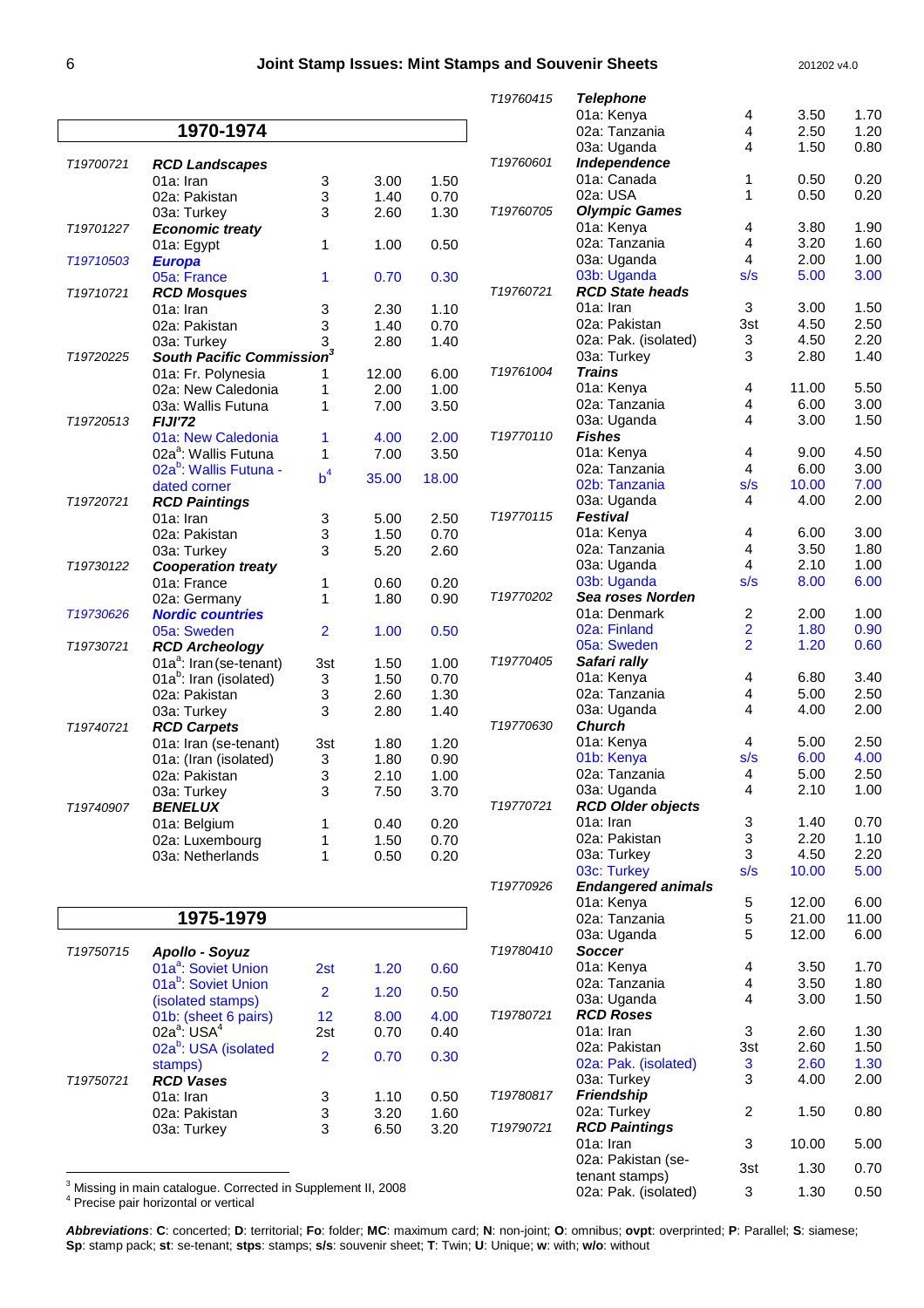#### 201202 v4.0 **Joint Stamp Issues: Mint Stamps and Souvenir Sheets** 7

| T <sub>19791019</sub> | 03a: Turkey<br><b>Railway</b>              | 3     | 2.80         | 1.40         |
|-----------------------|--------------------------------------------|-------|--------------|--------------|
|                       | 01a: Austria<br>02a <sup>1</sup> : Hungary | $b^4$ | 1.00<br>8.00 | 0.50<br>4.50 |

|           | 1980-1984                            |                |      |      |
|-----------|--------------------------------------|----------------|------|------|
| T19800412 | <i><u><b>Intercosmos</b></u></i>     |                |      |      |
|           | 04a: Soviet Union                    | s/s            | 2.80 | 1.50 |
| T19820420 | <b>Diplomatic relations</b>          |                |      |      |
|           | 01a: Netherlands                     | 2              | 1.40 | 0.70 |
|           | 02a: USA                             | 1              | 0.80 | 0.40 |
| T19830202 | <b>ANZCER</b>                        |                |      |      |
|           | 01a: Australia                       | 1              | 0.60 | 0.30 |
|           | 02a: New Zealand                     | 1              | 0.80 | 0.30 |
| T19830324 | <b>Benjamin Franklin</b>             |                |      |      |
|           | 01a: Sweden                          | 1              | 1.50 | 0.80 |
|           | 02a: USA                             | 1              | 0.80 | 0.40 |
| T19830429 | <b>Concord ship</b>                  |                |      |      |
|           | 01a: Germany                         | 1              | 2.60 | 1.30 |
|           | 02a: USA                             | 1              | 0.80 | 0.40 |
| T19830819 | <b>IPECC</b>                         |                |      |      |
|           | 02a: Pakistan                        | $\mathfrak{p}$ | 1.10 | 0.50 |
| T19840420 | <b>Jacques Cartier</b>               |                |      |      |
|           | 01a: Canada                          | 1              | 0.80 | 0.40 |
|           | 02a: France                          | 1              | 1.10 | 0.50 |
| T19840606 | John McCormack                       |                |      |      |
|           | 01a: Ireland                         | 1              | 1.80 | 0.90 |
|           | 02a: USA                             | 1              | 0.80 | 0.40 |
| T19840924 | <b>Dom Pedro</b>                     |                |      |      |
|           | 01a: Brazil                          | 1              | 4.30 | 2.20 |
|           | 02a: Portugal                        | 1              | 4.30 | 2.20 |
| T19841126 | <b>Mongolia Republic Anniversary</b> |                |      |      |
|           | 02a: Soviet Union                    | 1              | 0.30 | 0.20 |

|                       | 1985                   |    |      |      |
|-----------------------|------------------------|----|------|------|
| T19850119             | Europalia '85          |    |      |      |
|                       | 01a: Belgium           |    | 1.00 | 0.50 |
|                       | 02a: Spain             | 1  | 1.00 | 0.50 |
| T19850221             | <b>Bonn Copenhagen</b> |    |      |      |
|                       | 01a: Denmark           | 1  | 1.80 | 0.90 |
|                       | 02a: Germany           | 1  | 2.20 | 1.10 |
| T <sub>19850512</sub> | <b>Courrier Sud</b>    |    |      |      |
|                       | 01b: Mauritania        | 1t | 3.50 | 2.00 |
|                       | 02a: Senegal           | 1  | 3.20 | 2.00 |
| T19850521             | <b>King Knut IV</b>    |    |      |      |
|                       | 01a: Denmark           | 2  | 2.50 | 1.20 |
|                       | 02a: Sweden            | 2  | 1.40 | 0.70 |
|                       |                        |    |      |      |

|           | 1986                                                    |      |      |      |
|-----------|---------------------------------------------------------|------|------|------|
| T19860107 | EEC                                                     |      |      |      |
|           | 01a: Portugal                                           | 2    | 4.00 | 2.00 |
|           | 01b: Portugal                                           | 1s/s | 7.00 | 4.00 |
|           | 02a <sup>a</sup> : Spain (only 2<br>identical stamps)   | 2    | 1.00 | 0.70 |
|           | 02a <sup>b</sup> : Spain (compl.<br>series of 4 stamps) |      | 2.00 | 1.20 |
| T19860123 | Stockholmia '86<br>01a <sup>a</sup> : Sweden            | 4st  | 4 40 | 2.50 |

|           | 01a <sup>b</sup> : Sweden only<br>identical stamp |     |      | 1.00 |
|-----------|---------------------------------------------------|-----|------|------|
|           | $02a^a$ : USA                                     | 4st | 3.50 | 1.80 |
|           | 02a <sup>b</sup> : USA only<br>identical stamp    | 1   |      | 1.00 |
| T19860125 | <b>Belgian Congo</b>                              |     |      |      |
|           | 01a: Belgium                                      |     | 0.90 | 0.50 |
|           | 02a: Zaire                                        |     | 1.80 | 0.90 |
| T19860704 | <b>Statue of Liberty</b>                          |     |      |      |
|           | 02a: France                                       |     | 1.00 | 0.50 |
|           | 01a: USA                                          |     | 0.70 | 0.40 |
| T19860905 | <b>Meridian measure</b>                           |     |      |      |
|           | 01a: Finland                                      |     | 1.00 | 0.50 |
|           | 02a: France                                       |     | 1.30 | 0.60 |

|           | 1987                      |      |       |      |
|-----------|---------------------------|------|-------|------|
| T19870327 | <b>Co-princes meeting</b> |      |       |      |
|           | 02a: Andorra Sp           |      | 1.50  | 0.80 |
| T19870508 | <b>Red Cross</b>          |      |       |      |
|           | 01a: Norway               | 1s/s | 1.80  | 1.00 |
|           | 02b: Somalia              | 1s/s | 12.00 | 8.00 |
| T19870717 | <b>Relationship</b>       |      |       |      |
|           | 01a: Morocco              | 1    | 0.60  | 0.30 |
|           | 02a: USA                  | 1    | 0.70  | 0.40 |
|           |                           |      |       |      |

|            | 1988                                                    |                |       |       |
|------------|---------------------------------------------------------|----------------|-------|-------|
| T19880114  | <b>Adenauer - De Gaulle</b>                             |                |       |       |
|            | 02a: France                                             | 1              | 1.90  | 0.90  |
|            | 01a: Germany                                            | 1              | 1.60  | 0.80  |
| T19880126  | <b>Australia colonization</b>                           |                |       |       |
|            | 11a: Australia                                          | 1              | 1.00  | 0.50  |
|            | 12a: USA                                                | 1              | 0.90  | 0.40  |
| T19880329  | <b>New Sweden</b>                                       |                |       |       |
|            | 01a: Finland                                            | 1              | 2.00  | 1.10  |
|            | 02a: Sweden (full                                       | $h^6$          | 7.00  | 4.00  |
|            | booklet page)                                           |                |       |       |
|            | 03a: USA                                                | 1              | 1.80  | 0.90  |
| T19880506  | <b>Olympic Games</b>                                    |                |       |       |
|            | 01a <sup>a</sup> : Greece                               | $s^5$          | 12.00 | 7.00  |
|            | 01a <sup>b</sup> : Greece isolated<br>identical stamp E | 1              |       | 2.00  |
|            | 01d: pane w 4 strips<br>$(=\frac{4 \times 01a}{$        | $4s^5$         | 48.00 | 32.00 |
|            | 02a: South Korea E                                      | 1              | 1.20  | 0.60  |
|            | 02b: South Korea E                                      | 1s/s           | 3.80  | 1.90  |
|            | 02c: South Korea F                                      | 1              | 1.20  | 0.60  |
|            | 02d: South Korea F                                      | 1s/s           | 3.80  | 1.80  |
| T19880606  | <b>Cultural cooperation</b>                             |                |       |       |
|            | 01a: Costa Rica                                         | 2              | 9.00  | 5.00  |
|            | 02a: Liechtenstein                                      | $\mathfrak{p}$ | 4.00  | 2.00  |
| T19880621a | Australia colonization                                  |                |       |       |
|            | 01a <sup>a</sup> : Australia                            | 2x2st          | 7.00  | 4.00  |
|            | 01a <sup>b</sup> : Australia idem                       | 4              | 7.00  | 3.20  |
|            | non se-tenant<br>02a <sup>a</sup> : Great Britain       | 2x2st          | 6.00  |       |
|            | 02a <sup>b</sup> : Great Britain                        |                |       | 3.50  |
|            | non se-tenant                                           | 4              | 6.00  | 2.80  |
| T19880621b | Australia colonization                                  |                |       |       |
|            | 11a: Australia                                          | 1              | 0.90  | 0.40  |
|            | 12a: New Zealand                                        | 1              | 0.80  | 0.40  |
| T19880922  | <b>Robert Jacobsen</b>                                  |                |       |       |
|            | 01a: Denmark                                            | 1              | 2.50  | 1.30  |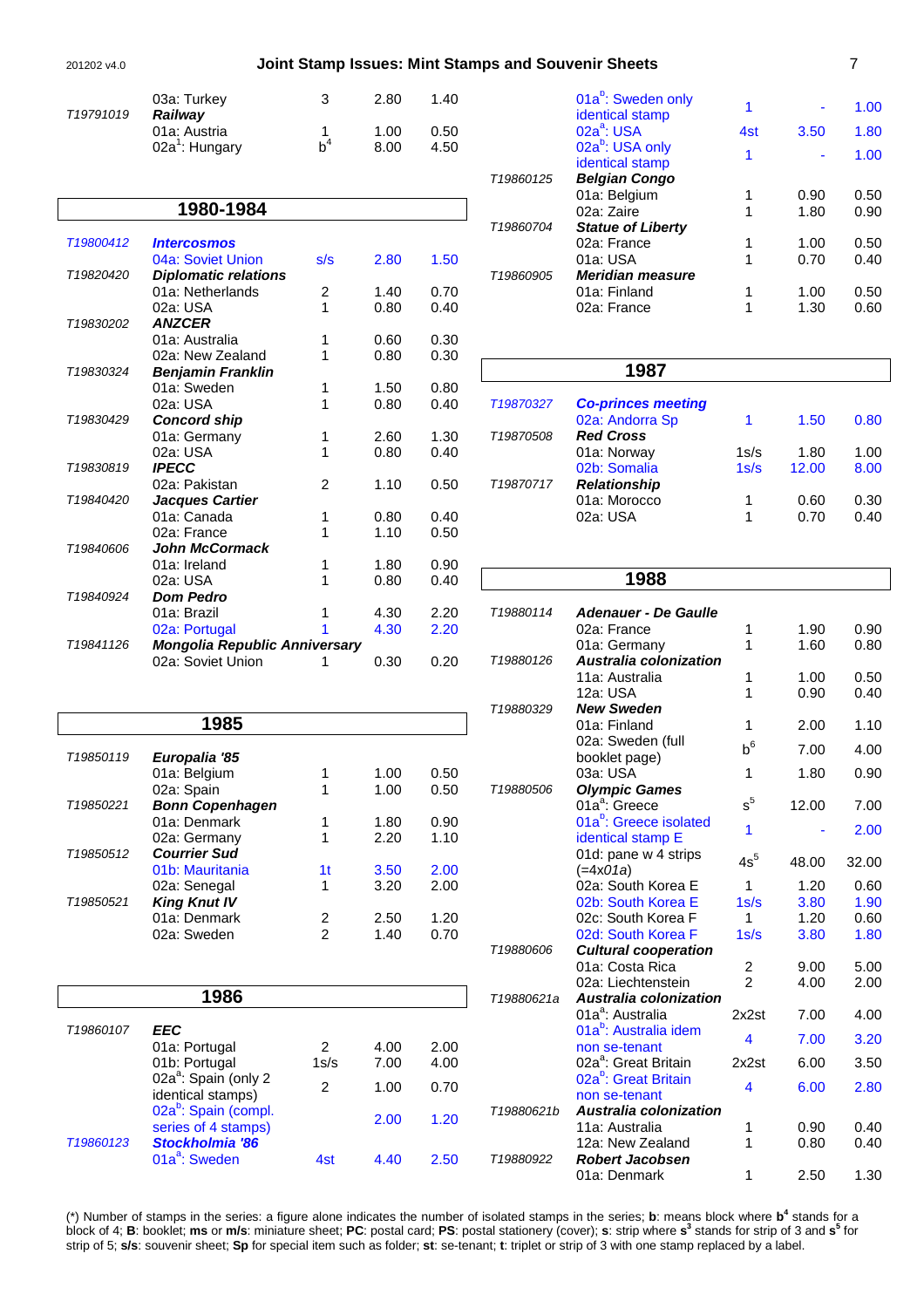### 8 **Joint Stamp Issues: Mint Stamps and Souvenir Sheets** 201202 v4.0

| T19881125 | 02a: France<br><b>Jean Tinguely</b>             |       | 2.80         | 1.40         |  |
|-----------|-------------------------------------------------|-------|--------------|--------------|--|
|           | 01a: France<br>02a <sup>a</sup> : Switzerland   | 1     | 5.00<br>6.00 | 2.50<br>3.00 |  |
|           | 02a <sup>b</sup> : dated corner 4               | $b^4$ |              |              |  |
|           | stamps                                          |       | 30.00        | 15.00        |  |
|           | 02a <sup>c</sup> : dated corner 1<br>stamp only |       | $6.00+$      | 6.00         |  |

### **1989**

| T19890428                                           | <b>Bounty mutiny</b>                                 |      |       |       |
|-----------------------------------------------------|------------------------------------------------------|------|-------|-------|
|                                                     | $01b^a$ : Man                                        | 1s/s | 7.00  | 3.50  |
|                                                     | 01b <sup>b</sup> : Man isolated<br>stamps from s/s   | 3    | 7.00  | 3.50  |
|                                                     | 02b <sup>a</sup> : Norfolk                           | 1s/s | 7.00  | 3.50  |
| 02b <sup>b</sup> : Norfolk isol.<br>stamps from s/s | 3                                                    | 7.00 | 3.50  |       |
|                                                     | 03a <sup>a</sup> : Pitcairn                          | 1s/s | 7.00  | 3.50  |
|                                                     | 03a <sup>b</sup> : Pitcairn isol.<br>stamps from s/s | 3    | 7.00  | 3.50  |
| T19890615                                           | <b>Cillian, Colman and Totnan</b>                    |      |       |       |
|                                                     | 01a: Germany                                         | 1    | 2.50  | 1.20  |
|                                                     | 02a: Ireland                                         | 1    | 1.40  | 0.70  |
|                                                     | 02b: booklet                                         | в    | 24.00 | 12.00 |
|                                                     | 02b: Ireland (4 illust.<br>leaflets from booklet     | 16   | 22.40 | 11.00 |
| T19890930                                           | Limburg province                                     |      |       |       |
|                                                     | 01a: Belgium                                         |      | 0.80  | 0.40  |
|                                                     | 02a: Netherlands                                     |      | 0.80  | 0.40  |

|           | 02a <sup>a</sup> : Soviet Union                                  | 2st            | 0.80         | 0.40         |
|-----------|------------------------------------------------------------------|----------------|--------------|--------------|
|           | 02a <sup>b</sup> : Soviet Union -<br>isolated stamps             | $\overline{2}$ | 0.80         | 0.30         |
| T19900819 | <b>Cultural and Economic Cooperation</b>                         |                |              |              |
|           | 01a: Indonesia                                                   |                | 0.80         | 0.40         |
|           | 01b: Indonesia                                                   | 1              | 1.30         | 0.70         |
|           | 02a: Pakistan                                                    | 1              | 0.80         | 0.40         |
| T19900928 | <b>Association treaty</b>                                        |                |              |              |
|           | 01a: Marshall 25c                                                | 1              | 1.00         | 0.50         |
|           | 01c: Marshall 3\$                                                | 1              | 5.20         | 3.00         |
|           | 02a: Micronesia 25c                                              | 3st            | 2.20         | 1.20         |
|           | 02a: Micronesia 25c<br>(stamps isolated)                         | 3              | 2.20         | 1.00         |
|           | 02a: Micronesia<br>sheetlet w 4 strips                           | $4s^3$         | 8.80         | 4.50         |
|           | 02c: Micronesia 3\$                                              | 1              | 5.00         | 3.00         |
|           | 03a: USA 25c                                                     | 2st            | 1.80         | 0.90         |
|           | 03a: USA 25c<br>(stamps isolated)                                | $\overline{2}$ | 1.80         | 0.70         |
| T19901003 | Sea mammals                                                      |                |              |              |
|           | 01a <sup>a</sup> : Soviet Union                                  | $b^4$          | 4.50         | 2.30         |
|           | 01a <sup>b</sup> : Soviet Union<br>isolated stamps               | 4              | 4.50         | 2.00         |
|           | 02a <sup>a</sup> : United States                                 | $\mathsf{b}^4$ | 3.00         | 1.50         |
|           | 02a <sup>b</sup> : United States<br>isolated stamps              | 4              | 3.00         | 1.20         |
| T19901011 | <b>Heinrich Schliemann</b><br>01a: Germany (West)<br>02a: Greece | 1<br>1         | 1.80<br>3.20 | 0.90<br>1.60 |
|           |                                                                  |                |              |              |

## **1991**

|    | T19910222             | <b>Helvetia Confederation</b>       |      |       |      |
|----|-----------------------|-------------------------------------|------|-------|------|
|    |                       | 01a: Switzerland                    | 1    | 2.80  | 1.40 |
|    |                       | 02a: United States                  | 1    | 1.80  | 0.90 |
|    | T19910409             | Liegnitz battle                     |      |       |      |
| 50 |                       | 01a: Germany                        |      | 2.40  | 1.20 |
| 50 |                       | 02a: Poland                         |      | 1.50  | 0.80 |
| 60 | T19910522             | <b>William Saroyan</b>              |      |       |      |
| 40 |                       | 01a: Soviet Union                   | 1    | 1.50  | 0.70 |
| 50 |                       | 02a: United States                  | 1    | 1.00  | 0.50 |
|    | T <sub>19910525</sub> | Europalia 91                        |      |       |      |
| 70 |                       | 01a: Belgium                        | 1    | 1.50  | 0.80 |
| 50 |                       | 02a <sup>a</sup> : Portugal         | 1s/s | 12.00 | 6.00 |
|    |                       | 02a <sup>b</sup> : Portugal - stamp | 1    | 12.00 | 5.00 |
| 50 |                       | from s/s                            |      |       |      |
| 40 | T19910907             | <b>Alfred William Finch</b>         |      |       |      |
|    |                       | 01a: Belgium                        |      | 1.90  | 1.00 |
|    |                       | 02a: Finland - vase                 |      | 0.80  | 0.50 |
| 80 |                       | 02b: Finland - painting             | 1    | 1.50  | 0.80 |
| 90 |                       |                                     |      |       |      |
|    |                       |                                     |      |       |      |

|           | 1992                                                |       |       |      |
|-----------|-----------------------------------------------------|-------|-------|------|
| T19920403 | <b>Olympic Games</b>                                |       |       |      |
|           | 01a: France                                         |       | 1.50  | 0.70 |
|           | 02a: Greece                                         |       | 1.70  | 0.80 |
| T19920406 | <b>Discovery of America</b>                         |       |       |      |
|           | 01a: Faeroe                                         | 2     | 5.00  | 2.50 |
|           | 01b: Faeroe                                         | 1s/s  | 10.00 | 5.00 |
|           | 02a: Iceland                                        | 2     | 18.00 | 9.00 |
|           | 02b: Iceland                                        | 1s/s  | 11.00 | 5.50 |
| T19920424 | <b>Discovery of America</b>                         |       |       |      |
|           | 01a <sup>a</sup> : United States                    | $b^4$ | 4.00  | 2.00 |
|           | 01a <sup>b</sup> : United States<br>isolated stamps | 4     | 4.00  | 1.70 |
|           |                                                     |       |       |      |

|           | 1990                                                 |                |      |      |
|-----------|------------------------------------------------------|----------------|------|------|
| T19900112 | 500 Anniversary postal links                         |                |      |      |
|           | 01a: Austria                                         | 1              | 1.00 | 0.50 |
|           | 02a: Belgium                                         | 1              | 1.00 | 0.50 |
|           | 03a: Germany Berlin                                  | 1              | 3.20 | 1.60 |
|           | 04a: Germany East                                    | 1              | 0.80 | 0.40 |
|           | 05a: Germany West                                    | 1              | 2.80 | 1.50 |
| T19900302 | <b>Norman Bethune</b>                                |                |      |      |
|           | 01a <sup>a</sup> : Canada                            | 2st            | 3.50 | 1.70 |
|           | 01a <sup>p</sup> : Canada isolated                   | $\overline{2}$ | 3.50 | 1.50 |
|           | stamps                                               |                |      |      |
|           | 02a <sup>a</sup> : China PR                          | 2st            | 1.00 | 0.50 |
|           | 02a <sup>b</sup> : China PR                          | 2              | 1.00 | 0.40 |
|           | isolated stamps                                      |                |      |      |
| T19900531 | Abidjan post school                                  |                |      |      |
|           | 01a: Ivory Coast                                     | 1              | 1.50 | 0.80 |
|           | 02a: Mali                                            | 1              | 1.80 | 0.90 |
|           | 03a: Niger                                           | 1              | 1.00 | 0.50 |
|           | 04a: Senegal                                         | 1              | 1.50 | 0.80 |
|           | 05a: Mauritania                                      | 1              | 2.60 | 1.30 |
| T19900613 | Antarctica scientific cooperation                    |                |      |      |
|           | 01a: Australia                                       | $\overline{2}$ | 2.80 | 1.40 |
|           | 01c: Australia                                       | 1s/s           | 2.80 | 1.40 |
|           | 01d: s/s ovpt NZ                                     | 1s/s           | 3.00 | 1.60 |
|           | 02a: Soviet Union                                    | 2              | 2.20 | 1.10 |
|           | 02b: Soviet Union                                    | 1s/s           | 2.50 | 1.30 |
| T19900714 | <b>Cooperation House</b>                             |                |      |      |
|           | 01a: Brazil                                          | 1              | 2.80 | 1.60 |
|           | 02a: France                                          | 1              | 1.50 | 0.80 |
| T19900815 | <b>Children's drawings</b>                           |                |      |      |
|           | $01a^a$ : India                                      | 2st            | 5.00 | 2.50 |
|           | 01a <sup>b</sup> : India - isolated<br><b>stamps</b> | $\overline{2}$ | 5.00 | 2.00 |
|           |                                                      |                |      |      |

**Abbreviations**: **C**: concerted; **D**: territorial; **Fo**: folder; **MC**: maximum card; **N**: non-joint; **O**: omnibus; **ovpt**: overprinted; **P**: Parallel; **S**: siamese; **Sp**: stamp pack; **st**: se-tenant; **stps**: stamps; **s/s**: souvenir sheet; **T**: Twin; **U**: Unique; **w**: with; **w/o**: without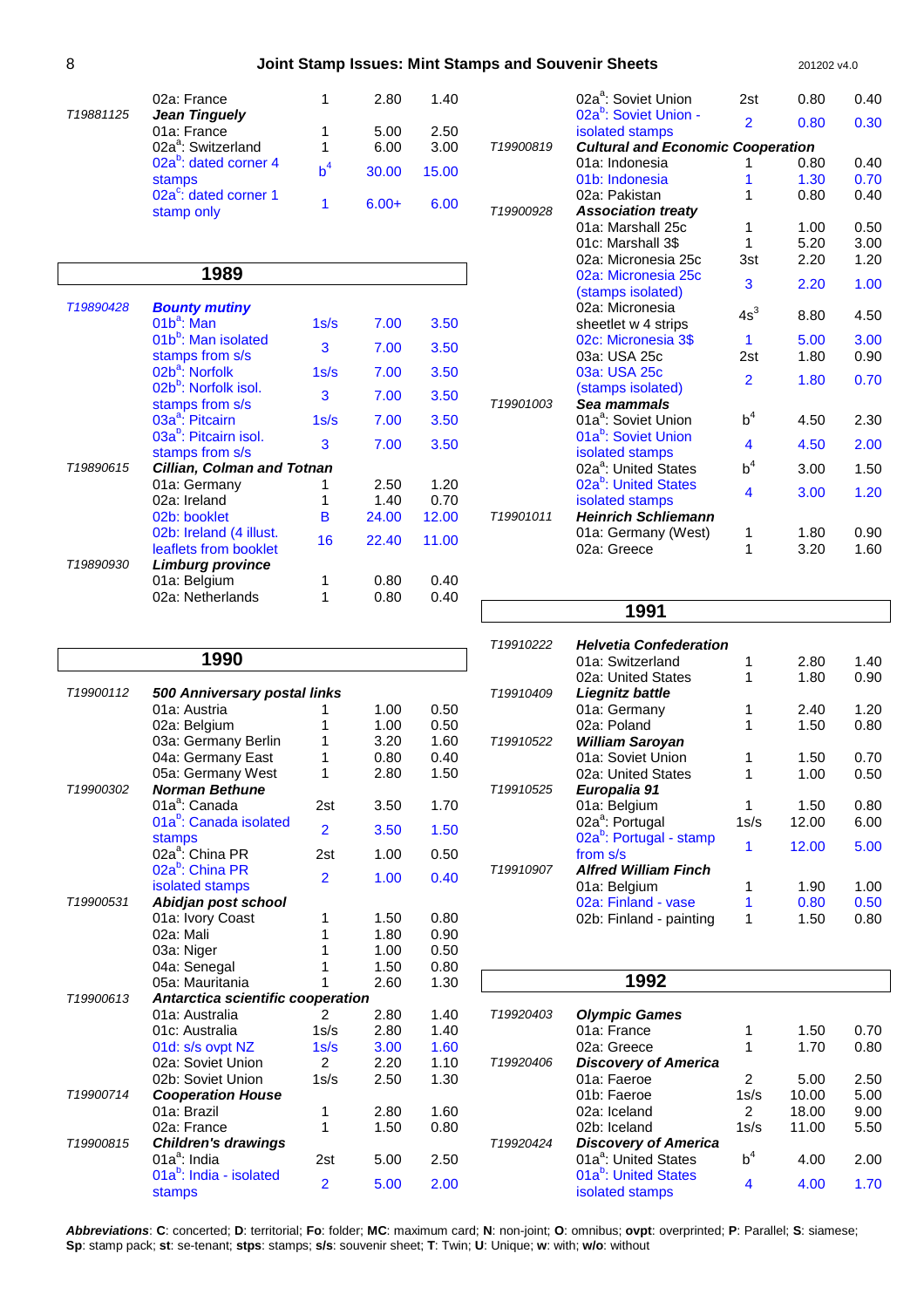#### 201202 v4.0 **Joint Stamp Issues: Mint Stamps and Souvenir Sheets** 9

|            | $02a^a$ : Italy                              | $b^4$           | 3.50 | 1.80 |
|------------|----------------------------------------------|-----------------|------|------|
|            | 02a <sup>b</sup> : Italy isolated            | 4               | 3.50 | 1.50 |
| T19920522a | stamps<br><b>Protection of the Alps</b>      |                 |      |      |
|            | 01a: Austria                                 | 1               | 1.50 | 0.80 |
|            | 02a; Switzerland                             | 1               | 1.60 | 0.80 |
| T19920529  | <b>Space cooperation</b>                     |                 |      |      |
|            | 01a <sup>a</sup> : Russia                    | $b^4$           | 4.00 | 2.00 |
|            | 01a <sup>b</sup> : Russia isolated           | 4               | 4.00 | 1.40 |
|            | stamps                                       | $b^4$           |      |      |
|            | 02a <sup>a</sup> : United States             |                 | 4.20 | 2.10 |
|            | 02a <sup>b</sup> : United States             | 4               | 4.20 | 1.40 |
| T19920629  | isolated stamps<br><b>Olympic Games</b>      |                 |      |      |
|            | 01a: France                                  | 1               | 1.50 | 0.70 |
|            | 02a: Spain                                   | 1               | 1.00 | 0.50 |
| T19921003  | <b>Baltic Sea coasts - ducks</b>             |                 |      |      |
|            | 01a: Estonia <sup>5</sup>                    | 4               | 3.50 | 1.30 |
|            | 02a: Latvia <sup>6</sup>                     | 4               | 3.50 | 1.30 |
|            | 03a: Lithuania <sup>6</sup>                  | 4               | 2.50 | 1.00 |
|            | 04a: Sweden <sup>6</sup>                     | 4               | 5.50 | 2.00 |
| T19921127  | <b>Russian icons</b>                         |                 |      |      |
|            | 01a <sup>a</sup> : Russia                    | $b^4$           | 3.50 | 1.80 |
|            | 01a <sup>b</sup> : Russia isolated           | 4               | 3.50 | 1.30 |
|            | stamps<br>02a <sup>a</sup> : Sweden          | $b^4$           | 3.00 | 1.50 |
|            | 02a <sup>b</sup> : Sweden isolated           |                 |      |      |
|            | stamps                                       | 4               | 3.00 | 1.20 |
|            | $02a^c$ : 3 se tenant<br>blocks from booklet | 3b <sup>4</sup> | 9.00 | 4.50 |

|                       | 1993                                |       |      |      |
|-----------------------|-------------------------------------|-------|------|------|
| T19930208             | <b>Friendship</b>                   |       |      |      |
|                       | 01a <sup>a</sup> : Estonia          | 1     | 0.40 | 0.20 |
|                       | 01a <sup>b</sup> : booklet page     | 6     | 2.40 | 1.20 |
|                       | 02a <sup>a</sup> : Finland          | 1     | 1.10 | 0.50 |
|                       | 02a <sup>b</sup> : booklet page     | 5     | 5.50 | 2.70 |
| T <sub>19930311</sub> | Johan Nepomuk                       |       |      |      |
|                       | 01a: Czech Rep.                     | 1     | 1.00 | 0.50 |
|                       | 02a: Germany                        | 1     | 1.80 | 0.90 |
|                       | 03a: Slovakia                       | 1     | 1.00 | 0.50 |
| T <sub>19930312</sub> | <b>Missale Romanum</b>              |       |      |      |
|                       | 01b <sup>a</sup> : Belgium          | 1s/s  | 2.20 | 1.60 |
|                       | 01b <sup>b</sup> : Belgium stamp    |       |      |      |
|                       | from s/s                            | 1     | 2.20 | 1.20 |
|                       | 02b <sup>b</sup> : Hungary stamp    |       |      |      |
|                       | from s/s                            | 1     | 4.00 | 2.00 |
| T19930324             | <b>Grace Kelly</b>                  |       |      |      |
|                       | 01a <sup>a</sup> : Monaco           | 1     | 1.80 | 0.90 |
|                       | 01a <sup>b</sup> : dated corner     | $b^4$ | 9.00 | 4.50 |
|                       | 02a: USA                            | 1     | 1.00 | 0.40 |
| T19930418             | <b>Warsaw ghetto</b>                |       |      |      |
|                       | 01a <sup>a</sup> : Israel, with tab | 1     | 1.20 | 0.90 |
|                       | 01a <sup>b</sup> : Israel, w/o tab  | 1     | 1.20 | 0.50 |
|                       | 02a <sup>a</sup> : Poland - w tab   | 1     | 1.20 | 0.90 |
|                       | 02a <sup>b</sup> : Poland - w/o tab | 1     | 1.20 | 0.50 |
| T <sub>19930505</sub> | <b>Euregio Constance Lake</b>       |       |      |      |
|                       | 01a: Austria                        | 1     | 2.50 | 1.20 |
|                       | 02a: Germany                        | 1     | 1.60 | 0.80 |
|                       | 03a: Switzerland                    | 1     | 1.20 | 0.60 |
| T19930617             | <b>Optic fiber</b>                  |       |      |      |
|                       | 01a: Denmark                        | 1     | 1.80 | 0.90 |
|                       | 02a: Russia                         | 1     | 1.20 | 0.60 |
|                       |                                     |       |      |      |

| T19931014             | <b>St Edwige of Silesia</b> |      |      |
|-----------------------|-----------------------------|------|------|
|                       | 01a: Germany                | 2.00 | 1.00 |
|                       | 02a: Poland                 | 1.50 | 0.80 |
| T <sub>19931103</sub> | <b>Friendship</b>           |      |      |
|                       | 01a: Brazil                 | 1.00 | 0.50 |
|                       | 02a: Portugal               | 2.00 | 1.00 |
|                       |                             |      |      |

### **1994**

| T19940304 |                                                          |                |       |       |
|-----------|----------------------------------------------------------|----------------|-------|-------|
|           | <b>Henri the Navigator</b><br>01a: Brazil                | 1              | 8.00  | 4.00  |
|           | 02a: Cape Verde                                          | 1              | 2.10  | 1.10  |
|           |                                                          | 1              |       |       |
|           | 03a: Macao                                               | 1              | 2.40  | 1.20  |
|           | 04a: Portugal                                            |                | 2.20  | 1.10  |
|           | 04b: black print                                         | s/s            | 8.00  | 5.00  |
| T19940318 | <b>Cultural cooperation</b>                              |                |       |       |
|           | 01b <sup>a</sup> : France (sheet                         | $1s^6$         | 24.00 | 14.00 |
|           | from booklet)                                            |                |       |       |
|           | 01b <sup>b</sup> : France - two                          | 2              |       | 4.00  |
|           | common stamps                                            | $1b^6$         |       |       |
|           | 02b <sup>a</sup> : Sweden                                |                | 9.00  | 5.00  |
|           | 02b <sup>b</sup> : Sweden - two                          | $\overline{2}$ |       | 2.00  |
|           | common stamps                                            |                |       |       |
| T19940418 | <b>Saint Brendan</b>                                     |                |       |       |
|           | 01a: Faeroe<br>01b <sup>a</sup> : Faeroe                 | $\overline{2}$ | 3.50  | 1.80  |
|           |                                                          | 1s/s           | 3.80  | 1.90  |
|           | 01b <sup>b</sup> : Faeroe stps                           | $\overline{2}$ | 3.80  | 1.50  |
|           | isolated from s/s                                        |                |       |       |
|           | 02a: Iceland                                             | 2              | 3.50  | 1.80  |
|           | 02c <sup>a</sup> : Iceland                               | 1s/s           | 3.50  | 1.80  |
|           | 02c <sup>b</sup> : Iceland stps<br>isolated from s/s     | $\overline{2}$ | 3.50  | 1.50  |
|           | 03a: Ireland                                             | $\overline{2}$ | 2.80  | 1.40  |
|           | 03b: 2 miniature                                         |                |       |       |
|           | sheets 2x10stamps                                        | 2ms            | 29.00 | 14.00 |
|           | $03c^a$ : Ireland                                        | 1s/s           | 2.80  | 1.40  |
|           | 03c <sup>b</sup> : Ireland stps                          | $\overline{2}$ | 2.80  | 1.20  |
|           | isolated from s/s                                        |                |       |       |
| T19940503 | <b>Channel tunnel</b>                                    |                |       |       |
|           | $01a^4 + 01b^4$ : France<br>$01a^{b}+01b^{b}$ : France 4 | 2x2st          | 6.00  | 3.00  |
|           | isolated stamps                                          | 4              | 6.00  | 2.50  |
|           | 02a <sup>a</sup> +02b <sup>a</sup> : G Britain           | 2x2st          | 6.00  | 3.00  |
|           | $02a^a + 02b^b$ : G Britain 4                            |                |       |       |
|           | isolated stamps                                          | 4              | 6.00  | 2.50  |
| T19940504 | <b>South Pacific</b>                                     |                |       |       |
|           | 01a: New Caledonia                                       | 1              | 1.80  | 0.90  |
|           | 02a: Wallis Futuna                                       | 1              | 2.20  | 1.10  |
| T19940610 | <b>Nobel brothers</b>                                    |                |       |       |
|           | 01b <sup>a</sup> : Azerbaijan                            | 1s/s           | 3.00  | 2.50  |
|           | 01b <sup>b</sup> : Azerbaijan                            | 1              | 3.00  | 2.50  |
|           | common stamp D                                           |                |       |       |
|           | 02b <sup>a</sup> : Turkmenistan                          | 1              | 2.50  | 1.50  |
|           | common stamp D                                           |                |       |       |
| T19940819 | <b>Cultural Cooperation</b>                              |                |       |       |
|           | 01a: Indonesia                                           | 2              | 1.50  | 0.80  |
|           | 02a <sup>a</sup> : Pakistan                              | 2st            | 2.00  | 1.00  |
|           | 02a <sup>b</sup> : Pakistan                              | $\overline{2}$ | 2.00  | 1.00  |
|           | isolated stamps                                          |                |       |       |
| T19940826 | <b>Field and Track</b>                                   |                |       |       |
|           | 01a <sup>a</sup> : Finland                               | 2st            | 1.80  | 0.90  |
|           | 01a <sup>b</sup> : Finland isolated                      | $\overline{2}$ | 1.80  | 0.70  |
|           | stamps                                                   |                |       |       |
|           | 01a <sup>2</sup> : Finland (2 pairs                      | 4st            | 3.60  | 1.80  |
|           | block of 4)                                              |                |       |       |
|           | 02a: Sweden                                              | 2st            | 2.20  | 1.10  |

<u>s</u><br><sup>5</sup> Isolated stamps, not blocks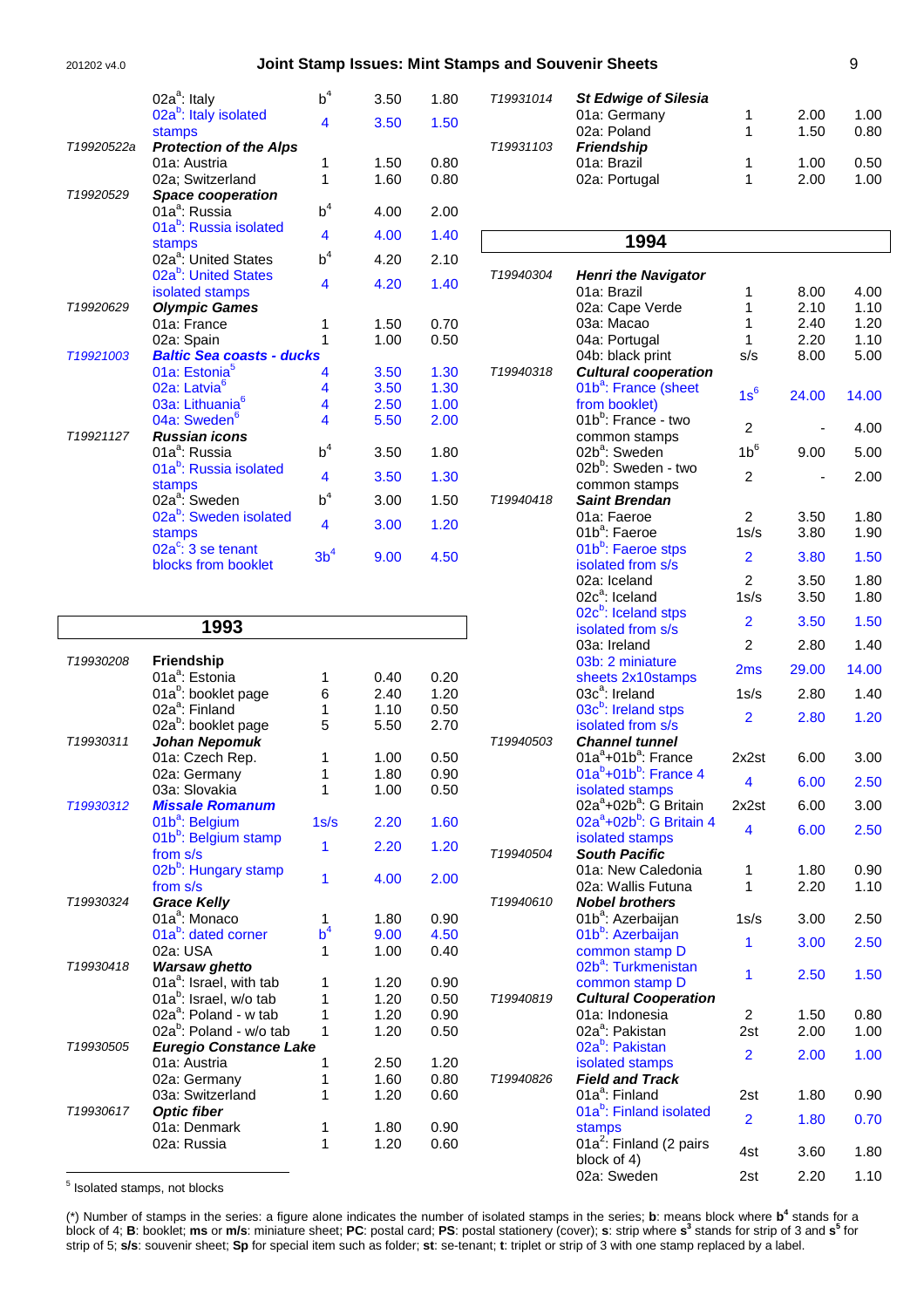|                       | 02a <sup>b</sup> : Sweden isolated<br>stamps                    | 2                        | 2.20         | 0.90         |
|-----------------------|-----------------------------------------------------------------|--------------------------|--------------|--------------|
|                       | 02a <sup>2</sup> : Sweden (2 pairs<br>block of 4)               | 4st                      | 4.40         | 2.20         |
| T19941009             | <b>Cranes</b><br>01a: China<br>02a <sup>a</sup> : United States | 2<br>2st                 | 0.90<br>2.00 | 0.40<br>1.00 |
|                       | 02a <sup>b</sup> : United States<br>isolated stamps             | $\overline{\phantom{a}}$ | 2.00         | 0.70         |
| T19941015             | <b>Georges Simenon</b>                                          |                          |              |              |
|                       | 01a: Belgium                                                    |                          | 1.80         | 0.90         |
|                       | 02a: France                                                     |                          | 1.20         | 0.60         |
|                       | 03a: Switzerland                                                | 1                        | 2.00         | 1.00         |
| T <sub>19941117</sub> | <b>Portuguese in Senegal</b><br>01a: Portugal<br>02a: Senegal   |                          | 2.00<br>1.40 | 1.00<br>0.70 |

### **1995**

| T19950301             | <b>Environment - Fauna</b>                                 |                |      |              |  |
|-----------------------|------------------------------------------------------------|----------------|------|--------------|--|
|                       | 01a <sup>a</sup> : Finland block                           | $b^4$          | 5.50 | 2.70         |  |
|                       | 01a <sup>b</sup> : Finland 2 pairs                         | 2st            | 5.50 | 2.50         |  |
|                       | 01a $\mathrm{^c}$ : Finland 4                              |                |      |              |  |
|                       | separated stamps                                           | 4              | 5.50 | 2.00         |  |
|                       | 02a <sup>a</sup> : Russia block                            | $b^4$          | 1.80 | 0.90         |  |
|                       | 02a <sup>b</sup> : Russia 2 pairs                          | 2st            | 1.80 | 0.80         |  |
|                       | 02a <sup>c</sup> : Russia 4                                | b <sup>4</sup> | 1.80 | 0.50         |  |
|                       | separated stamps                                           |                |      |              |  |
| T19950420             | <b>Via Baltica</b>                                         |                |      |              |  |
|                       | 01a: Estonia                                               | 1              | 0.50 | 0.20         |  |
|                       | 01c: Estonia                                               | 1s/s           | 2.00 | 1.00         |  |
|                       | 02a: Latvia                                                | 1              | 0.50 | 0.20         |  |
|                       | 02b: Latvia                                                | 1s/s           | 2.80 | 1.40         |  |
|                       | 03a: Lithuania                                             | 1              | 0.50 | 0.20         |  |
| T <sub>19950513</sub> | 03b: Lithuania                                             | 1s/s           | 2.20 | 1.10         |  |
|                       | <b>Fontenoy battle</b><br>01a: Belgium                     | 1              | 1.20 |              |  |
|                       | 02a: Ireland                                               | 1              | 1.50 | 0.60<br>0.80 |  |
| T19950608             | Guglielmo Marconi                                          |                |      |              |  |
|                       | 03a <sup>a</sup> : Italy (only                             |                |      |              |  |
|                       | common stamp)                                              | 1              | 1.00 | 0.60         |  |
|                       | 03a <sup>b</sup> : Italy                                   | $\overline{2}$ | 2.00 | 1.00         |  |
|                       | 04a <sup>a</sup> : San Marino                              | 2st            | 1.80 | 0.90         |  |
|                       | 04a <sup>b</sup> : San Marino                              |                |      |              |  |
|                       | isolated stamps                                            | $\overline{2}$ | 1.80 | 0.70         |  |
|                       | 05a: Vatican                                               | $\overline{2}$ | 2.80 | 1.40         |  |
| T19950701             | <b>Elephants</b>                                           |                |      |              |  |
|                       | 01a <sup>a</sup> : China                                   | 2st            | 1.00 | 0.50         |  |
|                       | 01a <sup>b</sup> : China separated                         | $\overline{2}$ | 1.00 | 0.20         |  |
|                       | pair                                                       |                |      |              |  |
|                       | 02a <sup>a</sup> : Thailand<br>02a <sup>b</sup> : Thailand | 2st            | 0.80 | 0.40         |  |
|                       |                                                            | 2              | 0.80 | 0.20         |  |
|                       | separated pair<br>02b: Thailand                            | 1s/s           | 3.00 | 1.60         |  |
| T19950901             | <b>Pandas and koalas</b>                                   |                |      |              |  |
|                       | 01a <sup>a</sup> : Australia                               | 2st            | 2.00 | 1.00         |  |
|                       | 01a <sup>b</sup> : Australia                               |                |      |              |  |
|                       | separated pair                                             | $\overline{2}$ | 2.00 | 0.70         |  |
|                       | 01b: Australia koalas                                      | 1s/s           | 1.50 | 0.80         |  |
|                       | 01c: s/s koalas ovpt                                       | 1s/s           | 1.80 | 1.00         |  |
|                       | 01e: Australia pandas                                      | 1s/s           | 1.50 | 0.80         |  |
|                       | 01f: s/s pandas ovpt                                       | 1s/s           | 1.80 | 0.90         |  |
|                       | 02a: China                                                 | $\overline{2}$ | 1.50 | 0.80         |  |
| T19950912             | <b>King Olaf</b>                                           |                |      |              |  |
|                       | 01a: Aland                                                 | 1              | 1.80 | 0.90         |  |
|                       | 02a: Faeroe                                                | 1              | 1.50 | 0.80         |  |

| T19950915 | Franz von Suppé                    |                |       |       |
|-----------|------------------------------------|----------------|-------|-------|
|           | 01a: Austria                       | 1              | 1.00  | 0.50  |
|           | 02a: Croatia                       | 1              | 2.50  | 1.30  |
| T19950918 | <b>Icelandair</b>                  |                |       |       |
|           | 01a: Iceland                       | 1              | 1.00  | 0.50  |
|           | 02a: Luxembourg                    | 1              | 0.80  | 0.40  |
| T19950929 | Palau independence                 |                |       |       |
|           | 01a: Palau                         | 1              | 1.40  | 0.90  |
|           | 02a: USA                           | 1              | 0.80  | 0.40  |
| T19951002 | Gandhi                             |                |       |       |
|           | 01a <sup>a</sup> : India           | 2st            | 2.50  | 1.30  |
|           | 01a <sup>b</sup> : India separated | $\overline{2}$ | 2.50  | 0.90  |
|           | stamps                             |                |       |       |
|           | 01b: India                         | 1s/s           | 2.50  | 1.30  |
|           | 02a: South Africa                  | $\mathfrak{p}$ | 1.80  | 0.90  |
|           | 02b: South Africa                  | 1s/s           | 1.80  | 0.90  |
|           | 02c: S Africa 1997                 | 1s/s           | 2.50  | 1.30  |
| T19951027 | <b>Tycho Brahe</b>                 |                |       |       |
|           | 01a: Denmark                       | 2              | 3.00  | 1.50  |
|           | 02a <sup>a</sup> : Sweden          | $\overline{2}$ | 2.60  | 1.30  |
|           | 02a <sup>b</sup> : idem with       | $\overline{2}$ |       | 2.00  |
|           | number on back                     |                |       |       |
| T19951109 | <b>Alfred Nobel</b>                |                |       |       |
|           | 01a: Germany                       | 1              | 1.60  | 0.80  |
|           | 01b: miniature sheet               | 10             | 16.00 | 8.00  |
|           | 02b: Sweden (strip                 | $\rm s^4$      | 6.00  | 3.00  |
|           | from booklet)                      |                |       |       |
| T19951215 | <b>Optical fiber</b>               |                |       |       |
|           | 01a: China                         | 1              | 0.50  | 0.20  |
|           | 02a: South Korea                   | 1              | 2.50  | 1.20  |
|           | 02b: miniature sheet               | 10             | 25.00 | 12.00 |

### **1996**

| T19960216  | <b>Philip F von Siebold</b>                     |                 |       |       |
|------------|-------------------------------------------------|-----------------|-------|-------|
|            | 01a: Germany                                    | 1               | 1.40  | 0.70  |
|            | 01b: miniature sheet                            | 10              | 14.00 | 7.00  |
|            | 02a: Japan                                      | 1               | 2.00  | 1.00  |
| T19960302  | Theo van Rysselberghe                           |                 |       |       |
|            | 01a: Belgium                                    | 1               | 1.00  | 0.50  |
|            | 02a: Luxembourg                                 | 1               | 1.00  | 0.50  |
| T19960322a | <b>Cuscus apes</b>                              |                 |       |       |
|            | 01a <sup>a</sup> : Australia                    | 2st             | 2.00  | 1.00  |
|            | 01a <sup>b</sup> : Australia                    | $\overline{2}$  | 2.00  | 0.70  |
|            | separated stamps                                |                 |       |       |
|            | 01b: Australia                                  | 1s/s            | 2.00  | 1.00  |
|            | 01c: s/s ovpt exhibit.                          | 1s/s            | 2.00  | 1.20  |
|            | 02a: Indonesia                                  | 2st             | 0.80  | 0.40  |
|            | 02b: m/s of 5 pairs                             | $5s^2$          | 15.00 | 8.00  |
|            | 02c: Indonesia                                  | 1s/s            | 3.00  | 1.50  |
|            | 02d: s/s ovpt China                             | 1s/s            | 3.00  | 1.60  |
| T19960427  | <b>Olympic Games</b>                            |                 |       |       |
|            | 01a <sup>a</sup> : Marshall                     | $b^4$           | 7.00  | 3.50  |
|            | 01a <sup>b</sup> : separated stps<br>from block | 4               | 7.00  | 2.50  |
|            | $01a^c$ : m/s 4 blocks                          | 4b <sup>4</sup> | 28.00 | 15.00 |
|            | 02a <sup>a</sup> : Micronesia                   | $b^4$           | 7.00  | 3.50  |
|            | 02a <sup>b</sup> : separated stps<br>from block | 4               | 7.00  | 2.50  |
|            | 02a <sup>c</sup> : m/s 4 blocks                 | 4b <sup>4</sup> | 28.00 | 15.00 |
| T19960429  | Aral Sea                                        |                 |       |       |
|            | 01a: Kazakhstan                                 | 1s/s            | 5.50  | 3.50  |
|            | 02a: Kyrgyzstan                                 | 1s/s            | 6.50  | 3.70  |
|            | 03a: Tajikistan                                 | 1s/s            | 5.50  | 3.50  |
|            | 04a: Turkmenistan                               | 1s/s            | 6.50  | 3.70  |
|            | 05a: Uzbekistan                                 | 1s/s            | 6.50  | 3.70  |
|            |                                                 |                 |       |       |

**Abbreviations**: **C**: concerted; **D**: territorial; **Fo**: folder; **MC**: maximum card; **N**: non-joint; **O**: omnibus; **ovpt**: overprinted; **P**: Parallel; **S**: siamese; **Sp**: stamp pack; **st**: se-tenant; **stps**: stamps; **s/s**: souvenir sheet; **T**: Twin; **U**: Unique; **w**: with; **w/o**: without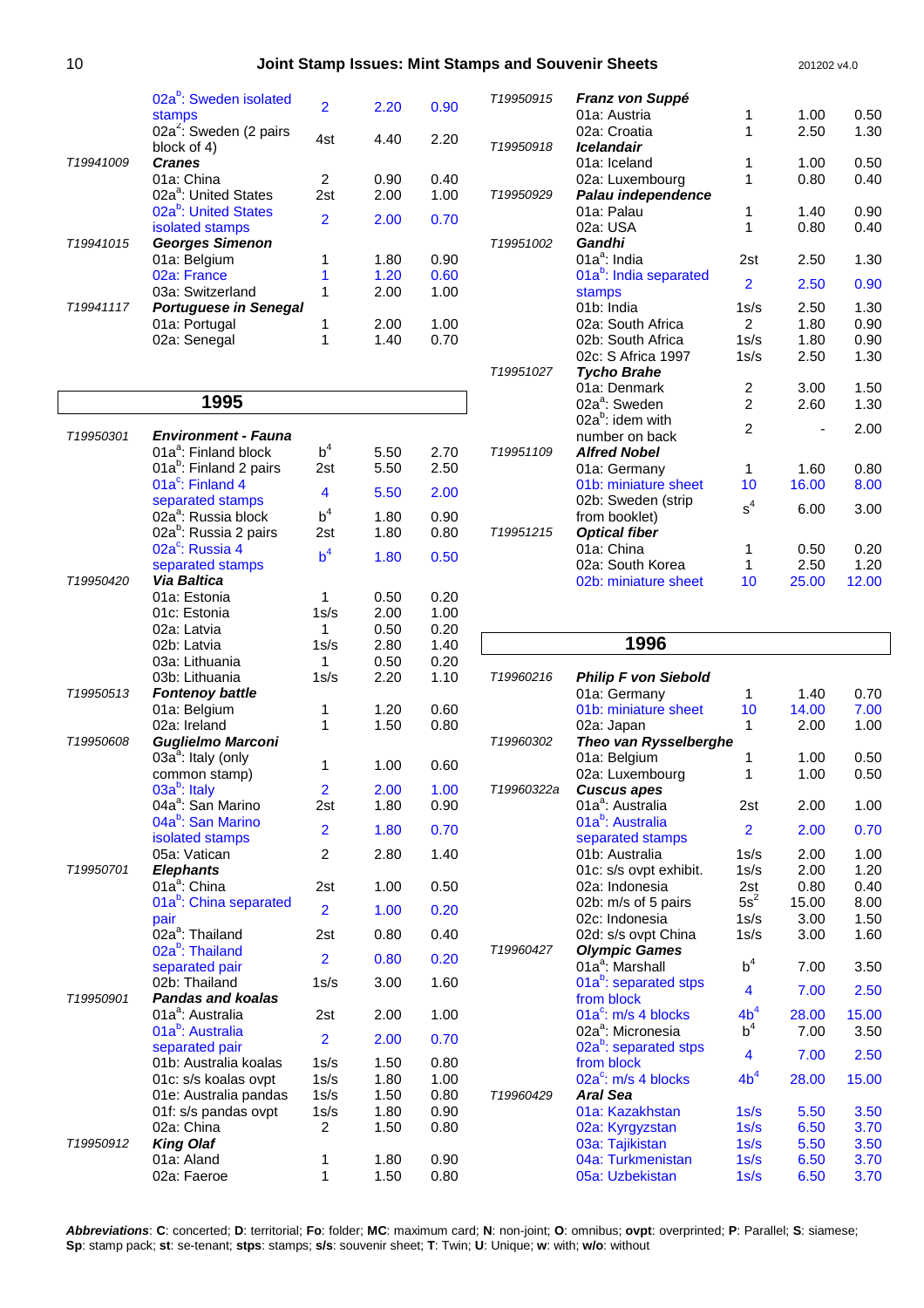#### 201202 v4.0 **Joint Stamp Issues: Mint Stamps and Souvenir Sheets** 11

|            | 06a: folder with all five                       | Sp                      | 38.00         | 19.00        |            | 02a <sup>a</sup> : Sweden                             | 2st                     | 1.20         | 0.60         |
|------------|-------------------------------------------------|-------------------------|---------------|--------------|------------|-------------------------------------------------------|-------------------------|--------------|--------------|
|            | countries                                       |                         |               |              |            | $02a^b$ : stamp with                                  | 4st                     | ä            | 2.50         |
| T19960506  | <b>Relationship</b><br>01a <sup>a</sup> : China |                         |               |              |            | number on back<br>02a <sup>c</sup> : Sweden isolated  |                         |              |              |
|            | 01a <sup>b</sup> : China separated              | 2st                     | 1.00          | 0.50         |            | stamps                                                | $\overline{2}$          | 1.20         | 0.40         |
|            | stamps                                          | $\overline{2}$          | 1.00          | 0.30         | T19970510  | <b>Old Baltic ships</b>                               |                         |              |              |
|            | 02a <sup>a</sup> : San Marino                   | 2st                     | 2.50          | 1.20         |            | 01a: Estonia                                          | 1                       | 0.80         | 0.40         |
|            | 02a <sup>b</sup> : San Marino                   | $\overline{2}$          | 2.50          | 0.70         |            | 01b <sup>a</sup> : Estonia                            | 1s/s                    | 3.00         | 1.50         |
|            | separated stamps                                |                         |               | 1.30         |            | 01b <sup>b</sup> : Estonia stps<br>separated from s/s | 3                       | 3.00         | 1.50         |
| T19960514  | 02b: San Marino<br>Ramoge                       | 1s/s                    | 2.50          |              |            | 02a: Latvia                                           | $\mathbf{1}$            | 0.70         | 0.40         |
|            | 01a: France                                     | 1                       | 1.20          | 0.60         |            | 02b <sup>a</sup> : Latvia                             | 1s/s                    | 3.00         | 1.50         |
|            | 02a: Italy                                      | 1                       | 1.40          | 0.70         |            | 02b <sup>b</sup> : Latvia stps                        | 3                       | 3.00         | 1.50         |
|            | 03a: Monaco                                     | 1                       | 1.60          | 0.80         |            | separated from s/s                                    |                         |              |              |
| T19960530  | <b>Tourist Trophy</b><br>01a: Ireland           | 4                       | 5.00          | 2.50         |            | 03a: Lithuania<br>03b <sup>a</sup> : Lithuania        | 1<br>1s/s               | 0.50<br>3.00 | 0.30<br>1.50 |
|            | 01b: Ireland                                    | 1s/s                    | 2.80          | 1.40         |            | 03b <sup>b</sup> : Lithuania stps                     |                         |              |              |
|            | 02a: Man                                        | $\overline{4}$          | 4.80          | 2.40         |            | separated from s/s                                    | 3                       | 3.00         | 1.50         |
|            | 02b: Man                                        | 1s/s                    | 2.50          | 1.30         | T19970512  | Japanese emigration                                   |                         |              |              |
| T19961005  | <b>Endre Nemes</b>                              |                         |               |              |            | 01a: Japan                                            | 1                       | 1.70         | 0.80         |
|            | 01a: Czech Rep                                  | 1                       | 2.40          | 1.20         |            | 02a: Mexico                                           | 1                       | 3.00         | 1.50         |
|            | 01b: Czech Rep                                  | 1s/s                    | 8.00          | 4.00         | T19970609a | Jose de Anchieta                                      |                         |              |              |
|            | 01c: black imprint<br>02a: Slovakia             | 1s/s                    | 10.00         | 7.00         |            | 01a: Brazil                                           | 1<br>1                  | 2.50         | 1.30<br>1.00 |
|            | 02b: Slovakia                                   | 1<br>1s/s               | 2.80<br>10.00 | 1.40<br>5.00 | T19970609b | 02a: Portugal<br><b>Antonio Vieira</b>                |                         | 2.00         |              |
|            | 02c: black imprint                              | 1s/s                    | 12.00         | 8.00         |            | 01a: Brazil                                           | 1                       | 2.50         | 1.30         |
|            | 03a <sup>a</sup> : Sweden                       | 1                       | 1.40          | 0.70         |            | 02a: Portugal                                         | 1                       | 4.50         | 2.30         |
|            | 03a <sup>b</sup> : with number on               | 1                       |               | 1.70         | T19970901  | <b>Relationship</b>                                   |                         |              |              |
|            | back                                            |                         |               |              |            | 01a: Chile                                            | 1                       | 2.50         | 1.20         |
|            | 03c: black imprint                              | 1s/s                    | 6.00          | 4.50         |            | 02a: Japan                                            | 1                       | 1.60         | 0.80         |
| T19961009a | <b>Ferdinand von Müller</b>                     |                         |               |              | T19970912  | <b>Saint Patrick</b>                                  |                         |              |              |
|            | 01a: Australia<br>02a: Germany                  | 1<br>1                  | 2.00<br>1.20  | 1.00<br>0.60 |            | 01a: Ireland<br>02a: Mexico                           | 1<br>1                  | 1.00<br>3.00 | 0.50<br>1.50 |
|            | 02b: m/s with 10 s                              | 10                      | 12.00         | 6.00         | T19970926  | <b>Mercosul</b>                                       |                         |              |              |
| T19961009b | <b>Asian towns</b>                              |                         |               |              |            | 01a: Argentina                                        | 1                       | 3.00         | 1.50         |
|            | 11a: China                                      | 2                       | 1.20          | 0.60         |            | 03a: Brazil                                           | 1                       | 2.20         | 1.10         |
|            | 12a: Singapore                                  | $\overline{\mathbf{c}}$ | 1.50          | 0.80         |            | 04a: Paraguay                                         | 1                       | 1.80         | 0.90         |
|            | 12b: Singapore                                  | 1s/s                    | 3.00          | 1.50         |            | 05a: Uruguay                                          | 1                       | 4.00         | 2.00         |
| T19961022  | <b>Hanukkah</b>                                 |                         |               |              | T19971009a | <b>Roses</b>                                          |                         |              |              |
|            | 01a: Israel                                     | 1                       | 2.20          | 1.10         |            | 01a <sup>a</sup> : China                              | 2st                     | 1.20         | 0.60         |
|            | 02a: USA 32c<br>02b: USA 33c                    | 1<br>1                  | 1.00<br>1.00  | 0.50<br>0.50 |            | 01a <sup>b</sup> : China separated<br>stamps          | $\overline{2}$          | 1.20         | 0.30         |
| T19961113  | Icons                                           |                         |               |              |            | 02a <sup>a</sup> : New Zealand                        | 2st                     | 1.20         | 0.60         |
|            | 01a <sup>a</sup> : Cyprus                       | $b^4$                   | 7.00          | 3.50         |            | 02a <sup>b</sup> : New Zealand                        |                         |              |              |
|            | 01a <sup>b</sup> : Cyprus                       | 4                       | 7.00          | 2.50         |            | separated stamps                                      | $\overline{2}$          | 1.20         | 0.30         |
|            | separated stamps                                |                         |               |              |            | 02b: New Zealand                                      | 1s/s                    | 2.00         | 1.00         |
|            | 02a <sup>a</sup> : Russia                       | b <sup>4</sup>          | 3.50          | 1.80         |            | 02c: m/s ovpt exhib.                                  | 1s/s                    | 2.00         | 1.20         |
|            | 02a <sup>b</sup> : Russia<br>separated stamps   | 4                       | 3.50          | 1.20         | T19971009b | <b>Shells</b><br>11a: Singapore                       | $\overline{4}$          | 3.00         | 1.50         |
|            |                                                 |                         |               |              |            | 11b <sup>a</sup> : Singapore                          | 1s/s                    | 2.80         | 1.40         |
|            |                                                 |                         |               |              |            | 11b <sup>b</sup> : Singapore s/s                      |                         |              |              |
|            |                                                 |                         |               |              |            | stamps separated                                      | $\overline{\mathbf{4}}$ | 2.80         | 1.40         |
|            | 1997                                            |                         |               |              |            | 12a: Thailand                                         | 4                       | 2.50         | 1.30         |
|            |                                                 |                         |               |              |            | 12b: Thailand                                         | 1s/s                    | 2.80         | 1.40         |
| T19970423  | <b>Saint Adalbert</b>                           |                         |               |              | T19971016  | <b>SarLorLux</b>                                      |                         |              |              |
|            | 01a: Czech Rep                                  | 1                       | 0.60          | 0.30<br>3.00 |            | 01a: France<br>02a: Germany                           | 1<br>1                  | 1.00<br>1.50 | 0.50<br>0.80 |
|            | 01b: m/s 8 stamps<br>02a: Germany               | 8<br>1                  | 6.00<br>1.60  | 0.80         |            | 02b: m/s 10 stamps                                    | 10                      | 15.00        | 8.00         |
|            | 02b: m/s 10 stamps                              | 10                      | 16.00         | 8.00         |            | 03a: Luxembourg                                       | 1                       | 1.00         | 0.50         |
|            | 04a: Poland                                     | 1                       | 1.50          | 0.80         | T19971113  | <b>Paul Karrer - Nobel</b>                            |                         |              |              |
| T19970430  | Synagogue                                       |                         |               |              |            | 01a <sup>a</sup> : Sweden                             | 2st                     | 3.80         | 1.90         |
|            | 01a: Czech Rep                                  | 2                       | 2.00          | 1.00         |            | 01a <sup>b</sup> : Sweden stamps                      | $\overline{2}$          | 3.80         | 1.70         |
|            | 01b: $m/s$ 2b <sup>4</sup>                      | 8                       | 8.00          | 4.00         |            | isolated                                              |                         |              |              |
|            | 02a: Israel w/o tab                             | 2                       | 4.00          | 2.00         |            | 01b: block of 2 pairs                                 | 4st                     | 7.60         | 3.80         |
|            | 02b: w tab                                      | 2                       | 4.50          | 2.50         |            | from booklet                                          |                         |              |              |
| T19970509  | 02c: $m/s$ 2b <sup>4</sup><br><b>Pheasants</b>  | 8                       | 16.00         | 8.00         |            | 02a: Switzerland<br>02b: 2 m/s of 8                   | $\overline{2}$          | 3.00         | 1.50         |
|            | 01a: China                                      | $\overline{c}$          | 2.00          | 1.00         |            | stamps each                                           | 16                      | 25.00        | 12.00        |
|            |                                                 |                         |               |              |            |                                                       |                         |              |              |

(\*) Number of stamps in the series: a figure alone indicates the number of isolated stamps in the series; **b**: means block where **b**<sup>4</sup> stands for a block of 4; **B**: booklet; **ms** or **m/s**: miniature sheet; **PC**: postal card; **PS**: postal stationery (cover); **s**: strip where **s 3** stands for strip of 3 and **s 5** for strip of 5; **s/s**: souvenir sheet; **Sp** for special item such as folder; **st**: se-tenant; **t**: triplet or strip of 3 with one stamp replaced by a label.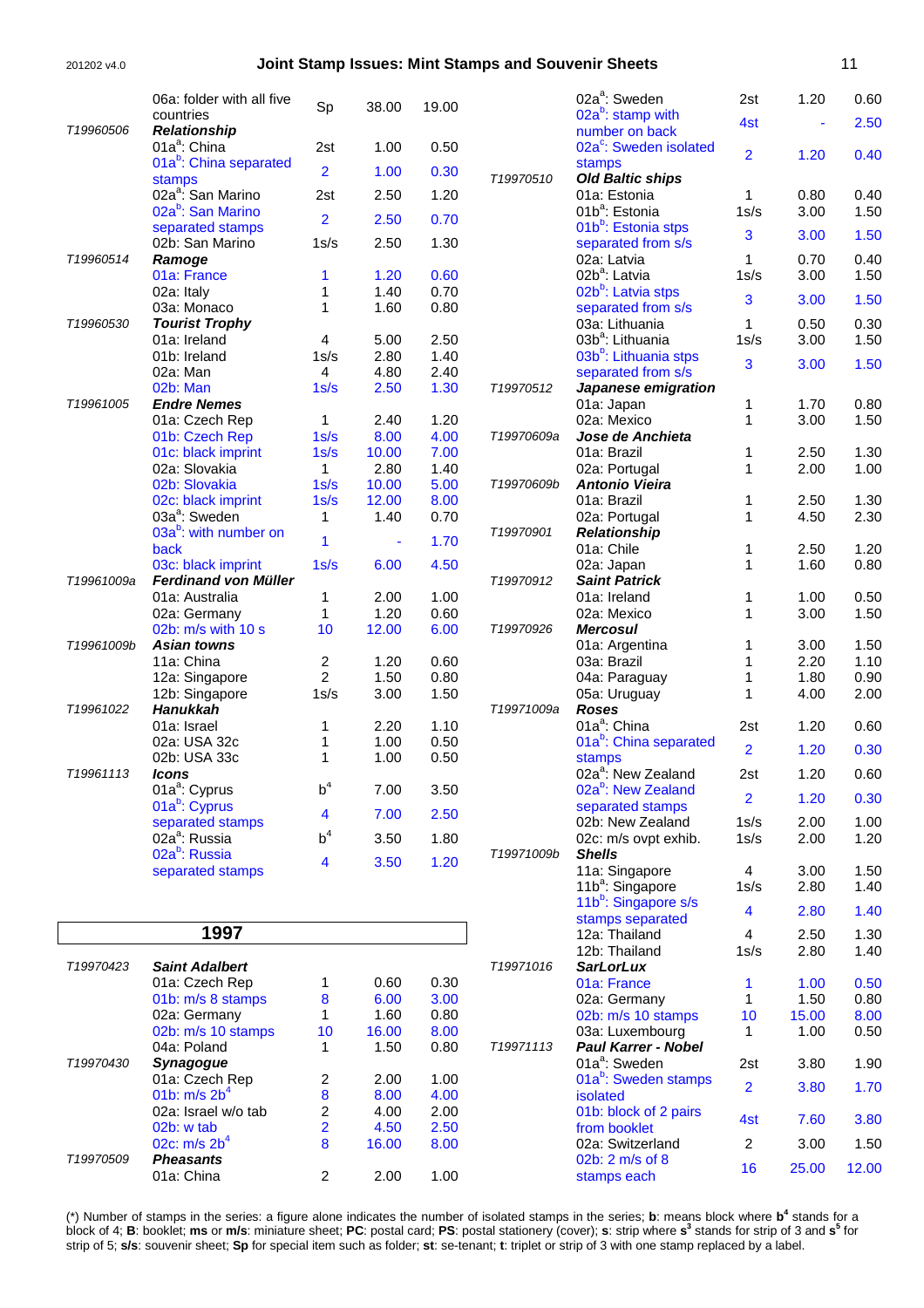### 12 **Joint Stamp Issues: Mint Stamps and Souvenir Sheets** 201202 v4.0

| T <sub>19971119</sub> | <b>Abraham Shlonsky</b>            |      |      |      |  |
|-----------------------|------------------------------------|------|------|------|--|
|                       | 01b: Israel                        | 1s/s | 3.80 | 1.90 |  |
|                       | 02a <sup>a</sup> : Russia from s/s |      | 2.00 | 0.80 |  |
|                       | 02a <sup>b</sup> : Russia          | 1s/s | 2.00 | 1.00 |  |

|            | 1998                                      |                |              |              |                      |
|------------|-------------------------------------------|----------------|--------------|--------------|----------------------|
| T19980318  | <b>ANZAC soldiers</b>                     |                |              |              |                      |
|            | 01a: New Zealand                          | 2              | 3.50         | 1.80         |                      |
|            | 02a: Turkey                               | $\overline{2}$ | 3.20         | 1.60         |                      |
| T19980416  | Cinco de Mayo                             |                |              |              |                      |
|            | 01a: Mexico                               | 1              | 2.50         | 1.20         |                      |
|            | 02a: USA 32c                              | 1              | 1.00         | 0.50         |                      |
|            | 02b: USA 33c                              | 1              | 1.00         | 0.50         | T <sub>1999012</sub> |
| T19980418  | <b>René Magritte</b>                      |                |              |              |                      |
|            | 01a: Belgium                              | 1              | 1.00         | 0.50         |                      |
|            | 02a: France                               | 1              | 1.20         | 0.60         |                      |
|            | 02c <sup>b</sup> : cover blank with       | 1              | 5.00         | 2.50         |                      |
|            | window                                    |                |              |              | T1999022             |
|            | 02I: Colombes                             | 1              | 4.00         | 2.00         |                      |
| T19980603  | <b>Independence</b>                       |                |              |              |                      |
|            | 01a: Mexico                               | 1              | 2.50         | 1.20         | T1999051             |
|            | 02a <sup>b</sup> : Philippines -          | 3              | 5.00         | 2.00         |                      |
|            | isolated stamps                           |                |              |              |                      |
|            | 02b: Philippines                          | 1s/s           | 6.00         | 3.20         |                      |
|            | 03a: Spain                                | 1              | 1.00         | 0.50         |                      |
| T19980806  | <b>Orchids</b>                            |                |              |              |                      |
|            | 01a <sup>a</sup> : Australia              | 4              | 6.00         | 3.00         |                      |
|            | 01b: Australia                            | 1s/s           | 6.00         | 3.00         | T1999051             |
|            | 02a <sup>a</sup> : Singapore              | 4              | 6.50         | 3.20         |                      |
|            | 02a <sup>b</sup> : 4 m/s with 10          | 40             | 65.00        | 32.00        |                      |
|            | stamps each                               |                |              |              |                      |
| T19980812  | 02b: Singapore                            | 1s/s           | 6.50         | 3.20         |                      |
|            | <b>Christopher Columbus</b><br>01a: Italy | 1              | 1.50         | 0.80         |                      |
| T19980820  | <b>World Heritage</b>                     |                |              |              | T1999062             |
|            | 01a: Germany                              | 2              | 2.40         | 1.20         |                      |
|            | 01b: post. stationery                     | PS             | 2.00         | 1.50         |                      |
|            | 01c: 2 m/s with 10                        |                |              |              |                      |
|            | stamps each                               | 20             | 24.00        | 12.00        |                      |
|            | 02a: China                                | $\overline{2}$ | 1.80         | 0.90         |                      |
| T19980912  | Cooperation                               |                |              |              |                      |
|            | 01a: China                                | 2              | 0.80         | 0.40         |                      |
|            | 02a: France                               | $\overline{2}$ | 3.00         | 1.50         |                      |
| T19980926  | <b>Mniszech Palace</b>                    |                |              |              | T <sub>1999070</sub> |
|            | 01a: Belgium                              | 1              | 1.00         | 0.50         |                      |
|            | 02a: Poland                               | 1              | 1.20         | 0.60         |                      |
| T19981003  | <b>Stangebro</b>                          |                |              |              |                      |
|            | 01a: Poland                               | 1              | 1.20         | 0.60         |                      |
|            | 02a: Sweden                               | 1              | 2.00         | 1.00         |                      |
|            | 02c: stamp with                           | 1              | 6.00         | 3.00         |                      |
|            | number on back                            |                |              |              | T1999081             |
| T19981009  | <b>Postal service</b>                     |                |              |              |                      |
|            | 01a: Brazil                               | 1              | 2.50         | 1.20         |                      |
|            | 02a: Portugal A                           | 1              | 1.50         | 0.70         |                      |
|            | 02b: Portugal B                           | 1              | 0.60         | 0.30         |                      |
| T19981023a | Italia'98                                 |                |              |              |                      |
|            | 01a: Italy                                | 1              | 1.00         | 0.50         |                      |
|            | 02a: San Marino                           | 1              | 1.50         | 0.80         | T1999082             |
|            | 03a: Vatican                              | 1              | 1.80         | 0.90         |                      |
| T19981023b | Whales<br>01a <sup>a</sup> : Namibia      |                |              |              |                      |
|            | 02a <sup>a</sup> : Norfolk                | 1s/s<br>1s/s   | 3.20<br>4.00 | 1.70<br>2.20 |                      |
|            | 03a <sup>a</sup> : South Africa           | 1s/s           | 2.80         | 1.50         |                      |
| T19981027  | Human rights                              |                |              |              |                      |
|            | 01a: Italy w/o label                      | 1              |              | 0.50         |                      |
|            |                                           |                |              |              |                      |

| T19981121             | <b>Christmas</b>                    |      |      |      |
|-----------------------|-------------------------------------|------|------|------|
|                       | 01a: Croatia                        | 1    | 0.80 | 0.40 |
|                       | 02a: Vatican                        | 1    | 1.40 | 0.70 |
| T <sub>19981125</sub> | Lakes                               |      |      |      |
|                       | 01a: China                          | 2    | 2.00 | 1.00 |
|                       | 02a <sup>a</sup> : Switzerland      | 2st  | 1.50 | 0.70 |
|                       | 02a <sup>b</sup> : id isolated stps | 2    | 1.50 | 0.70 |
|                       | 02c: m/s w 4 pairs                  | 8    | 5.50 | 2.70 |
|                       | 02f: Switzerland                    | 1s/s | 2.00 | 0.80 |
|                       | 02i: aerogramme                     |      | 2.50 | 1.50 |

| Juraj Haulik<br>01a: Croatia<br>1<br>2.00<br>02a: Slovakia<br>1<br>0.50<br>02b: Slovakia<br>2<br>1.80<br>0.90<br>complementary stps<br><b>Immigration</b><br>T19990226<br>01a: Ireland<br>1<br>1.40<br>02a: USA<br>1<br>0.80<br>T19990516<br>James Ensor<br>01a: Belgium w tab<br>1<br>1.20<br>0.70<br>16 <sub>mm</sub><br>01a: without tab<br>1<br>1.20<br>02a: Israel w tab 32mm<br>1<br>1.60<br>02b: Israel w tab 16 <sup>mm</sup><br>1<br>1.60<br>02a: without tab<br>1<br>1.60<br>T19990518<br>Deer<br>01a <sup>a</sup> : China<br>1.20<br>2st<br>01a <sup>b</sup> : China isolated<br>$\overline{2}$<br>1.20<br>0.50<br>stamps<br>02a <sup>a</sup> : Russia<br>2st<br>1.20<br>02a <sup>b</sup> : Russia isolated<br>$\overline{2}$<br>1.20<br>stamps<br><b>Hellenic culture</b><br>$b^4$<br>01a <sup>a</sup> : Cyprus<br>4.50<br>2.30<br>4b <sup>4</sup><br>01a $^{\circ}$ : m/s w 4 blocks<br>18.00<br>01a <sup>c</sup> : Cyprus<br>4<br>4.50<br>separated stamps<br>$\mathsf{b}^4$<br>02a <sup>a</sup> : Greece<br>3.50<br>1.80<br>02a <sup>b</sup> : m/s w 4 blocks<br>4b <sup>4</sup><br>14.00<br>7.00<br>02a <sup>c</sup> : Greece<br>4<br>3.50<br>1.00<br>separated stamps<br><b>Tourism</b><br>T19990701<br>01a: Hong Kong<br>6<br>6.50<br>3.20<br>3.20<br>01b: Hong Kong<br>1s/s<br>6.50<br>02a: Singapore<br>6<br>5.50<br>2.80<br>02a: id isolated stps<br>6<br>5.50<br>from s/s with $22¢$<br>1s/s<br>02b: Singapore<br>6.00<br>3.00<br><b>Butterflies</b><br>T19990812b<br>11a <sup>a</sup> : Singapore<br>4<br>5.00<br>2.50<br>11a <sup>b</sup> : m/s 10 stamps<br>40<br>50.00<br>25.00<br>11b <sup>a</sup> : Singapore<br>1s/s<br>5.00<br>2.50<br>11b <sup>b</sup> : Singapore<br>4<br>5.00<br>stamps from m/s<br>$\mathsf{b}^4$<br>12b: Sweden<br>6.00<br>3.00<br><b>Baltic chain</b><br>T19990823<br>1<br>01a: Estonia<br>0.80<br>0.40<br>01b <sup>a</sup> : Estonia<br>1s/s<br>3.50<br>1.80<br>01b <sup>b</sup> : Estonia stamps<br>3<br>3.50<br>from m/s<br>02a: Latvia<br>1<br>0.80<br>0.40<br>02b <sup>a</sup> : Latvia<br>1s/s<br>2.00<br>4.00<br>02b <sup>b</sup> : Latvia stamps<br>3<br>4.00 |           | 1999     |  |      |
|---------------------------------------------------------------------------------------------------------------------------------------------------------------------------------------------------------------------------------------------------------------------------------------------------------------------------------------------------------------------------------------------------------------------------------------------------------------------------------------------------------------------------------------------------------------------------------------------------------------------------------------------------------------------------------------------------------------------------------------------------------------------------------------------------------------------------------------------------------------------------------------------------------------------------------------------------------------------------------------------------------------------------------------------------------------------------------------------------------------------------------------------------------------------------------------------------------------------------------------------------------------------------------------------------------------------------------------------------------------------------------------------------------------------------------------------------------------------------------------------------------------------------------------------------------------------------------------------------------------------------------------------------------------------------------------------------------------------------------------------------------------------------------------------------------------------------------------------------------------------------------------------------------------------------------------------------------------------------------------------------------------------------------------------------------------------------------------------------------------------------|-----------|----------|--|------|
|                                                                                                                                                                                                                                                                                                                                                                                                                                                                                                                                                                                                                                                                                                                                                                                                                                                                                                                                                                                                                                                                                                                                                                                                                                                                                                                                                                                                                                                                                                                                                                                                                                                                                                                                                                                                                                                                                                                                                                                                                                                                                                                           | T19990120 |          |  |      |
|                                                                                                                                                                                                                                                                                                                                                                                                                                                                                                                                                                                                                                                                                                                                                                                                                                                                                                                                                                                                                                                                                                                                                                                                                                                                                                                                                                                                                                                                                                                                                                                                                                                                                                                                                                                                                                                                                                                                                                                                                                                                                                                           |           |          |  | 1.00 |
|                                                                                                                                                                                                                                                                                                                                                                                                                                                                                                                                                                                                                                                                                                                                                                                                                                                                                                                                                                                                                                                                                                                                                                                                                                                                                                                                                                                                                                                                                                                                                                                                                                                                                                                                                                                                                                                                                                                                                                                                                                                                                                                           |           |          |  | 0.30 |
|                                                                                                                                                                                                                                                                                                                                                                                                                                                                                                                                                                                                                                                                                                                                                                                                                                                                                                                                                                                                                                                                                                                                                                                                                                                                                                                                                                                                                                                                                                                                                                                                                                                                                                                                                                                                                                                                                                                                                                                                                                                                                                                           |           |          |  |      |
|                                                                                                                                                                                                                                                                                                                                                                                                                                                                                                                                                                                                                                                                                                                                                                                                                                                                                                                                                                                                                                                                                                                                                                                                                                                                                                                                                                                                                                                                                                                                                                                                                                                                                                                                                                                                                                                                                                                                                                                                                                                                                                                           |           |          |  |      |
|                                                                                                                                                                                                                                                                                                                                                                                                                                                                                                                                                                                                                                                                                                                                                                                                                                                                                                                                                                                                                                                                                                                                                                                                                                                                                                                                                                                                                                                                                                                                                                                                                                                                                                                                                                                                                                                                                                                                                                                                                                                                                                                           |           |          |  |      |
|                                                                                                                                                                                                                                                                                                                                                                                                                                                                                                                                                                                                                                                                                                                                                                                                                                                                                                                                                                                                                                                                                                                                                                                                                                                                                                                                                                                                                                                                                                                                                                                                                                                                                                                                                                                                                                                                                                                                                                                                                                                                                                                           |           |          |  | 0.70 |
|                                                                                                                                                                                                                                                                                                                                                                                                                                                                                                                                                                                                                                                                                                                                                                                                                                                                                                                                                                                                                                                                                                                                                                                                                                                                                                                                                                                                                                                                                                                                                                                                                                                                                                                                                                                                                                                                                                                                                                                                                                                                                                                           |           |          |  | 0.40 |
|                                                                                                                                                                                                                                                                                                                                                                                                                                                                                                                                                                                                                                                                                                                                                                                                                                                                                                                                                                                                                                                                                                                                                                                                                                                                                                                                                                                                                                                                                                                                                                                                                                                                                                                                                                                                                                                                                                                                                                                                                                                                                                                           |           |          |  |      |
|                                                                                                                                                                                                                                                                                                                                                                                                                                                                                                                                                                                                                                                                                                                                                                                                                                                                                                                                                                                                                                                                                                                                                                                                                                                                                                                                                                                                                                                                                                                                                                                                                                                                                                                                                                                                                                                                                                                                                                                                                                                                                                                           |           |          |  |      |
|                                                                                                                                                                                                                                                                                                                                                                                                                                                                                                                                                                                                                                                                                                                                                                                                                                                                                                                                                                                                                                                                                                                                                                                                                                                                                                                                                                                                                                                                                                                                                                                                                                                                                                                                                                                                                                                                                                                                                                                                                                                                                                                           |           |          |  |      |
|                                                                                                                                                                                                                                                                                                                                                                                                                                                                                                                                                                                                                                                                                                                                                                                                                                                                                                                                                                                                                                                                                                                                                                                                                                                                                                                                                                                                                                                                                                                                                                                                                                                                                                                                                                                                                                                                                                                                                                                                                                                                                                                           |           |          |  | 0.60 |
|                                                                                                                                                                                                                                                                                                                                                                                                                                                                                                                                                                                                                                                                                                                                                                                                                                                                                                                                                                                                                                                                                                                                                                                                                                                                                                                                                                                                                                                                                                                                                                                                                                                                                                                                                                                                                                                                                                                                                                                                                                                                                                                           |           |          |  | 0.90 |
|                                                                                                                                                                                                                                                                                                                                                                                                                                                                                                                                                                                                                                                                                                                                                                                                                                                                                                                                                                                                                                                                                                                                                                                                                                                                                                                                                                                                                                                                                                                                                                                                                                                                                                                                                                                                                                                                                                                                                                                                                                                                                                                           |           |          |  | 0.90 |
|                                                                                                                                                                                                                                                                                                                                                                                                                                                                                                                                                                                                                                                                                                                                                                                                                                                                                                                                                                                                                                                                                                                                                                                                                                                                                                                                                                                                                                                                                                                                                                                                                                                                                                                                                                                                                                                                                                                                                                                                                                                                                                                           |           |          |  | 0.70 |
|                                                                                                                                                                                                                                                                                                                                                                                                                                                                                                                                                                                                                                                                                                                                                                                                                                                                                                                                                                                                                                                                                                                                                                                                                                                                                                                                                                                                                                                                                                                                                                                                                                                                                                                                                                                                                                                                                                                                                                                                                                                                                                                           |           |          |  |      |
|                                                                                                                                                                                                                                                                                                                                                                                                                                                                                                                                                                                                                                                                                                                                                                                                                                                                                                                                                                                                                                                                                                                                                                                                                                                                                                                                                                                                                                                                                                                                                                                                                                                                                                                                                                                                                                                                                                                                                                                                                                                                                                                           |           |          |  | 0.60 |
|                                                                                                                                                                                                                                                                                                                                                                                                                                                                                                                                                                                                                                                                                                                                                                                                                                                                                                                                                                                                                                                                                                                                                                                                                                                                                                                                                                                                                                                                                                                                                                                                                                                                                                                                                                                                                                                                                                                                                                                                                                                                                                                           |           |          |  |      |
|                                                                                                                                                                                                                                                                                                                                                                                                                                                                                                                                                                                                                                                                                                                                                                                                                                                                                                                                                                                                                                                                                                                                                                                                                                                                                                                                                                                                                                                                                                                                                                                                                                                                                                                                                                                                                                                                                                                                                                                                                                                                                                                           |           |          |  |      |
|                                                                                                                                                                                                                                                                                                                                                                                                                                                                                                                                                                                                                                                                                                                                                                                                                                                                                                                                                                                                                                                                                                                                                                                                                                                                                                                                                                                                                                                                                                                                                                                                                                                                                                                                                                                                                                                                                                                                                                                                                                                                                                                           |           |          |  | 0.60 |
|                                                                                                                                                                                                                                                                                                                                                                                                                                                                                                                                                                                                                                                                                                                                                                                                                                                                                                                                                                                                                                                                                                                                                                                                                                                                                                                                                                                                                                                                                                                                                                                                                                                                                                                                                                                                                                                                                                                                                                                                                                                                                                                           |           |          |  |      |
|                                                                                                                                                                                                                                                                                                                                                                                                                                                                                                                                                                                                                                                                                                                                                                                                                                                                                                                                                                                                                                                                                                                                                                                                                                                                                                                                                                                                                                                                                                                                                                                                                                                                                                                                                                                                                                                                                                                                                                                                                                                                                                                           |           |          |  | 0.50 |
|                                                                                                                                                                                                                                                                                                                                                                                                                                                                                                                                                                                                                                                                                                                                                                                                                                                                                                                                                                                                                                                                                                                                                                                                                                                                                                                                                                                                                                                                                                                                                                                                                                                                                                                                                                                                                                                                                                                                                                                                                                                                                                                           | T19990628 |          |  |      |
|                                                                                                                                                                                                                                                                                                                                                                                                                                                                                                                                                                                                                                                                                                                                                                                                                                                                                                                                                                                                                                                                                                                                                                                                                                                                                                                                                                                                                                                                                                                                                                                                                                                                                                                                                                                                                                                                                                                                                                                                                                                                                                                           |           |          |  |      |
|                                                                                                                                                                                                                                                                                                                                                                                                                                                                                                                                                                                                                                                                                                                                                                                                                                                                                                                                                                                                                                                                                                                                                                                                                                                                                                                                                                                                                                                                                                                                                                                                                                                                                                                                                                                                                                                                                                                                                                                                                                                                                                                           |           |          |  | 9.00 |
|                                                                                                                                                                                                                                                                                                                                                                                                                                                                                                                                                                                                                                                                                                                                                                                                                                                                                                                                                                                                                                                                                                                                                                                                                                                                                                                                                                                                                                                                                                                                                                                                                                                                                                                                                                                                                                                                                                                                                                                                                                                                                                                           |           |          |  |      |
|                                                                                                                                                                                                                                                                                                                                                                                                                                                                                                                                                                                                                                                                                                                                                                                                                                                                                                                                                                                                                                                                                                                                                                                                                                                                                                                                                                                                                                                                                                                                                                                                                                                                                                                                                                                                                                                                                                                                                                                                                                                                                                                           |           |          |  | 1.50 |
|                                                                                                                                                                                                                                                                                                                                                                                                                                                                                                                                                                                                                                                                                                                                                                                                                                                                                                                                                                                                                                                                                                                                                                                                                                                                                                                                                                                                                                                                                                                                                                                                                                                                                                                                                                                                                                                                                                                                                                                                                                                                                                                           |           |          |  |      |
|                                                                                                                                                                                                                                                                                                                                                                                                                                                                                                                                                                                                                                                                                                                                                                                                                                                                                                                                                                                                                                                                                                                                                                                                                                                                                                                                                                                                                                                                                                                                                                                                                                                                                                                                                                                                                                                                                                                                                                                                                                                                                                                           |           |          |  |      |
|                                                                                                                                                                                                                                                                                                                                                                                                                                                                                                                                                                                                                                                                                                                                                                                                                                                                                                                                                                                                                                                                                                                                                                                                                                                                                                                                                                                                                                                                                                                                                                                                                                                                                                                                                                                                                                                                                                                                                                                                                                                                                                                           |           |          |  |      |
|                                                                                                                                                                                                                                                                                                                                                                                                                                                                                                                                                                                                                                                                                                                                                                                                                                                                                                                                                                                                                                                                                                                                                                                                                                                                                                                                                                                                                                                                                                                                                                                                                                                                                                                                                                                                                                                                                                                                                                                                                                                                                                                           |           |          |  |      |
|                                                                                                                                                                                                                                                                                                                                                                                                                                                                                                                                                                                                                                                                                                                                                                                                                                                                                                                                                                                                                                                                                                                                                                                                                                                                                                                                                                                                                                                                                                                                                                                                                                                                                                                                                                                                                                                                                                                                                                                                                                                                                                                           |           |          |  |      |
|                                                                                                                                                                                                                                                                                                                                                                                                                                                                                                                                                                                                                                                                                                                                                                                                                                                                                                                                                                                                                                                                                                                                                                                                                                                                                                                                                                                                                                                                                                                                                                                                                                                                                                                                                                                                                                                                                                                                                                                                                                                                                                                           |           |          |  |      |
|                                                                                                                                                                                                                                                                                                                                                                                                                                                                                                                                                                                                                                                                                                                                                                                                                                                                                                                                                                                                                                                                                                                                                                                                                                                                                                                                                                                                                                                                                                                                                                                                                                                                                                                                                                                                                                                                                                                                                                                                                                                                                                                           |           |          |  |      |
|                                                                                                                                                                                                                                                                                                                                                                                                                                                                                                                                                                                                                                                                                                                                                                                                                                                                                                                                                                                                                                                                                                                                                                                                                                                                                                                                                                                                                                                                                                                                                                                                                                                                                                                                                                                                                                                                                                                                                                                                                                                                                                                           |           |          |  |      |
|                                                                                                                                                                                                                                                                                                                                                                                                                                                                                                                                                                                                                                                                                                                                                                                                                                                                                                                                                                                                                                                                                                                                                                                                                                                                                                                                                                                                                                                                                                                                                                                                                                                                                                                                                                                                                                                                                                                                                                                                                                                                                                                           |           |          |  |      |
|                                                                                                                                                                                                                                                                                                                                                                                                                                                                                                                                                                                                                                                                                                                                                                                                                                                                                                                                                                                                                                                                                                                                                                                                                                                                                                                                                                                                                                                                                                                                                                                                                                                                                                                                                                                                                                                                                                                                                                                                                                                                                                                           |           |          |  | 2.80 |
|                                                                                                                                                                                                                                                                                                                                                                                                                                                                                                                                                                                                                                                                                                                                                                                                                                                                                                                                                                                                                                                                                                                                                                                                                                                                                                                                                                                                                                                                                                                                                                                                                                                                                                                                                                                                                                                                                                                                                                                                                                                                                                                           |           |          |  |      |
|                                                                                                                                                                                                                                                                                                                                                                                                                                                                                                                                                                                                                                                                                                                                                                                                                                                                                                                                                                                                                                                                                                                                                                                                                                                                                                                                                                                                                                                                                                                                                                                                                                                                                                                                                                                                                                                                                                                                                                                                                                                                                                                           |           |          |  |      |
|                                                                                                                                                                                                                                                                                                                                                                                                                                                                                                                                                                                                                                                                                                                                                                                                                                                                                                                                                                                                                                                                                                                                                                                                                                                                                                                                                                                                                                                                                                                                                                                                                                                                                                                                                                                                                                                                                                                                                                                                                                                                                                                           |           |          |  |      |
|                                                                                                                                                                                                                                                                                                                                                                                                                                                                                                                                                                                                                                                                                                                                                                                                                                                                                                                                                                                                                                                                                                                                                                                                                                                                                                                                                                                                                                                                                                                                                                                                                                                                                                                                                                                                                                                                                                                                                                                                                                                                                                                           |           |          |  |      |
|                                                                                                                                                                                                                                                                                                                                                                                                                                                                                                                                                                                                                                                                                                                                                                                                                                                                                                                                                                                                                                                                                                                                                                                                                                                                                                                                                                                                                                                                                                                                                                                                                                                                                                                                                                                                                                                                                                                                                                                                                                                                                                                           |           |          |  |      |
|                                                                                                                                                                                                                                                                                                                                                                                                                                                                                                                                                                                                                                                                                                                                                                                                                                                                                                                                                                                                                                                                                                                                                                                                                                                                                                                                                                                                                                                                                                                                                                                                                                                                                                                                                                                                                                                                                                                                                                                                                                                                                                                           |           |          |  |      |
|                                                                                                                                                                                                                                                                                                                                                                                                                                                                                                                                                                                                                                                                                                                                                                                                                                                                                                                                                                                                                                                                                                                                                                                                                                                                                                                                                                                                                                                                                                                                                                                                                                                                                                                                                                                                                                                                                                                                                                                                                                                                                                                           |           |          |  | 2.50 |
|                                                                                                                                                                                                                                                                                                                                                                                                                                                                                                                                                                                                                                                                                                                                                                                                                                                                                                                                                                                                                                                                                                                                                                                                                                                                                                                                                                                                                                                                                                                                                                                                                                                                                                                                                                                                                                                                                                                                                                                                                                                                                                                           |           |          |  |      |
|                                                                                                                                                                                                                                                                                                                                                                                                                                                                                                                                                                                                                                                                                                                                                                                                                                                                                                                                                                                                                                                                                                                                                                                                                                                                                                                                                                                                                                                                                                                                                                                                                                                                                                                                                                                                                                                                                                                                                                                                                                                                                                                           |           |          |  |      |
|                                                                                                                                                                                                                                                                                                                                                                                                                                                                                                                                                                                                                                                                                                                                                                                                                                                                                                                                                                                                                                                                                                                                                                                                                                                                                                                                                                                                                                                                                                                                                                                                                                                                                                                                                                                                                                                                                                                                                                                                                                                                                                                           |           |          |  |      |
|                                                                                                                                                                                                                                                                                                                                                                                                                                                                                                                                                                                                                                                                                                                                                                                                                                                                                                                                                                                                                                                                                                                                                                                                                                                                                                                                                                                                                                                                                                                                                                                                                                                                                                                                                                                                                                                                                                                                                                                                                                                                                                                           |           |          |  |      |
|                                                                                                                                                                                                                                                                                                                                                                                                                                                                                                                                                                                                                                                                                                                                                                                                                                                                                                                                                                                                                                                                                                                                                                                                                                                                                                                                                                                                                                                                                                                                                                                                                                                                                                                                                                                                                                                                                                                                                                                                                                                                                                                           |           |          |  |      |
|                                                                                                                                                                                                                                                                                                                                                                                                                                                                                                                                                                                                                                                                                                                                                                                                                                                                                                                                                                                                                                                                                                                                                                                                                                                                                                                                                                                                                                                                                                                                                                                                                                                                                                                                                                                                                                                                                                                                                                                                                                                                                                                           |           |          |  | 1.80 |
|                                                                                                                                                                                                                                                                                                                                                                                                                                                                                                                                                                                                                                                                                                                                                                                                                                                                                                                                                                                                                                                                                                                                                                                                                                                                                                                                                                                                                                                                                                                                                                                                                                                                                                                                                                                                                                                                                                                                                                                                                                                                                                                           |           |          |  |      |
|                                                                                                                                                                                                                                                                                                                                                                                                                                                                                                                                                                                                                                                                                                                                                                                                                                                                                                                                                                                                                                                                                                                                                                                                                                                                                                                                                                                                                                                                                                                                                                                                                                                                                                                                                                                                                                                                                                                                                                                                                                                                                                                           |           |          |  |      |
|                                                                                                                                                                                                                                                                                                                                                                                                                                                                                                                                                                                                                                                                                                                                                                                                                                                                                                                                                                                                                                                                                                                                                                                                                                                                                                                                                                                                                                                                                                                                                                                                                                                                                                                                                                                                                                                                                                                                                                                                                                                                                                                           |           |          |  |      |
|                                                                                                                                                                                                                                                                                                                                                                                                                                                                                                                                                                                                                                                                                                                                                                                                                                                                                                                                                                                                                                                                                                                                                                                                                                                                                                                                                                                                                                                                                                                                                                                                                                                                                                                                                                                                                                                                                                                                                                                                                                                                                                                           |           | from s/s |  | 2.00 |

**Abbreviations**: **C**: concerted; **D**: territorial; **Fo**: folder; **MC**: maximum card; **N**: non-joint; **O**: omnibus; **ovpt**: overprinted; **P**: Parallel; **S**: siamese; **Sp**: stamp pack; **st**: se-tenant; **stps**: stamps; **s/s**: souvenir sheet; **T**: Twin; **U**: Unique; **w**: with; **w/o**: without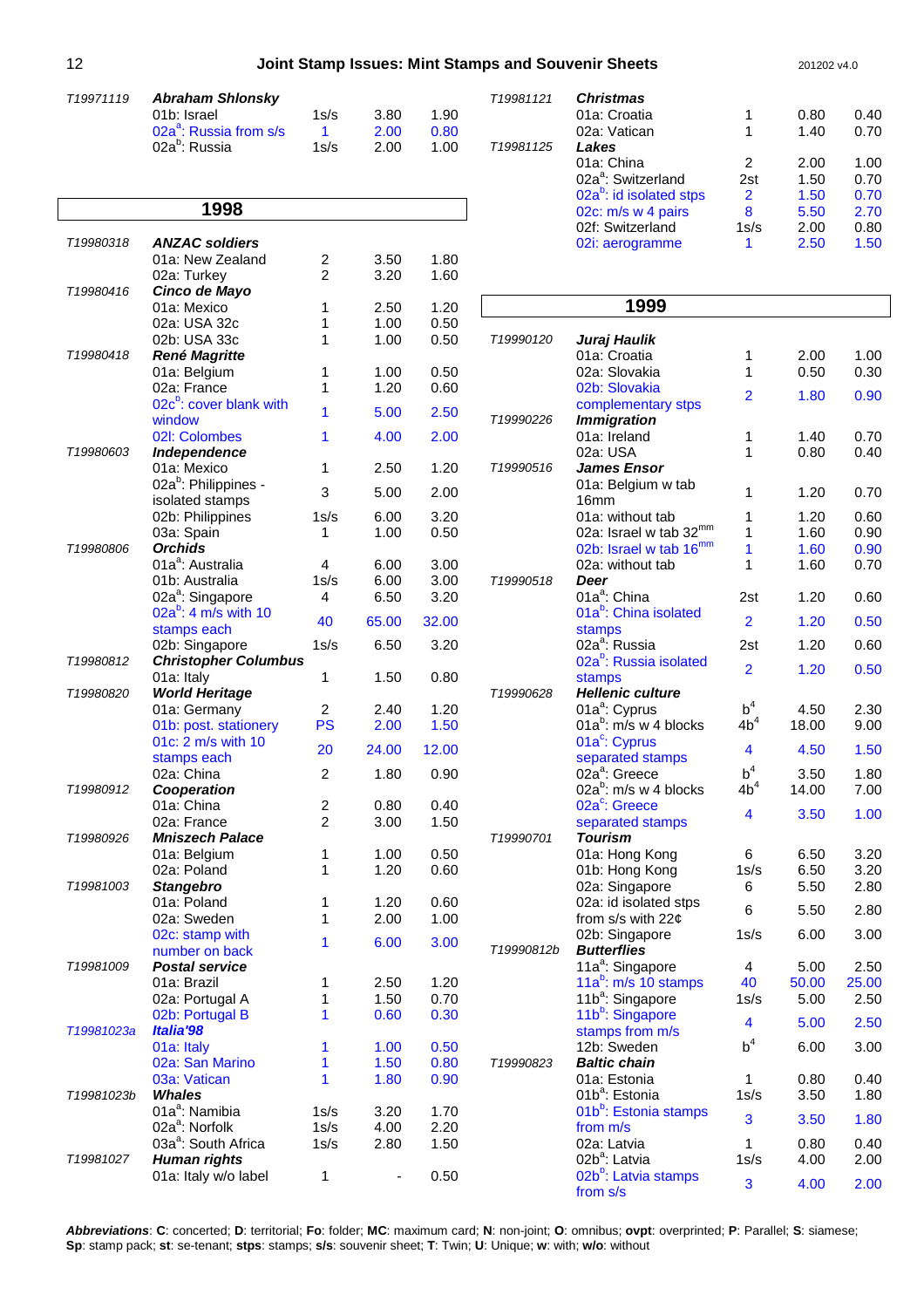|           | 03a: Lithuania                                          | 1                  | 0.80          | 0.40          |            | 01b <sup>b</sup> : Belgium stamp   |                         |              |              |
|-----------|---------------------------------------------------------|--------------------|---------------|---------------|------------|------------------------------------|-------------------------|--------------|--------------|
|           | 03b <sup>a</sup> : Lithuania                            | 1s/s               | 4.80          | 2.40          |            | from s/s                           | 1                       | 2.00         | 1.00         |
|           | 03b <sup>b</sup> : Lithuania                            |                    |               |               |            | 01d: ovpt "Espana"                 | 1s/s                    | 4.00         | 2.50         |
|           | stamps from s/s                                         | 3                  | 4.80          | 2.40          |            | 02a: Spain                         | $\overline{2}$          | 1.50         | 0.80         |
| T19990922 | <b>Cat and deer</b>                                     |                    |               |               |            | 02b <sup>a</sup> : Spain           | 1s/s                    | 1.90         | 1.00         |
|           | 01a <sup>a</sup> : Poland                               | 2st                | 3.00          | 1.60          |            | 02b <sup>b</sup> : Spain stamp     |                         |              |              |
|           | 01a <sup>b</sup> : Poland                               |                    |               |               |            | from s/s                           | 1                       | 1.90         | 0.90         |
|           | separated stamps                                        | $\overline{2}$     | 3.00          | 1.50          | T20000325  | <b>Soccer</b>                      |                         |              |              |
|           | 02a <sup>a</sup> : Ukraine                              | 2st                | 3.50          | 2.00          |            | 01a: Belgium                       | 2st                     | 2.20         | 1.10         |
|           | 02a <sup>b</sup> : Ukraine                              | $\overline{2}$     | 3.50          | 2.00          |            | 01b: with label                    | 2                       | 2.80         | 1.40         |
|           | separated stamps                                        |                    |               |               |            | 01c: self-adhesive                 | 1                       | 1.00         | 0.50         |
| T19990924 | <b>Suvorov</b>                                          |                    |               |               |            | 02c: Netherlands                   | 2st                     | 2.00         | 1.00         |
|           | 01a: Russia                                             | $\overline{c}$     | 0.80          | 0.40          | T20000411  | <b>Brazil discovery</b>            |                         |              |              |
|           | 01b: 2m/s 8 stamps                                      | 16                 | 6.50          | 3.20          |            | 02a: Portugal                      | 4                       | 4.00         | 2.00         |
|           | 02a: Switzerland                                        | $\overline{c}$     | 3.20          | 1.60          |            | 02b: Portugal                      | 1s/s                    | 4.00         | 2.00         |
|           | 02b: 2m/s 8 stamps                                      | 16                 | 26.00         | 13.00         | T20000509a | Europa 2000                        |                         |              |              |
| T19990930 | <b>Nobel Peace Prize</b>                                |                    |               |               |            | 06a: Azores                        | 1                       | 2.00         | 1.00         |
|           | 01a: Belgium                                            | $\overline{c}$     | 2.00          | 1.00          |            | 07a: Belarus                       | 1                       | 2.80         | 1.40         |
|           | 02a <sup>a</sup> : Sweden                               | 2st                | 3.00          | 1.50          |            | 07c: Belarus tête-                 | $\overline{\mathbf{2}}$ | 5.50         | 2.80         |
|           | 02a <sup>b</sup> : Sweden                               | $\overline{2}$     | 3.00          | 1.20          |            | bêche                              |                         |              |              |
|           | separated stamps                                        |                    |               |               |            | 09a: Bosnia Herzeg                 | 1                       | 3.50         | 1.80         |
|           | 02a <sup>c</sup> : block with 2                         | b <sup>4</sup>     | 6.00          | 3.00          |            | 11a <sup>a</sup> : Croatia common  | 1                       | 1.50         | 1.00         |
|           | pairs                                                   |                    |               |               |            | design                             |                         |              |              |
| T19991005 | <b>Mountains</b>                                        |                    |               |               |            | 17a: Finland                       | 1                       | 1.60         | 0.90         |
|           | 01a: China                                              | 2                  | 0.80          | 0.40          |            | 18a: France                        | 1                       | 1.80         | 0.80         |
|           | 02a: Korea N                                            | $\overline{2}$     | 1.40          | 0.80          |            | 19a: Germany                       | 1                       | 1.70         | 0.80         |
|           | 02d: Korea N                                            | 1s/s               | 1.50          | 0.90          |            | 21a: Greenland                     | 1                       | 2.80         | 1.40         |
|           | 02f: m/s w 3 pairs                                      | 1 <sub>ms</sub>    | 5.00          | 3.00          |            | 24a: Ireland                       |                         | 2.00         | 1.00         |
| T19991017 | <b>Frederic Chopin</b>                                  |                    |               |               |            | 25a: Italy                         | 1                       | 1.60         | 0.80         |
|           | 01a: France                                             | 1                  | 1.40          | 0.70          |            | 30a: Luxembourg                    | 1                       | 2.00         | 1.00         |
|           | 02a: Poland                                             | 1                  | 1.80          | 0.90          |            | 34a: Moldavia                      | 1                       | 3.50         | 2.50         |
| T19991105 | <b>Christmas</b>                                        |                    |               |               |            | 35c: Monaco                        | 2st                     | 4.00         | 2.00         |
|           | 02a: Italy A                                            | 1                  | 1.00          | 0.50          |            | 40a: Slovakia                      | 1                       | 2.20         | 1.10         |
| T19991110 | <b>Melanesian mission</b><br>01a <sup>a</sup> : Norfolk | $\rm s^5$          |               |               |            | 42a: Spain                         | 1                       | 1.80         | 0.90         |
|           |                                                         |                    | 6.50          | 3.20<br>17.00 |            | 43a: Sweden                        | 1                       | 2.80         | 1.40         |
|           | 01 $a^b$ : m/s w 5 strips<br>02a <sup>a</sup> : Solomon | $\frac{5s^5}{s^5}$ | 32.50<br>5.00 | 2.50          |            | 44a: Switzerland                   | 1<br>$\overline{2}$     | 1.60<br>7.50 | 0.80<br>3.80 |
|           | 02a <sup>b</sup> : m/s w 5 strips                       | $5s^5$             | 25.00         | 13.00         |            | 50a: Georgia<br>53a: San Marino    | $\mathbf{1}$            | 1.50         | 0.80         |
| T19991123 | <b>Artwork ceramics</b>                                 |                    |               |               |            | 55a: Turkish Cyprus                | s/s                     | 4.00         | 2.30         |
|           | 01a <sup>a</sup> : Israel w tabs                        | $\overline{c}$     | 2.50          | 1.30          |            | 56a: Ukraine                       | 1                       | 2.00         | 1.50         |
|           | 01a <sup>b</sup> : without tab                          | $\overline{c}$     |               | 1.00          | T20000509b | <b>Oresund link</b>                |                         |              |              |
|           | 02a <sup>a</sup> : Slovakia                             | 2st                | 3.00          | 1.50          |            | 71a <sup>a</sup> : Denmark         | 2st                     | 2.80         | 1.90         |
|           | 02a <sup>b</sup> : Slovakia                             |                    |               |               |            | 71a <sup>b</sup> : Denmark         |                         |              |              |
|           | separated stamps                                        | $\overline{2}$     | 3.00          | 1.00          |            | isolated stamps                    | $\overline{2}$          | 2.80         | 1.50         |
|           | 02a <sup>c</sup> : Slovakia block                       |                    |               |               |            | 72a <sup>a</sup> : Sweden          | 2st                     | 3.00         | 1.80         |
|           | of 4, 2 pairs                                           | b <sup>4</sup>     | 6.00          | 3.00          |            | 72a <sup>b</sup> : Sweden isolated |                         |              |              |
|           | 02b: m/s w 4 pairs                                      | 1 <sub>ms</sub>    | 12.00         | 6.00          |            | stamps                             | $\overline{2}$          | 3.00         | 1.60         |
|           |                                                         |                    |               |               | T20000509c | Pope John Paul II                  |                         |              |              |
|           |                                                         |                    |               |               |            | 81a: Poland                        | 3                       | 3.00         | 1.50         |
|           |                                                         |                    |               |               | T20000915  | <b>Olympic Games</b>               |                         |              |              |
|           | 0.000                                                   |                    |               |               |            |                                    |                         |              |              |

|           | 2000                                                                                                                                                                                                                                                   |                                     |                                              |                                              |
|-----------|--------------------------------------------------------------------------------------------------------------------------------------------------------------------------------------------------------------------------------------------------------|-------------------------------------|----------------------------------------------|----------------------------------------------|
| T20000105 | <b>Christianity</b><br>01 $a^a$ : Belarus<br>01a <sup>b</sup> : Belarus stamps<br>from s/s<br>02a <sup>a</sup> : Russia<br>02a <sup>b</sup> : Russia stamps<br>from s/s<br>03a <sup>a</sup> : Ukraine<br>03a <sup>b</sup> : Ukraine stamps<br>from s/s | 1s/s<br>3<br>1s/s<br>3<br>1s/s<br>3 | 3.00<br>3.00<br>2.00<br>2.00<br>3.00<br>3.00 | 1.50<br>1.50<br>1.00<br>1.00<br>1.50<br>1.50 |
| T20000204 | <b>Christianity</b><br>Iceland<br>Vatican                                                                                                                                                                                                              | 1<br>1                              | 1.20<br>2.00                                 | 0.60<br>1.00                                 |
| T20000221 | <b>Charles V</b><br>01a: Belgium<br>01b <sup>a</sup> : Belgium                                                                                                                                                                                         | 2<br>1s/s                           | 2.00<br>2.00                                 | 1.00<br>1.00                                 |

|            | 53a: San Marino                                | 1              | 1.50 | 0.80 |
|------------|------------------------------------------------|----------------|------|------|
|            | 55a: Turkish Cyprus                            | s/s            | 4.00 | 2.30 |
|            | 56a: Ukraine                                   | 1              | 2.00 | 1.50 |
| T20000509b | <b>Oresund link</b>                            |                |      |      |
|            | 71a <sup>a</sup> : Denmark                     | 2st            | 2.80 | 1.90 |
|            | 71a <sup>b</sup> : Denmark<br>isolated stamps  | $\overline{2}$ | 2.80 | 1.50 |
|            | 72a <sup>a</sup> : Sweden                      | 2st            | 3.00 | 1.80 |
|            | 72a <sup>b</sup> : Sweden isolated<br>stamps   | $\overline{2}$ | 3.00 | 1.60 |
| T20000509c | Pope John Paul II                              |                |      |      |
|            | 81a: Poland                                    | 3              | 3.00 | 1.50 |
| T20000915  | <b>Olympic Games</b>                           |                |      |      |
|            | 01a: Australia                                 | 2              | 3.50 | 1.80 |
|            | 02a: Greece                                    | $\overline{2}$ | 5.50 | 3.70 |
| T20001009  | Carnival                                       |                |      |      |
|            | 01a: Brazil                                    | $\overline{2}$ | 1.00 | 0.60 |
| T20001025  | Lake Peipsi fishes                             |                |      |      |
|            | 01a <sup>a</sup> : Estonia                     | 1 <sub>t</sub> | 2.80 | 2.00 |
|            | 01a <sup>b</sup> : Estonia<br>separated stamps | $\overline{2}$ | 2.80 | 1.50 |
|            | 02a <sup>a</sup> : Russia                      | 1t             | 1.50 | 0.80 |
|            | 02a <sup>b</sup> : Russia                      | $\overline{2}$ | 1.50 | 0.60 |
| T20001104  | separated stamps<br><b>Birds</b>               |                |      |      |
|            | 01a: France                                    |                | 3.00 | 1.50 |
|            | 02a: New Zealand                               | $\frac{2}{2}$  | 3.00 | 1.50 |
| T20001109  | <b>Christmas</b>                               |                |      |      |
|            | 01a: Germany                                   | 2              | 3.00 | 2.00 |
|            | 02a: Spain                                     | $\overline{2}$ | 1.50 | 0.80 |
|            |                                                |                |      |      |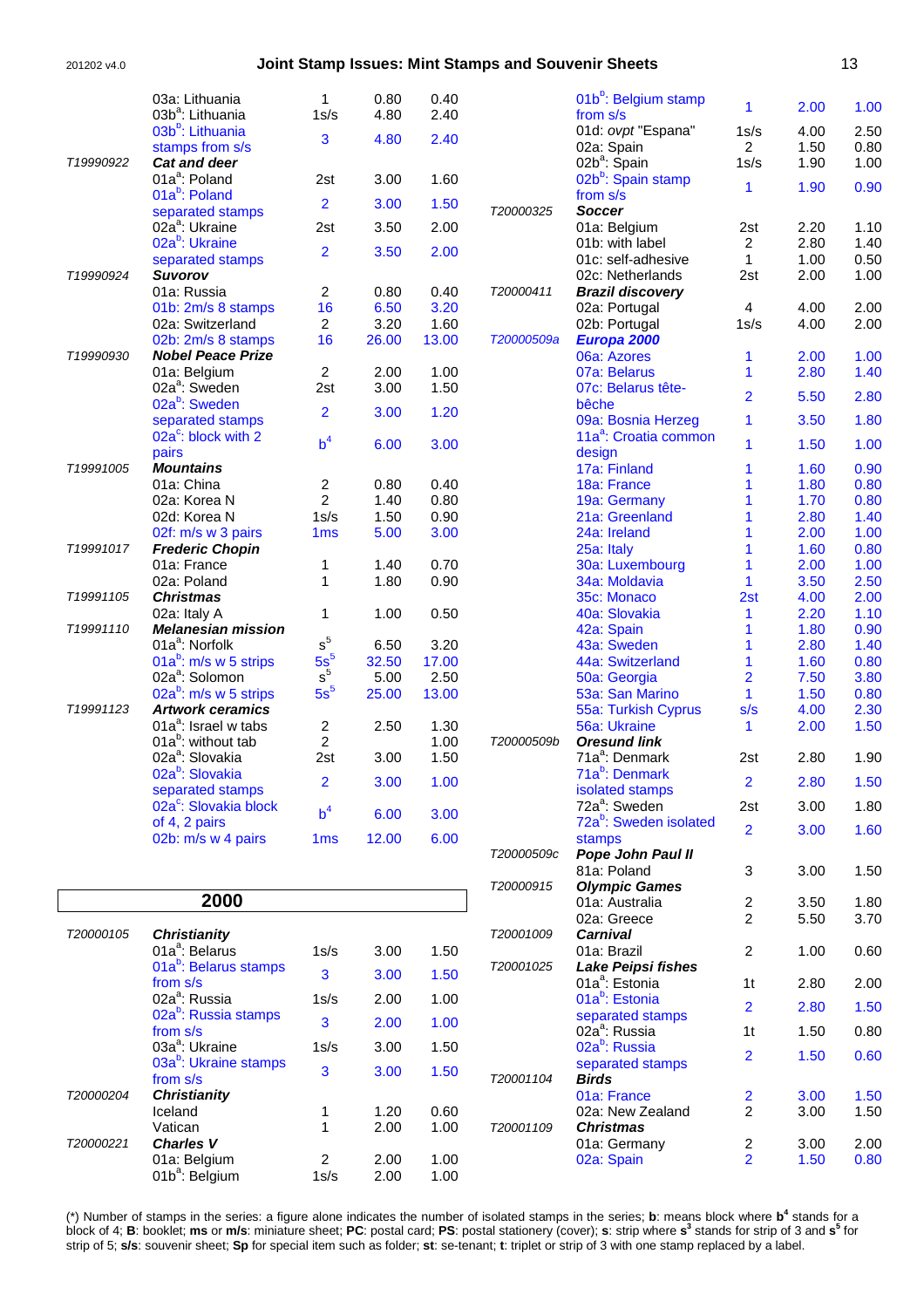|           | 2001                  |                |      |      |
|-----------|-----------------------|----------------|------|------|
| T20010612 | <b>Porcelain</b>      |                |      |      |
|           | 02a: China            | 2              | 0.70 | 0.40 |
| T20010621 | Frida Kahlo           |                |      |      |
|           | $02a$ : USA           | 1              | 1.00 | 0.60 |
| T20010625 | <b>Boat race</b>      |                |      |      |
|           | 01a: Australia        | $\overline{2}$ | 2.80 | 1.40 |
|           | 02a: Hong Kong        | $\mathcal{P}$  | 3.50 | 2.00 |
| T20011009 | <b>Dialogue</b>       |                |      |      |
|           | 26a: Pakistan         | 1              | 0.50 | 0.30 |
| T20011012 | <b>Masks</b>          |                |      |      |
|           | 01a: China            | $\mathcal{P}$  | 1.00 | 0.50 |
| T20011108 | <b>Ancient yachts</b> |                |      |      |
|           | 01a: China            | 2st            | 0.80 | 0.60 |

|           | 2002                                    |                 |      |      |
|-----------|-----------------------------------------|-----------------|------|------|
| T20020205 | <b>Flowers</b>                          |                 |      |      |
|           | 01a: China                              | 2 <sub>st</sub> | 1.00 | 0.50 |
| T20020712 | <b>Mills</b>                            |                 |      |      |
|           | 01a: Azores                             | 2               | 2.20 | 1.50 |
| T20021012 | <b>Castles</b>                          |                 |      |      |
|           | 01a: China                              | 2 <sub>st</sub> | 0.80 | 0.40 |
| T20021121 | <b>Christmas</b>                        |                 |      |      |
|           | 02a: Vatican                            | 1               | 1.00 | 0.70 |
| T20021202 | <b>Cultural heritage</b>                |                 |      |      |
|           | 02a: Turkey                             | s/s             | 2.20 | 1.50 |
| T20021215 | <b>Relationship</b>                     |                 |      |      |
|           | 02a: Iran triplet with<br>central label | 1t              | 0.70 | 0.70 |

|            | 2003                                       |                 |       |       |
|------------|--------------------------------------------|-----------------|-------|-------|
| T20030320a | <b>Nobel Prize</b>                         |                 |       |       |
|            | 02a: Sweden                                | 2st             | 5.40  | 4.10  |
| T20030320b | <b>Pope John Paul II</b>                   |                 |       |       |
|            | 01a: Poland silver                         | 1               | 9.00  | 5.00  |
|            | 01b: sheet                                 | 25              | 28.00 | 15.00 |
|            | 02b: sheet                                 | 25              | 27.00 | 14.00 |
| T20030415  | <b>Tower and mosque</b>                    |                 |       |       |
|            | 02a: Iran                                  | 1 <sub>t</sub>  | 2.80  | 1.30  |
| T20030503  | <b>Stefanik</b>                            |                 |       |       |
|            | 01a: France                                | 1               | 1.20  | 0.70  |
|            | 02a: Slovakia                              | 1               | 1.60  | 1.00  |
|            | $02b$ : $m/s$ w 8 stps                     | 1 <sub>ms</sub> | 12.00 | 6.00  |
| T20030510  | <b>Bells</b>                               |                 |       |       |
|            | 02a: Russia                                | 2st             | 1.60  | 0.80  |
| T20030819  | <b>Paul Gauguin</b>                        |                 |       |       |
|            | 01a: New Caledonia                         | s/s             | 4.80  | 2.40  |
|            | 02c: Wallis Futuna                         | s/s             | 5.20  | 2.60  |
| T20030909  | Caspian Sea                                |                 |       |       |
|            | $01a^a$ : Iran                             | 2st             | 2.60  | 1.30  |
|            | 01a <sup>b</sup> : Iran w label            | 1 <sub>t</sub>  | 2.60  | 1.50  |
|            | 01a <sup>c</sup> : Iran isolated<br>stamps | $\overline{2}$  | 2.60  | 1.00  |
|            | 01 <sub>b</sub> : m/s                      | m/s             | 5.20  | 2.60  |
| T20030930  | <b>Books</b>                               |                 |       |       |
|            | 01a: China                                 | $\overline{2}$  | 1.40  | 0.70  |
| T20031004a | <b>National plants</b>                     |                 |       |       |
|            | 01a: Canada                                | 2st             | 1.40  | 0.80  |
| T20031004b | <b>Birds Hong Kong Sweden</b>              |                 |       |       |
|            | 01a: Hong Kong                             | 4               | 3.80  | 1.90  |

|           | 2004                                    |                                           |       |       |
|-----------|-----------------------------------------|-------------------------------------------|-------|-------|
| T20040225 |                                         |                                           |       |       |
|           | <b>Rugby Sevens</b><br>02a: New Zealand | $\overline{\mathbf{4}}$                   | 6.50  | 3.30  |
|           | 02d: Paris exhibition                   | s/s                                       | 6.20  | 3.30  |
| T20040326 |                                         |                                           |       |       |
|           | <b>Exploration</b><br>01a: Canada       | 1                                         | 0.80  | 0.40  |
|           | 03a: Norway                             | $\overline{2}$                            | 4.50  | 2.30  |
| T20040406 | <b>Entente Cordiale</b>                 |                                           |       |       |
|           | 01a: France                             |                                           | 2.50  | 1.40  |
|           | 02a: Great Britain                      | $\overline{\mathbf{c}}$<br>$\overline{2}$ | 2.80  | 1.50  |
| T20040407 | <b>Road safety</b>                      |                                           |       |       |
|           | 01a: France                             | 1                                         | 1.20  | 0.60  |
| T20040515 | <b>Blake &amp; Mortimer</b>             |                                           |       |       |
|           | 01c: Belgium                            | s/s                                       | 2.40  | 1.40  |
|           | 02a: France                             | $\overline{2}$                            | 3.00  | 1.50  |
| T20040520 | <b>Rome Synagogue</b>                   |                                           |       |       |
|           | 02a: Italy w tab                        | $\overline{2}$                            | 2.50  | 1.50  |
| T20040603 | <b>Germany Russia</b>                   |                                           |       |       |
|           | 01a: Germany                            | 1                                         | 1.10  | 0.60  |
|           | 01c: cover stationery                   | <b>PS</b>                                 | 1.50  | 0.80  |
| T20040626 | <b>Dugua de Mons</b>                    |                                           |       |       |
|           | 01a: Canada                             | 1                                         | 0.80  | 0.60  |
|           | 02a: France                             | 1                                         | 1.80  | 1.10  |
| T20040706 | <b>Herzl</b>                            |                                           |       |       |
|           | 03a: Israel w tab                       | 1                                         | 1.00  | 0.80  |
| T20040903 | <b>Poland Slovakia Dunajec River</b>    |                                           |       |       |
|           | 01a: Poland                             | 1                                         | 1.80  | 1.60  |
|           | 02b: Slovakia                           | <b>PC</b>                                 | 1.50  | 1.50  |
| T20040922 | <b>Pottery</b>                          |                                           |       |       |
|           | 01a: China                              | $\overline{2}$                            | 1.20  | 0.60  |
| T20041001 | <b>Literary Nobel Prize</b>             |                                           |       |       |
|           | 01a: Ireland                            | $b^4$                                     | 4.00  | 3.00  |
|           | 01b: Ireland                            | 4b <sup>4</sup>                           | 15.00 | 12.00 |
|           | 01d: booklet                            | B                                         | 4.20  | 4.20  |
| T20041028 | <b>Architecture</b>                     |                                           |       |       |
|           | 02a: Spain                              | $\overline{2}$                            | 2.60  | 2.60  |

|            | 2005                                  |                          |       |      |
|------------|---------------------------------------|--------------------------|-------|------|
| T20050302b | <b>Andersen</b>                       |                          |       |      |
|            | 02a: Malta                            | 4                        | 8.00  | 4.50 |
| T20050317  | <b>Champlain Alliance</b>             |                          |       |      |
|            | 01a <sup>a</sup> : N. Caledonia       | 1                        | 2.60  | 1.30 |
|            | 02a <sup>a</sup> : Wallis Futuna      | 1                        | 2.60  | 1.30 |
| T20050421  | <b>World heritage</b>                 |                          |       |      |
|            | 02a: Great Britain                    | 8                        | 10.00 | 5.50 |
| T20050422  | <b>Biosphere</b>                      |                          |       |      |
|            | 01 <sub>b</sub> : s/s                 | s/s                      | 1.50  | 1.00 |
| T20050602  | <b>Youth Day</b>                      |                          |       |      |
|            | 01a: Germany                          | 1                        | 1.20  | 0.70 |
|            | 02a: Vatican                          | 1                        | 1.50  | 0.80 |
| T20050609  | <b>Concordat</b>                      |                          |       |      |
|            | 01a: Italy                            | 2                        | 8.70  | 4.50 |
|            | 02a: Vatican                          | $\overline{\mathcal{P}}$ | 8.50  | 6.50 |
| T20050909  | <b>Warehouses</b>                     |                          |       |      |
|            | 02c: Singapore                        | s/s                      | 4.40  | 2.20 |
| T20050922  | <b>Water management</b><br>01a: China | $\overline{2}$           | 0.80  | 0.40 |
|            | 01 <sub>b</sub> : m/s                 | 16                       | 6.40  | 3.20 |
|            |                                       |                          |       |      |

**Abbreviations**: **C**: concerted; **D**: territorial; **Fo**: folder; **MC**: maximum card; **N**: non-joint; **O**: omnibus; **ovpt**: overprinted; **P**: Parallel; **S**: siamese; **Sp**: stamp pack; **st**: se-tenant; **stps**: stamps; **s/s**: souvenir sheet; **T**: Twin; **U**: Unique; **w**: with; **w/o**: without

01c: HK booklet B 7.60 3.80<br>02b: Sweden B 9.00 5.00

01a: France 2 2.80 1.50

02b: Sweden

T20031129 **Miniature**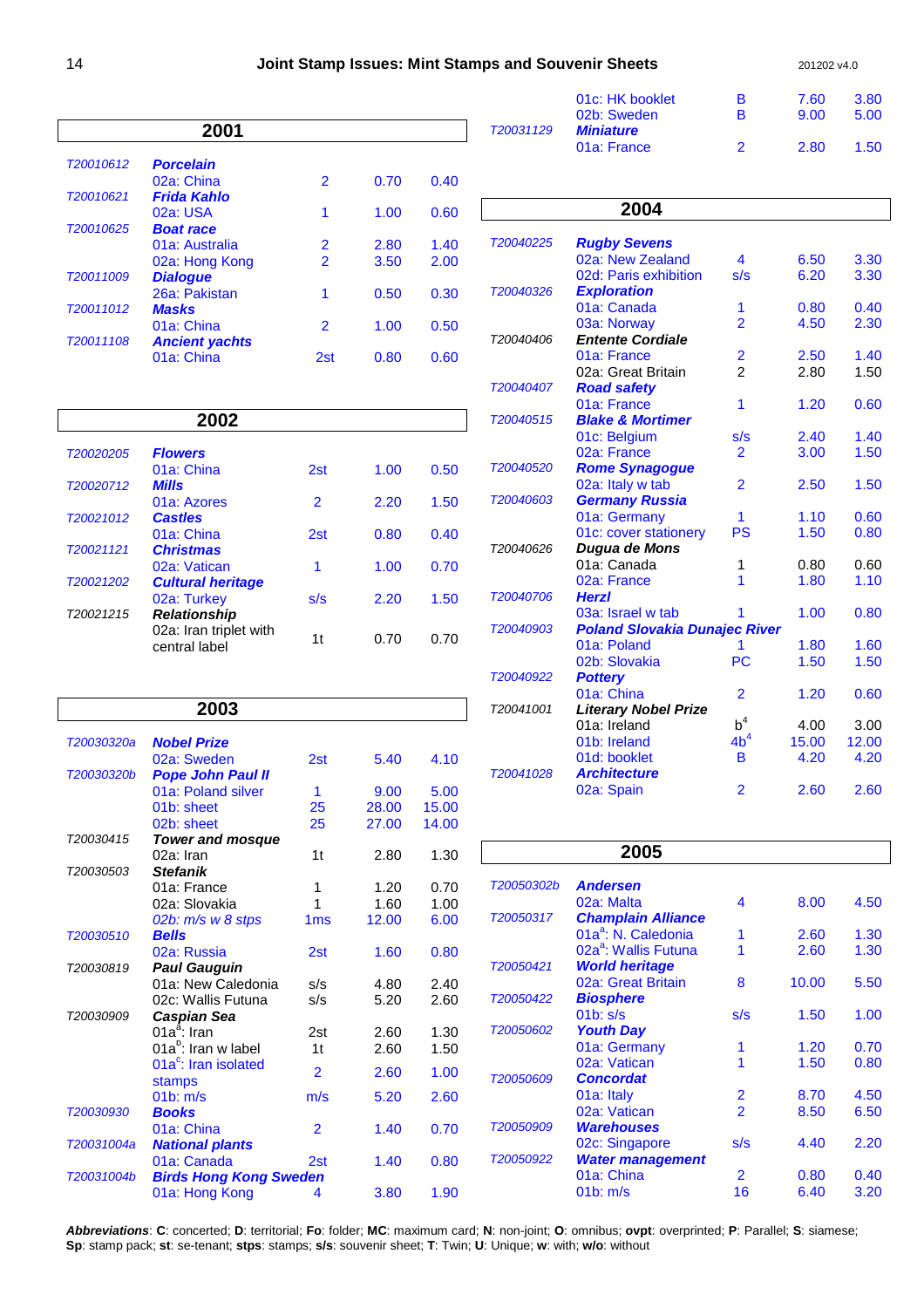| T20050923 | <b>Greta Garbo</b>                      |                                           |      |      |
|-----------|-----------------------------------------|-------------------------------------------|------|------|
|           | 02a: USA                                | 1                                         | 0.70 | 0.50 |
| T20051013 | <b>Cougar - Leopard</b>                 |                                           |      |      |
|           | 01a: Canada                             | 2st                                       | 1.60 | 1.00 |
| T20051018 | 01c: Canada                             | s/s                                       | 1.60 | 1.00 |
|           | <b>Fishing villages</b>                 | 4                                         | 2.60 | 1.40 |
| T20051110 | 02a: Portugal<br><b>Raphael</b>         |                                           |      |      |
|           | 01a: France                             | s/s                                       | 2.20 | 1.30 |
|           | 02a: Vatican                            | $\overline{2}$                            | 3.20 | 1.90 |
|           | 02b: Vatican                            | s/s                                       | 5.60 | 3.50 |
|           |                                         |                                           |      |      |
|           |                                         |                                           |      |      |
|           | 2006                                    |                                           |      |      |
|           |                                         |                                           |      |      |
| T20060412 | <b>Folk dances</b>                      |                                           |      |      |
|           | 02a: India                              | 2st                                       | 1.50 | 1.00 |
|           | 02c: India                              | s/s                                       | 1.50 | 1.00 |
| T20060608 | <b>Music</b>                            |                                           |      |      |
|           | 01a: Hungary                            | $\overline{2}$                            | 2.00 | 1.80 |
|           | 02a: Romania                            | 2st                                       | 2.00 | 1.80 |
| T20060617 | <b>UNESCO</b>                           |                                           |      |      |
|           | 01a: France                             | $\overline{\mathbf{c}}$<br>$\overline{2}$ | 2.80 | 1.50 |
|           | 02a: UN Geneva<br>02b: series of single |                                           | 2.80 | 1.50 |
|           | stamps from Swiss                       | 6                                         | 4.50 | 2.50 |
|           | booklet                                 |                                           |      |      |
| T20060907 | <b>Hanseatic towns</b>                  |                                           |      |      |
|           | 01a: Germany                            | 1                                         | 1.40 | 0.90 |
| T20060911 | <b>Horses</b>                           |                                           |      |      |
|           | 01a: India                              | 2st                                       | 1.20 | 1.00 |
|           | 01b: India                              | s/s                                       | 1.20 | 1.00 |
|           | 02b: Mongolia                           | s/s                                       | 1.40 | 1.40 |

02b: Mongolia

T20060915 **ECO** 

T20061012 **Relations** 

T20060926 **Mozart** 

|            | 2009-2010             |     |      |      |
|------------|-----------------------|-----|------|------|
|            |                       |     |      |      |
| T20090302  | <b>Birds</b>          |     |      |      |
|            | 02a: Serbia           | 2   | 1.80 | 1.80 |
| T20090303  | <b>Relations</b>      |     |      |      |
|            | 02a: Philippines      | 2st | 1.00 | 1.00 |
| T20090803  | <b>Al Quds</b>        |     |      |      |
|            | 04a: Kuwait (only     | 1   |      |      |
|            | one: 50F)             |     |      | 1.00 |
| T20090814  | <b>Architecture</b>   |     |      |      |
|            | 02a: Ukraine          | t   | 2.50 | 2.50 |
| T20090911  | <b>Carnuntum</b>      |     |      |      |
|            | 01a: Austria          | s/s | 2.40 | 2.40 |
| T20091009  | <b>Saint-Marceaux</b> |     |      |      |
|            | 01a: France           | 1   | 1.40 | 1.00 |
|            | <b>Francisco de</b>   |     |      |      |
| T20091015b | <b>Miranda</b>        |     |      |      |
|            | 01a: France           | 1   | 1.70 | 1.20 |
|            | 02a: Venezuela        |     | 1.50 | 1.50 |
| T20091016a | <b>Relations</b>      |     |      |      |
|            | 01a: Austria          | s/s | 5.60 | 5.00 |
| T20091022  | <b>Velasquez</b>      |     |      |      |
|            | 01a: Austria          | s/s | 2.40 | 2.00 |
|            |                       |     |      |      |

| T20070305<br><b>Painting</b><br>02a: Liechtenstein<br>1<br>3.00<br><b>UNESCO Heritage</b><br>T20070712<br>02a: Latvia<br>2<br>2.50<br><b>ASEAN</b><br>T20070808<br>09a: Thailand<br>s/s<br>1.50<br><b>Raul Maria Pereira</b><br>T20070810<br>1.50<br>1.30<br>02a: Portugal<br>1<br><b>Dniester River</b><br>T20070906a<br>02a: Ukraine<br>2<br>3.00<br>3.40<br>T20080101<br>Euro<br>01a: Cyprus<br>s/s<br>4.40<br><b>Day of Arab Post</b><br>T20080803<br>03a: Morocco<br>s/s<br>4.50<br>05a: Saudi Arabia<br>s/s<br>14.00<br><b>Polar exploration</b><br>T20081020<br>01a: Finland<br>s/s<br>3.20<br>01a: Greenland<br>s/s<br>6.50 | 2007-2008 |  |       |
|-------------------------------------------------------------------------------------------------------------------------------------------------------------------------------------------------------------------------------------------------------------------------------------------------------------------------------------------------------------------------------------------------------------------------------------------------------------------------------------------------------------------------------------------------------------------------------------------------------------------------------------|-----------|--|-------|
|                                                                                                                                                                                                                                                                                                                                                                                                                                                                                                                                                                                                                                     |           |  |       |
|                                                                                                                                                                                                                                                                                                                                                                                                                                                                                                                                                                                                                                     |           |  | 2.80  |
|                                                                                                                                                                                                                                                                                                                                                                                                                                                                                                                                                                                                                                     |           |  |       |
|                                                                                                                                                                                                                                                                                                                                                                                                                                                                                                                                                                                                                                     |           |  | 2.30  |
|                                                                                                                                                                                                                                                                                                                                                                                                                                                                                                                                                                                                                                     |           |  |       |
|                                                                                                                                                                                                                                                                                                                                                                                                                                                                                                                                                                                                                                     |           |  | 1.50  |
|                                                                                                                                                                                                                                                                                                                                                                                                                                                                                                                                                                                                                                     |           |  |       |
|                                                                                                                                                                                                                                                                                                                                                                                                                                                                                                                                                                                                                                     |           |  |       |
|                                                                                                                                                                                                                                                                                                                                                                                                                                                                                                                                                                                                                                     |           |  |       |
|                                                                                                                                                                                                                                                                                                                                                                                                                                                                                                                                                                                                                                     |           |  |       |
|                                                                                                                                                                                                                                                                                                                                                                                                                                                                                                                                                                                                                                     |           |  | 3.50  |
|                                                                                                                                                                                                                                                                                                                                                                                                                                                                                                                                                                                                                                     |           |  |       |
|                                                                                                                                                                                                                                                                                                                                                                                                                                                                                                                                                                                                                                     |           |  | 4.00  |
|                                                                                                                                                                                                                                                                                                                                                                                                                                                                                                                                                                                                                                     |           |  | 12.00 |
|                                                                                                                                                                                                                                                                                                                                                                                                                                                                                                                                                                                                                                     |           |  |       |
|                                                                                                                                                                                                                                                                                                                                                                                                                                                                                                                                                                                                                                     |           |  | 3.00  |
|                                                                                                                                                                                                                                                                                                                                                                                                                                                                                                                                                                                                                                     |           |  | 5.50  |
| <b>Christmas</b><br>T20081113                                                                                                                                                                                                                                                                                                                                                                                                                                                                                                                                                                                                       |           |  |       |
| 01a: Germany<br>2<br>2.80                                                                                                                                                                                                                                                                                                                                                                                                                                                                                                                                                                                                           |           |  | 2.50  |

01a: Afghanistan 1 2.70 2.10<br>**Mozart** 

02a: China 2 1.00 0.60

02a: Vatican 2 5.70 4.50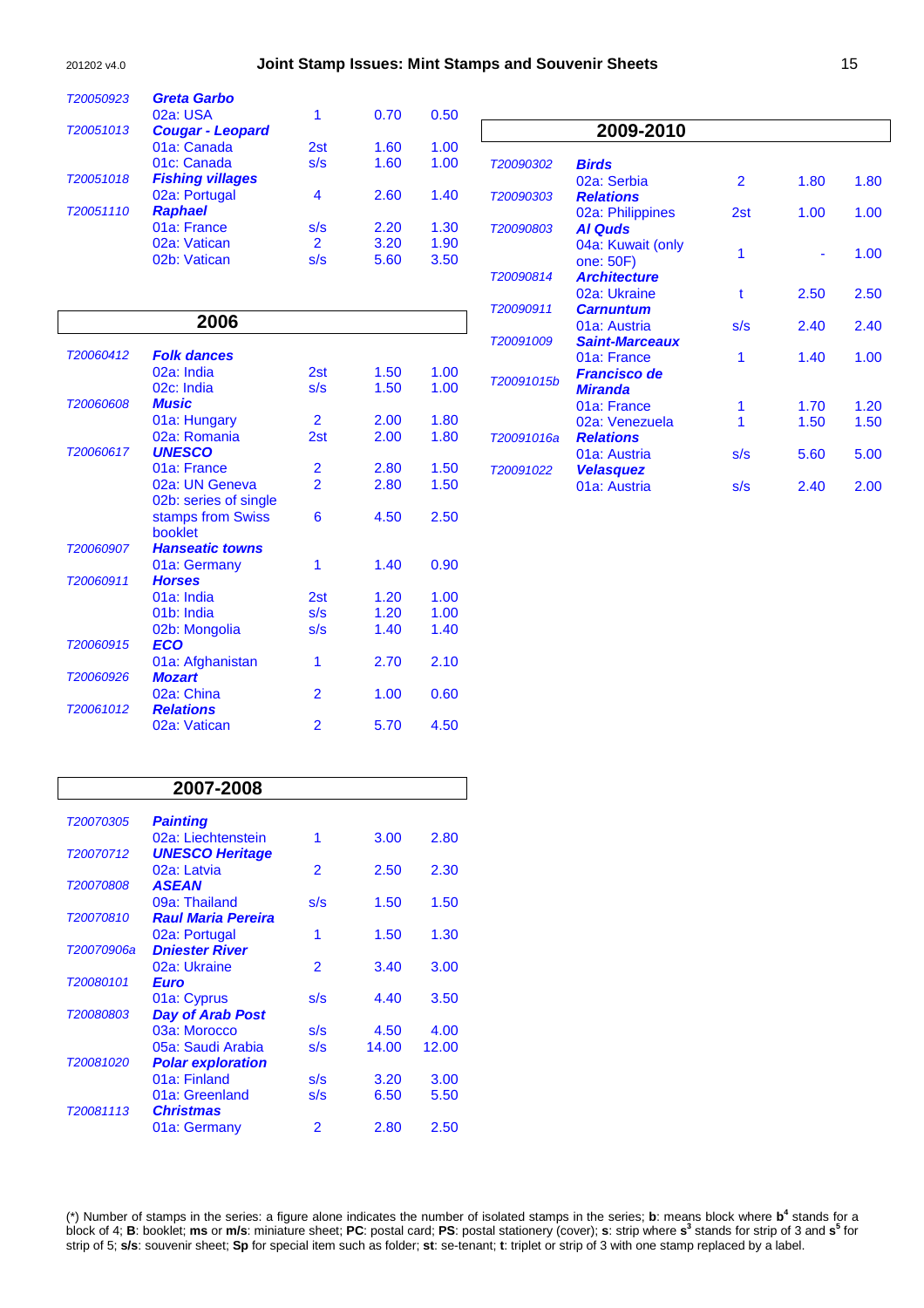# **Concerted Issues [C]**

| <b>Number</b>         | Country                                  | $N(*)$ | Cat.<br><b>Price</b><br>€ | Sale's<br><b>Price</b><br>€ |
|-----------------------|------------------------------------------|--------|---------------------------|-----------------------------|
|                       | 1938-1959                                |        |                           |                             |
| C <sub>19580322</sub> | <b>United Arab Republic</b>              |        |                           |                             |
|                       | 01a: Egypt                               | 2      | 1.20                      | 0.60                        |
|                       | 02a: Syria                               | 2      | 1.50                      | 0.80                        |
| C19590815             | <b>Cooperation</b><br>02a: Czechoslovak. |        | 1.00                      | 0.40                        |

### **1960-1969**

| C <sub>19611012</sub> | Nuflo de Chaves    |   |       |      |
|-----------------------|--------------------|---|-------|------|
|                       | 02a: Spain 1Pta    | 1 | 0.80  | 0.40 |
|                       | 02b: Spain 5Ptas   | 1 | 3.50  | 1.80 |
| C19621012             | <b>Conquerors</b>  |   |       |      |
|                       | 01b: Bolivia 1200  | 1 | 1.20  | 0.60 |
|                       | 02a-d: Spain       | 4 | 15.30 | 8.00 |
| C19631012             | Vasco N. de Balboa |   |       |      |
|                       | 02a-b: Spain       | 2 | 2.30  | 1.20 |
| C19691012             | <b>Conquerors</b>  |   |       |      |
|                       | 01a: Chile         | 5 | 2.00  | 1.20 |
|                       | 02a: Spain         | 5 | 2.00  | 1.20 |

|                       | 1970-1979                |   |      |      |
|-----------------------|--------------------------|---|------|------|
| C <sub>19710110</sub> | <b>Reconciliation</b>    |   |      |      |
|                       | 01a: Central Africa      | 1 | 3.80 | 2.00 |
|                       | 02a: Chad                |   | 2.00 | 1.00 |
| C19720219             | Coins                    |   |      |      |
|                       | 01a: Belgium             |   | 0.40 | 0.20 |
|                       | 02a: Luxembourg          |   | 0.40 | 0.20 |
| C19731207             | <b>Telecommunication</b> |   |      |      |
|                       | 01a: Algeria             |   | 0.80 | 0.40 |

### **1980-1989** C19810929 **James Hoban**  01a: Ireland 1 1.00 0.50<br>02a: USA 18c 1 0.60 0.30 02a: USA 18c 02b: USA 20c 1 0.60 0.30<br> **Europa** C19840430 11a: France 2 4.00 2.00

|                        | 1990-1999                |   |      |      |
|------------------------|--------------------------|---|------|------|
| C19920814              | <b>Cereals</b>           |   |      |      |
|                        | 01a: Costa Rica          |   | 2.00 | 1.20 |
|                        | 02a: Guatemala           |   | 0.90 | 0.50 |
|                        | 03a: Honduras            | 2 | 1.80 | 1.00 |
| C <sub>1992</sub> 1122 | <b>Telecommunication</b> |   |      |      |
|                        | 01a: Azerbaijan          |   | 9.00 | 5.00 |
|                        | 01b: ovpt                | 4 | 4.00 | 3.00 |
|                        | 02a: Iran                |   | 1.20 | 0.60 |

| C19931008 | <b>Hundertwasser</b>                                    |                 |       |      |
|-----------|---------------------------------------------------------|-----------------|-------|------|
|           | 01a: Austria                                            | 1               | 1.80  | 0.90 |
|           | 02a <sup>a</sup> : France                               | 2               | 3.80  | 2.00 |
|           | 02a <sup>b</sup> : France blocks<br>of 4 w dated corner | 2b <sup>4</sup> | 19.00 | 9.00 |
| C19940426 | Liberation                                              |                 |       |      |
|           | 01a <sup>a</sup> : Belarus                              | $b^4$           | 2.50  | 1.20 |
|           | 01a <sup>b</sup> : Belarus -<br>isolated stamps         | 3               | 2.50  | 0.80 |
|           | 02a <sup>a</sup> : Russia                               | $b^4$           | 1.40  | 0.70 |
|           | 02a <sup>b</sup> : Russia -<br>isolated stamps          | 3               | 1.40  | 0.40 |
|           | 03a <sup>a</sup> : Ukraine                              | $b^4$           | 1.00  | 0.50 |
|           | 03a <sup>b</sup> : Ukraine-<br>isolated stamps          | 3               | 1.00  | 0.30 |
| C19970421 | <b>Poet - Philosopher</b>                               |                 |       |      |
|           | 01a: Iran                                               | 2               | 3.50  | 1.80 |
|           | 02a: Pakistan                                           | 2               | 2.10  | 1.60 |
| C19990529 | <b>Conseil de l'Entente</b>                             |                 |       |      |
|           | 03a: Ivory Coast                                        | 1               | 1.00  | 0.50 |
|           | 04a: Niger                                              | 2               | 2.00  | 1.00 |
|           |                                                         |                 |       |      |

### **2000-2010**

| C <sub>20010118</sub> | <b>Cultural cooperation</b>       |                |       |       |
|-----------------------|-----------------------------------|----------------|-------|-------|
|                       | 01a: Italy                        | 1              | 1.80  | 0.90  |
|                       |                                   | 1              | 0.80  | 0.40  |
| C20011208             | 02a: Japan only st B              |                |       |       |
|                       | <b>CIS anniversary</b>            |                |       |       |
|                       | 08c: Tajikistan                   | 1              | 8.00  | 4.00  |
| C20020427             | imperforate<br><b>Soccer</b>      |                |       |       |
|                       |                                   |                |       |       |
|                       | 01a <sup>a</sup> : Argentina      | 2st            | 3.50  | 2.00  |
|                       | 01a <sup>b</sup> : sheet 10 pairs | ms             | 35.00 | 17.50 |
|                       | 02a <sup>a</sup> : Brazil         | 2st            | 2.80  | 1.20  |
|                       | 02a: sheet 12 pairs               | ms             | 33.60 | 14.00 |
|                       | 03a: France                       | 2st            | 2.20  | 1.10  |
|                       | 03b: sheetlet 5 pairs             | ms             | 12.00 | 6.00  |
|                       | 03c: cover stationery             | PS             | 3.00  | 1.50  |
|                       | 03h: postal card                  | PC.            | 4.00  | 2.50  |
|                       | <b>French team</b>                |                |       |       |
|                       | 03x: die proof, on                | s/s            |       | 3.00  |
|                       | cardboard, green                  |                |       |       |
|                       | 04d: cover Garmisch               | PS             | 1.20  | 0.70  |
|                       | 04e: cover Leipzig                | <b>PS</b>      | 1.20  | 0.70  |
|                       | 05a: Italy - 7 holes              | 2st            | 6.00  | 3.20  |
| C20040318             | <b>Pope John Paul II</b>          |                |       |       |
|                       | 01a: Poland                       | 2ms            | 11.00 | 7.00  |
|                       | 02a: Vatican                      | 2ms            | 12.00 | 7.00  |
| C20041104             | <b>Christmas</b>                  |                |       |       |
|                       | 01a: Belgium                      | 2              | 1.80  | 0.90  |
|                       | 02a: Germany                      | $\overline{2}$ | 2.80  | 1.50  |
| C <sub>20041130</sub> | <b>Airplanes</b>                  |                |       |       |
|                       | 01a: Iran                         | 1t             | 2.50  | 1.80  |
| C20050630             | <b>Sarajevo Doha</b>              |                |       |       |
|                       | 02a: Qatar                        | 1              | 2.50  | 1.80  |
| C20051010             | <b>Gardens</b>                    |                |       |       |
|                       | 01a: Iran                         | 1 <sub>t</sub> | 2.20  | 1.20  |
| C20081201             | <b>Music</b>                      |                |       |       |
|                       | 02a: Tajikistan                   | 1 <sub>t</sub> | 7.00  | 6.00  |
|                       |                                   |                |       |       |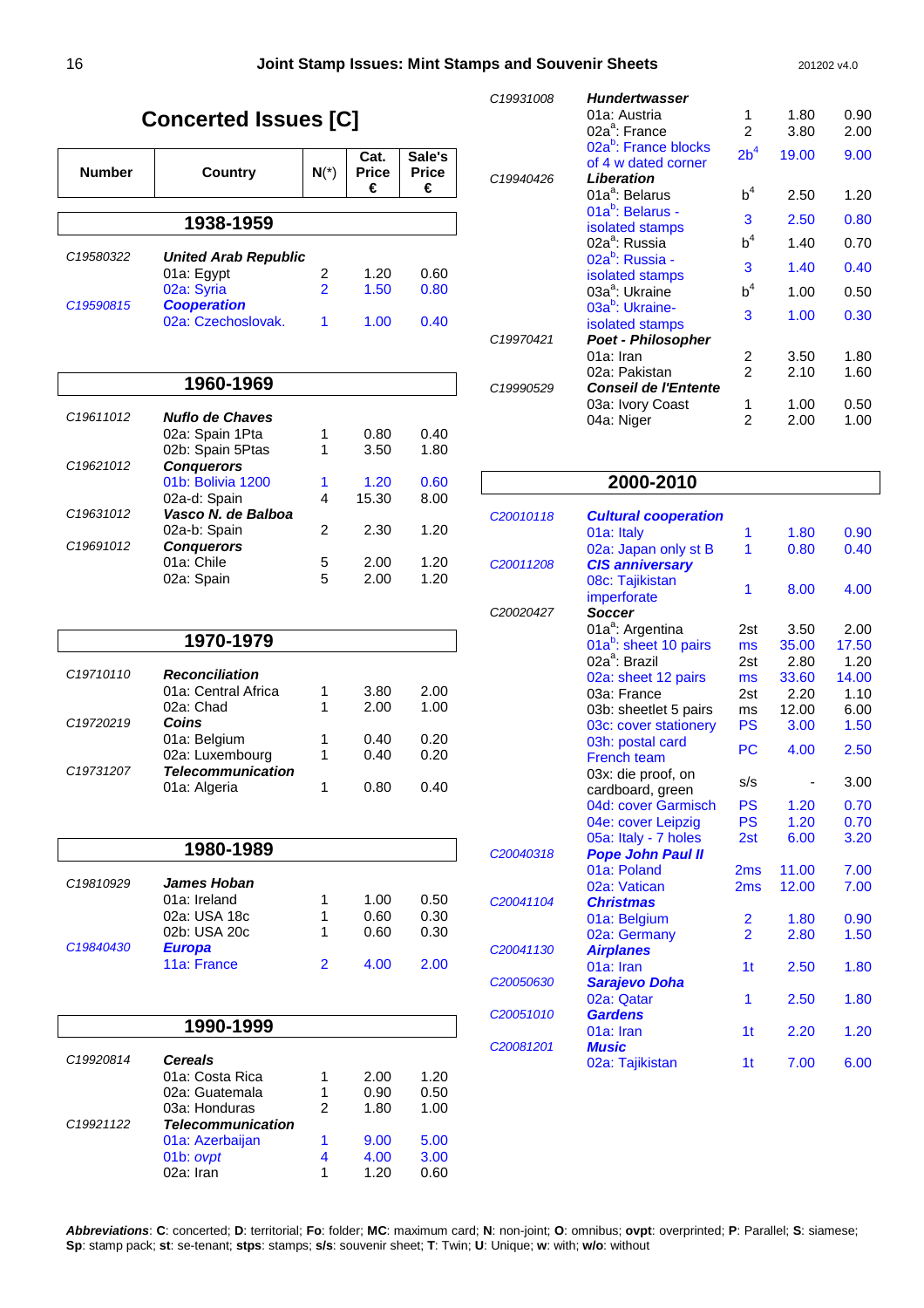#### 201202 v4.0 **Joint Stamp Issues: Mint Stamps and Souvenir Sheets** 17

# **Parallel Issues [P]**

| <b>Number</b>         |                                       |                     | Cat.<br><b>Price</b> | Sale's<br><b>Price</b> |
|-----------------------|---------------------------------------|---------------------|----------------------|------------------------|
|                       | <b>Country</b>                        | $N(*)$              | €                    | €                      |
|                       | 1940-1959                             |                     |                      |                        |
|                       |                                       |                     |                      |                        |
| P <sub>19540211</sub> | Lateran agreement                     |                     |                      |                        |
|                       | 01a: Italy<br>03a: Vatican            | 2<br>$\overline{2}$ | 5.00<br>6.50         | 2.20<br>3.00           |
| P19580618             | <b>Emigration</b>                     |                     |                      |                        |
|                       | 01a: Brazil                           | 1                   | 0.70                 | 0.30                   |
|                       | 02a: Japan                            | 1                   | 0.40                 | 0.20                   |
| P19591024             | <b>Pyrenean treaty</b><br>01a: France | 1                   | 0.60                 | 0.30                   |
|                       | 02a: Spain                            | 1                   | 0.30                 | 0.20                   |
|                       |                                       |                     |                      |                        |
|                       | 1960-1969                             |                     |                      |                        |
| P19600927             | <b>Trade treaty</b>                   |                     |                      |                        |
|                       | 01a: Japan s/s                        | s/s                 | 40.00                | 25.00                  |
|                       | 01b: Japan                            | 2                   | 6.00                 | 3.00                   |
| P19630514             | 02a: USA                              | 1                   | 0.40                 | 0.20                   |
|                       | <b>Vogelfluglinie</b><br>01a: Denmark | 1                   | 0.30                 | 0.20                   |
|                       | 02a: Germany                          | 1                   | 0.50                 | 0.20                   |
| P <sub>19641121</sub> | Verrazzano bridge                     |                     |                      |                        |
|                       | 01a: Italy<br>02a: USA                | 2<br>1              | 0.50<br>0.40         | 0.20<br>0.20           |
| P19650716             | <b>Mont Blanc tunnel</b>              |                     |                      |                        |
|                       | 01a: France                           | 1                   | 0.20                 | 0.10                   |
|                       | 02a: Italy                            | 1                   | 0.20                 | 0.10                   |
|                       |                                       |                     |                      |                        |
|                       | 1970-1979                             |                     |                      |                        |
| P19760121             | Concorde plane                        |                     |                      |                        |
|                       | 01a: Brazil                           | 1                   | 1.20                 | 0.60                   |
|                       | 02a: France                           | 1                   | 1.00                 | 0.50                   |
|                       | 04a <sup>a</sup> : Bahrain            | b <sup>4</sup>      | 15.00                | 7.00                   |
|                       | 04b: Bahrain<br>11a: New Hebrides     | 1s/s                | 17.00                | 8.00                   |
|                       | English stamp                         | 1                   | 19.00                | 9.00                   |
|                       | 11b: New Hebrides                     | 1                   | 20.00                | 10.00                  |
| P19770804             | French stamp                          |                     |                      |                        |
|                       | Peace bridge<br>01a: Canada           | 1                   | 0.30                 | 0.10                   |
|                       | 02a: USA                              | 1                   | 0.30                 | 0.10                   |
| P19780930             | <b>Submarine cable</b>                |                     |                      |                        |
|                       | 02a: Singapore                        | 4                   | 4.50                 | 2.20                   |
|                       |                                       |                     |                      |                        |
|                       |                                       |                     |                      |                        |

|                       | 1980-1989            |   |      |      |
|-----------------------|----------------------|---|------|------|
| P19800711             | <b>Rochambeau</b>    |   |      |      |
|                       | 02a: France          |   | 2.00 | 1.00 |
| P19800808             | Submarine cable      |   |      |      |
|                       | 02a: Singapore       |   | 3.20 | 1.50 |
| P <sub>19801013</sub> | <b>Philip Mazzei</b> |   |      |      |
|                       | 01a: USA             | 1 | 1.20 | 0.60 |
|                       | 02a: Italy           |   | 1.00 | 0.50 |

| P19820926             | <b>Relationship</b>                     |                |       |       |
|-----------------------|-----------------------------------------|----------------|-------|-------|
|                       | 01a: China                              | 2              | 2.00  | 1.00  |
|                       | 02a: Japan                              | 1              | 1.20  | 0.60  |
| P19830902             | Versailles treaty                       |                |       |       |
|                       | 01a: France                             | 1              | 1.80  | 0.90  |
|                       | 02a: USA                                | 1              | 0.70  | 0.30  |
| P19830927             | <b>Submarine cable</b>                  |                |       |       |
|                       | 01a: Singapore                          | 4              | 3.00  | 1.50  |
| P19840403             | <b>Intercosmos</b><br>02c: Soviet Union | m/s            | 2.00  | 1.00  |
| P19840626             | <b>Saint Laurent treaty</b>             |                |       |       |
|                       | 01a: Canada                             | 1              | 0.80  | 0.40  |
|                       | 02a: USA                                | 1              | 0.60  | 0.30  |
| P19840804             | <b>Relationship</b>                     |                |       |       |
|                       | 01a: Mexico                             | 1              | 0.80  | 0.40  |
|                       | 02a: Soviet Union                       | 1              | 0.40  | 0.20  |
| P19850615             | Leman Lake                              |                |       |       |
|                       | 01a: France                             | 1              | 1.20  | 0.60  |
|                       | 02a: Switzerland                        | 1              | 1.80  | 0.90  |
| P19851015             | Concordat                               |                |       |       |
|                       | 01a: Italy                              | 1              | 1.80  | 0.90  |
|                       | 02a: Vatican                            | 1              | 0.80  | 0.40  |
| P <sub>19851212</sub> | <b>France Siam</b><br>01a: France       | 1              | 2.00  | 1.00  |
| P19860923             | <b>Ferryboat link</b>                   |                |       |       |
|                       | 01a: Germany                            | 2st            | 2.00  | 1.00  |
|                       | 02a: Soviet Union                       | 1              | 0.60  | 0.30  |
| P19870404             | Europalia'87                            |                |       |       |
|                       | 01a: Austria                            | 1              | 1.80  | 0.90  |
|                       | 02a: Belgium                            | 1              | 1.20  | 0.60  |
| P19870703             | <b>Culture Festival</b>                 |                |       |       |
|                       | 01a: India                              | 1              | 1.80  | 0.90  |
|                       | 01c: India                              | 1              | 1.00  | 0.50  |
|                       | 02a: Soviet Union                       | 2st            | 0.50  | 0.20  |
| P19870827             | <b>Reading cabinet</b>                  |                |       |       |
|                       | 01a: Brazil                             | 1              | 2.50  | 1.20  |
| P19870926             | 02a: Portugal                           | 1              | 4.50  | 2.20  |
|                       | Relationship<br>01a: Japan              | 1              | 1.00  | 0.50  |
| P19880607             | <b>Intercosmos</b>                      |                |       |       |
|                       | 01a: Bulgaria                           | $\overline{2}$ | 0.60  | 0.30  |
|                       | 02a: Soviet Union                       | 1              | 0.60  | 0.30  |
| P19880812             | <b>Relationship</b>                     |                |       |       |
|                       | $01a^1$ : China                         | 2st            | 1.80  | 0.90  |
|                       | $01a^2$ : China - not                   |                |       |       |
|                       | se-tenant                               | $\overline{2}$ | 1.80  | 0.50  |
|                       | $02a^1$ : Japan                         | 2st            | 3.00  | 1.50  |
|                       | $02a^2$ : Japan - not                   | $\overline{2}$ | 3.00  | 1.00  |
|                       | se-tenant                               |                |       |       |
| P19880829             | <b>Intercosmos</b>                      |                |       |       |
|                       | 01a: Afghanistan                        | 1              | 1.50  | 0.80  |
| P19881103             | 02a: Soviet Union                       | 1              | 0.60  | 0.30  |
|                       | <b>Friendship</b><br>01a: Soviet Union  | 1              | 0.50  | 0.20  |
|                       | 02a: Vietnam                            | 1              | 1.00  | 0.50  |
| P19890714             | <b>French Revolution</b>                |                |       |       |
|                       | 01a <sup>a</sup> : France               |                |       |       |
|                       | triptych with label                     | $s^3$          | 4.00  | 2.00  |
|                       | 01a <sup>b</sup> : triptych w/o         | $s^3$          |       |       |
|                       | label                                   |                | 4.00  | 1.50  |
|                       | 02a: USA                                | 1              | 1.40  | 0.70  |
|                       | 04a+07a+10a:                            | 3              | 3.60  | 1.80  |
|                       | France isolated                         |                |       |       |
|                       | 05b: imperforate                        | s/s            | 50.00 | 30.00 |
|                       | <b>SPM luxus sheetlet</b>               |                |       |       |
|                       | 07b: imperforate Fr                     | s/s            | 50.00 | 30.00 |
|                       | luxus sheetlet                          |                |       |       |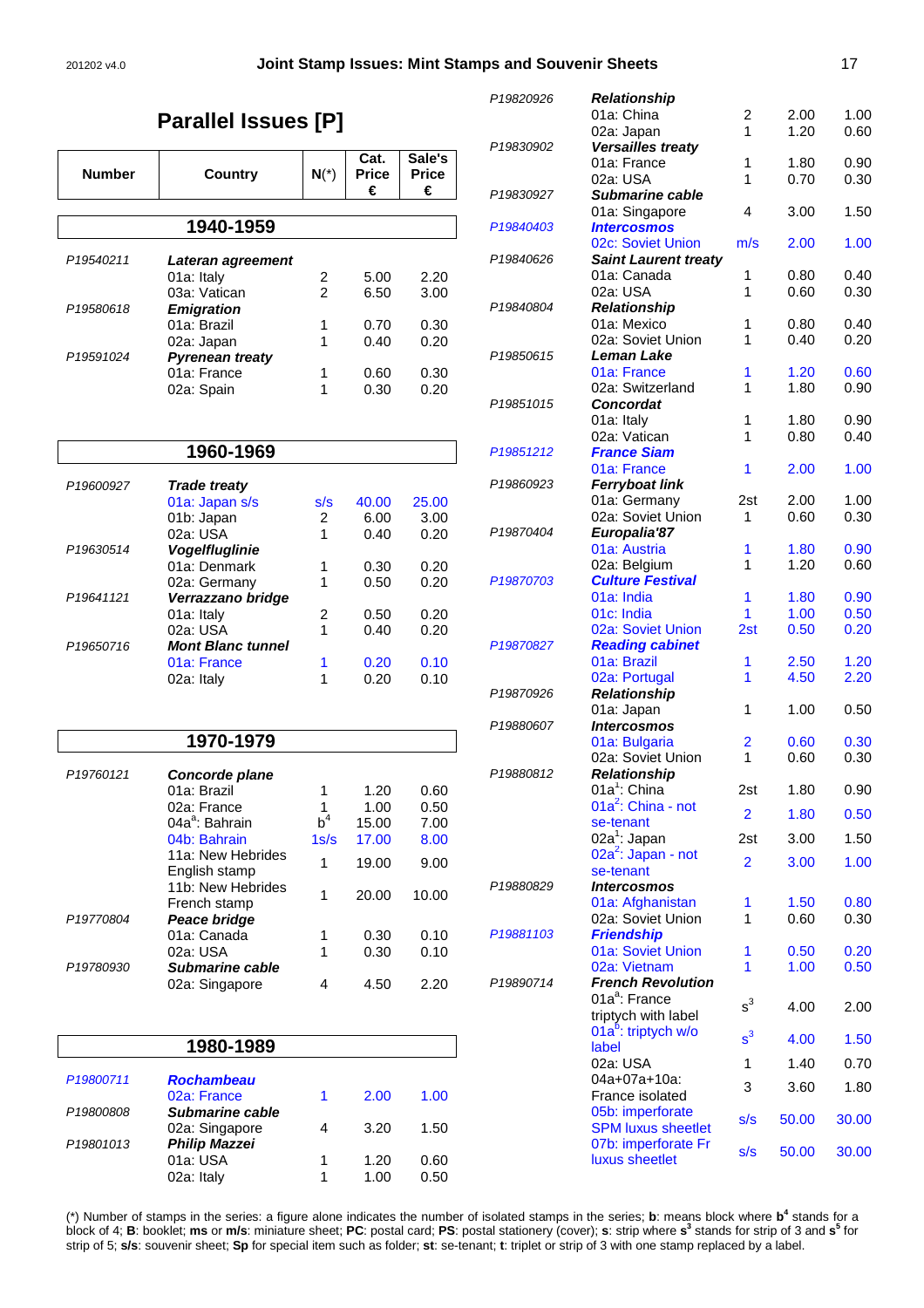| Joint Stamp Issues: Mint Stamps and Souvenir Sheets | 201202 v4.0 |
|-----------------------------------------------------|-------------|
|-----------------------------------------------------|-------------|

|           | 08b: imperforate<br><b>SPM luxus sheetlet</b><br>10b: imperforate Fr | s/s<br>s/s | 50.00<br>50.00 | 30.00<br>30.00 |
|-----------|----------------------------------------------------------------------|------------|----------------|----------------|
|           | luxus sheetlet                                                       |            |                |                |
|           | 11b: imperforate<br><b>SPM luxus sheetlet</b>                        | s/s        | 50.00          | 30.00          |
| P19890916 | 05a+08a+11a: St<br>Pierre & Miguelon<br><b>Europalia</b>             | 3          | 4.50           | 2.20           |
|           | 01a: Belgium                                                         | 1          | 2.00           | 1.00           |
|           | 02a: Japan                                                           | 2          | 2.00           | 1.00           |

### **1990-1999**

| P19900613             | <b>Relationship</b>                    |                       |              |      |
|-----------------------|----------------------------------------|-----------------------|--------------|------|
|                       | 01a: Japan                             | 1                     | 1.00         | 0.50 |
|                       | 02a: Turkey                            | 1                     | 2.20         | 1.10 |
| P <sub>19910531</sub> | Karawanken tunnel                      |                       |              |      |
|                       | 01a: Austria                           | 1                     | 1.50         | 0.80 |
|                       | 02a: Yugoslavia                        | $\overline{2}$        | 2.50         | 1.20 |
| P19910924             | Radio discovery                        |                       |              |      |
|                       | 01a: Italy                             | 1                     | 1.40         | 0.70 |
|                       | 02a: San Marino                        | 1                     | 2.00         | 1.00 |
| P19911002             | <b>Space flight</b>                    |                       |              |      |
|                       | 01a: Austria                           | 1                     | 2.10         | 1.00 |
|                       | 02a: Soviet Union                      | 1                     | 0.40         | 0.20 |
| P <sub>19911010</sub> | <b>Max Ernst</b>                       |                       |              |      |
|                       | 01a: France                            | 1                     | 1.70         | 0.80 |
|                       | 02a: Germany                           | 1                     | 2.00         | 1.00 |
| P19920312             | <b>Abel Tasman</b>                     |                       |              |      |
|                       | 01a: Netherlands                       | 1                     | 0.90         | 0.50 |
|                       | 02a: New Zealand                       | 2                     | 2.00         | 1.00 |
| P19920515             | <b>Radio discoverv</b>                 |                       |              |      |
|                       | 01a: Italy                             | 1                     | 1.20         | 0.60 |
|                       | 02a: San Marino                        | 1                     | 1.20         | 0.60 |
| P19920515             | Alaska highway                         |                       |              |      |
|                       | 01a: Canada                            | 1                     | 1.00         | 0.50 |
|                       | 02a: USA                               | 1                     | 1.00         | 0.50 |
| P19920929             | <b>Relationship</b>                    |                       |              |      |
|                       | 01a: China                             | $\overline{2}$<br>2st | 1.50<br>2.20 | 0.70 |
| P19921127             | 02a: Japan<br><b>Herman Potocnik</b>   |                       |              | 1.10 |
|                       | 01a: Austria                           | 1                     | 2.00         | 1.00 |
| P19930326             | Radio discovery                        |                       |              |      |
|                       | 01a: Italy                             | 1                     | 1.20         | 0.60 |
|                       | 02a: San Marino                        | 1                     | 1.50         | 0.70 |
| P19930922             | Portuguese in Japan                    |                       |              |      |
|                       | 01a <sup>a</sup> : Japan               | 2st                   | 2.00         | 1.00 |
|                       | 01a <sup>b</sup> : Japan -             |                       |              |      |
|                       | isolated stamps                        | $\overline{2}$        | 2.00         | 0.70 |
|                       | 02a: Macao                             | 3                     | 2.00         | 1.00 |
|                       | 03a: Portugal                          | 3                     | 6.50         | 3.20 |
| P19940310             | <b>Jozef Bem</b>                       |                       |              |      |
|                       | 02a: Poland                            | 1                     | 1.40         | 0.70 |
| P19940311             | <b>Radio discovery</b>                 |                       |              |      |
|                       | 01a: Italy                             | 1                     | 1.00         | 0.50 |
|                       | 02a: San Marino                        | 1                     | 1.00         | 0.50 |
| P19940408             | <b>Bridge</b>                          |                       |              |      |
|                       | 01a: Australia                         | 1                     | 2.20         | 1.10 |
|                       | 03a: Thailand<br><b>Tordesillas</b>    | 1                     | 1.90         | 1.00 |
| P19940607             |                                        |                       |              |      |
| P19950815             | 03a: Spain<br><b>Migrating animals</b> | 2                     | 1.50         | 0.80 |
|                       | 01a <sup>a</sup> : Canada 'aune'       | $b^4$                 | 6.00         | 3.00 |
|                       | 01a <sup>b</sup> : Canada 'aune'       |                       |              |      |
|                       | isolated stamps                        | 4                     | 6.00         | 2.50 |
|                       | 01c <sup>a</sup> : Can. 'faune'        | b <sup>4</sup>        | 6.00         | 3.00 |
|                       |                                        |                       |              |      |

|                       | 01c <sup>b</sup> : Can. 'faune'<br>isolated stamps | 4              | 6.00  | 2.50  |
|-----------------------|----------------------------------------------------|----------------|-------|-------|
|                       | 02a <sup>a</sup> : Mexico                          | $b^4$          | 13.00 | 6.50  |
|                       | 02a <sup>b</sup> : Mexico<br>isolated stamps       | 4              | 13.00 | 5.00  |
| P19951218             | <b>Relationship</b>                                |                |       |       |
|                       | 01a: Japan                                         | 1              | 1.50  | 0.80  |
|                       | 02a: Korea                                         | 1              | 2.20  | 1.10  |
| P19960312             | Irish Imaginary                                    |                |       |       |
|                       | 01a: France                                        | 1              | 1.40  | 0.70  |
|                       | 02a: Ireland                                       | 1              | 1.00  | 0.50  |
| P19960421             | <b>QEII, Princess Anne</b>                         |                |       |       |
|                       | 01a: Guernsey                                      | 2              | 2.50  | 1.20  |
|                       | 01c: 2m/s 10                                       | 20             | 25.00 | 12.00 |
|                       | 02a: Man                                           | $\overline{2}$ | 2.10  | 1.00  |
|                       | 02c: 2m/s 10                                       | 20             | 21.00 | 10.00 |
| P <sub>19970620</sub> | <b>Relationship</b>                                |                |       |       |
|                       | 01a: Russia                                        | 1              | 0.90  | 0.40  |
|                       | 02a: Thailand                                      | 1              | 0.50  | 0.20  |
| P <sub>19970912</sub> | <b>Siam King visit</b>                             |                |       |       |
|                       | 01a: Switzerland                                   | 1              | 1.20  | 0.60  |
|                       | 02a: Thailand                                      | 1              | 0.40  | 0.20  |
|                       |                                                    |                |       |       |

#### **2000-2010** P20000919 **Synagogues**  01a: Hungary 1 1.80 0.90  $02a^2$ : Israel w tab  $1 \t 3.00 \t 1.50$  $02a^b$ : w/o tab  $1 \t 3.00 \t 1.20$ P20020404 **Baudin's expedition** 02a: France 2 3.00 1.50 P20020606 **Oysters**  02a: Germany B 1 1.10 0.60 02c: Germany C 1 1.10 0.60 P20030116 **France - Germany**  01a: France 1 1.20 0.60

**Abbreviations**: **C**: concerted; **D**: territorial; **Fo**: folder; **MC**: maximum card; **N**: non-joint; **O**: omnibus; **ovpt**: overprinted; **P**: Parallel; **S**: siamese; **Sp**: stamp pack; **st**: se-tenant; **stps**: stamps; **s/s**: souvenir sheet; **T**: Twin; **U**: Unique; **w**: with; **w/o**: without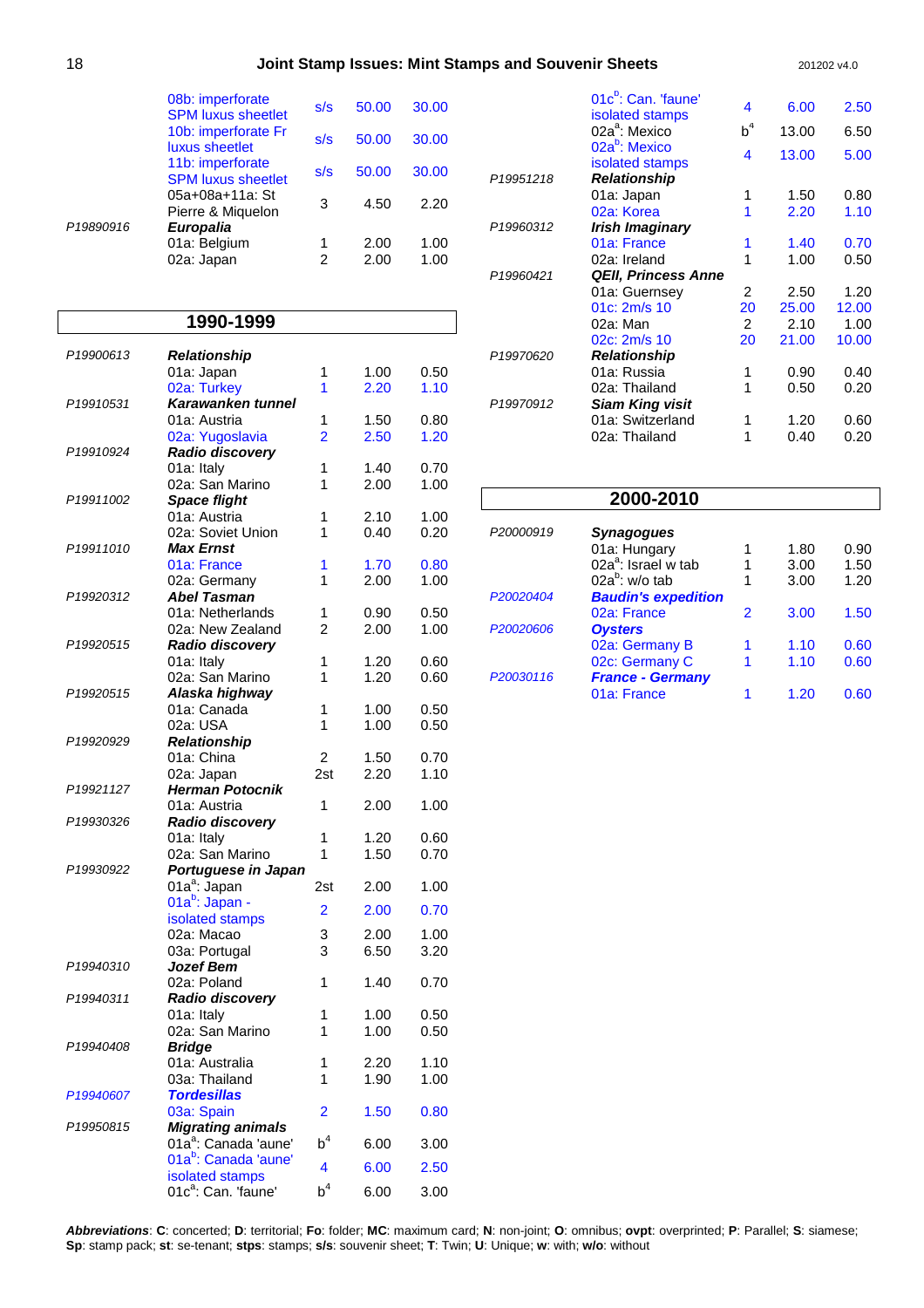# **Territorial Issues [D]**

| <b>Number</b>         | Country                     | $N(*)$ | Cat.<br>Price<br>€ | Sale's<br>Price<br>€ |
|-----------------------|-----------------------------|--------|--------------------|----------------------|
|                       | 1940-1959                   |        |                    |                      |
| D <sub>19480508</sub> | <b>Victory</b>              |        |                    |                      |
|                       | 01a: Cameroon               | 1      | 0.80               | 0.40                 |
|                       | 09a: Madagascar             |        | 1.00               | 0.50                 |
| D <sub>19460629</sub> | <b>Fouguet</b>              |        |                    |                      |
|                       | 01a: Algeria                | 1      | 1.50               | 0.70                 |
| D19470315             | <b>Louvois</b>              |        |                    |                      |
|                       | 01a: Algeria                | 1      | 1.80               | 0.90                 |
| D <sub>19490326</sub> | <b>Choiseul</b>             |        |                    |                      |
|                       | 03a: Tunisia                |        | 1.80               | 0.90                 |
| D <sub>19531000</sub> | <b>Portuguese 1st stamp</b> |        |                    |                      |
|                       | 02a: Cape Verde             |        | 2.10               | 1.00                 |
| D19580715             | <b>Brussels' exhibition</b> |        |                    |                      |
|                       | 03a: Guinea                 |        | 1.00               | 0.50                 |
|                       | 05a: Macao                  |        | 5.00               | 2.50                 |
| D19581210             | <b>Human rights</b>         |        |                    |                      |
|                       | 04a: Madagascar             |        | 1.00               | 0.50                 |
|                       | Togo                        |        |                    | 0.50                 |

|                       | 02a: Netherlands         | 2     | 1.20   | 0.60  |
|-----------------------|--------------------------|-------|--------|-------|
|                       | $02b$ : s/s              | s/s   | 6.00   | 3.00  |
|                       | 03a: Surinam             | 2     | 1.20   | 0.60  |
| D19670607             | Lyons                    |       |        |       |
|                       | 01a: Australia           | 1     | 0.40   | 0.20  |
|                       | 02a: Norfolk             | 1     | 0.50   | 0.20  |
| D <sub>19670610</sub> | <b>Marriage</b>          |       |        |       |
|                       | 01a: Denmark             | 1     | 0.50   | 0.20  |
|                       | 02a: Greenland           | 1     | 4.50   | 2.00  |
| D <sub>19671003</sub> | <b>Christmas</b>         |       |        |       |
|                       | 01a: New Zealand         | 1     | 0.40   | 0.20  |
|                       | 02a: Niue                | 1     | 0.40   | 0.20  |
| D19680912             | <b>Help for children</b> |       |        |       |
|                       | 01a: Denmark             | 1     | 1.00   | 0.50  |
|                       | 02a: Greenland           | 1     | 1.20   | 0.60  |
| D19681019             | <b>Polar expeditions</b> |       |        |       |
|                       | 01a: France              | 1     | 0.40   | 0.20  |
|                       | 02a: Fr. Antarctica      | 1     | 40.00  | 20.00 |
|                       | 02a: dated corner        | $b^4$ | 200.00 | 90.00 |
|                       | (4 stamps)               |       |        |       |
| D19691001             | <b>Christmas</b>         |       |        |       |
|                       | 01a: New Zealand         | 1     | 0.50   | 0.20  |
|                       | 02a: Niue                | 1     | 0.40   | 0.20  |
|                       | 03a: Tokelau             | 1     | 0.80   | 0.40  |
| D <sub>19691215</sub> | <b>Kingdom statute</b>   |       |        |       |
|                       | 01a: Antilles            | 1     | 0.60   | 0.30  |
|                       | 02a: Netherlands         | 1     | 0.40   | 0.20  |
|                       | 03a: Surinam             | 1     | 0.80   | 0.40  |
|                       |                          |       |        |       |

|                        | 1960-1969                           |                                  |              |              |  |  |  |
|------------------------|-------------------------------------|----------------------------------|--------------|--------------|--|--|--|
|                        |                                     |                                  |              |              |  |  |  |
| D19600407              | <b>Refugees</b><br>01a: Netherlands |                                  | 4.80         | 2.40         |  |  |  |
|                        | 02a: New Guinea                     | 2<br>$\overline{2}$              |              |              |  |  |  |
| D <sub>19601109</sub>  |                                     |                                  | 2.00         | 1.00         |  |  |  |
|                        | Christmas<br>01a: Australia         | 1                                |              |              |  |  |  |
|                        | 02a: Norfolk                        |                                  | 0.40         | 0.20         |  |  |  |
| D <sub>19611108</sub>  | <b>Christmas</b>                    | 1                                | 15.00        | 6.00         |  |  |  |
|                        | 01a: Australia                      |                                  |              |              |  |  |  |
|                        | 02a: Norfolk                        | 1<br>1                           | 0.40<br>3.00 | 0.20<br>2.00 |  |  |  |
| D19620105              | <b>Queen Juliana</b>                |                                  |              |              |  |  |  |
|                        | 01a: Antilles                       |                                  | 1.60         | 0.80         |  |  |  |
|                        | 02a: Netherlands                    | $\overline{2}$<br>$\overline{2}$ | 2.50         | 1.20         |  |  |  |
|                        | 03a: New Guinea                     | 1                                | 1.20         | 0.60         |  |  |  |
|                        | 04a: Surinam                        | 1                                | 1.60         | 0.80         |  |  |  |
| D <sub>1962</sub> 1017 | <b>Christmas</b>                    |                                  |              |              |  |  |  |
|                        | 01a: Australia                      | 1                                | 0.40         | 0.20         |  |  |  |
|                        | 02a: Norfolk                        | 1                                | 1.60         | 1.00         |  |  |  |
| D19631025              | <b>Christmas</b>                    |                                  |              |              |  |  |  |
|                        | 01a: Australia                      | 1                                | 0.40         | 0.20         |  |  |  |
|                        | 02a: Norfolk                        | 1                                | 1.50         | 0.70         |  |  |  |
| D19631121              | <b>Netherlands founding</b>         |                                  |              |              |  |  |  |
|                        | 01a: Antilles                       | 1                                | 0.80         | 0.40         |  |  |  |
|                        | 02a: Netherlands                    | 3                                | 2.40         | 1.20         |  |  |  |
|                        | 02c: Netherl, 5c                    | 1                                | 0.40         | 0.20         |  |  |  |
|                        | 03a: Surinam                        | 1                                | 0.40         | 0.20         |  |  |  |
| D19631121b             | <b>Niels Bohr</b>                   |                                  |              |              |  |  |  |
|                        | 11a: Denmark                        | 2                                | 1.20         | 0.60         |  |  |  |
|                        | 12a: Greenland                      | $\mathcal{P}$                    | 4.80         | 2.40         |  |  |  |
| D19641021              | <b>Christmas</b>                    |                                  |              |              |  |  |  |
|                        | 01a: Australia                      | 1                                | 0.40         | 0.20         |  |  |  |
|                        | 02a: Norfolk                        | 1                                | 1.60         | 0.80         |  |  |  |
| D <sub>19651020</sub>  | <b>Christmas</b>                    |                                  |              |              |  |  |  |
|                        | 01a: Australia                      | 1                                | 0.40         | 0.20         |  |  |  |
|                        | 02a: Norfolk                        | 1                                | 1.20         | 0.60         |  |  |  |
| D19660131              | <i><b>ICEM</b></i>                  |                                  |              |              |  |  |  |
|                        | 01a: Antilles                       | 1                                | 0.90         | 0.40         |  |  |  |

|                       | 1970-1979                            |   |       |      |
|-----------------------|--------------------------------------|---|-------|------|
|                       |                                      |   |       |      |
| D19701001             | <b>Christmas</b><br>02a: New Zealand | 1 | 0.50  | 0.20 |
|                       | 03a: Niue                            | 1 | 0.40  | 0.20 |
| D19710629             | <b>Prince Bernhard</b>               |   |       |      |
|                       | 01a: Antilles                        | 1 | 1.00  | 0.50 |
|                       | 02a: Netherlands                     | 1 | 0.50  | 0.20 |
|                       | 03a: Surinam                         | 1 | 0.80  | 0.40 |
| D19711006             | <b>Christmas</b>                     |   |       |      |
|                       | 01a: New Zealand                     | 1 | 0.50  | 0.20 |
|                       | 02a: Niue                            | 1 | 0.30  | 0.10 |
| D <sub>19711106</sub> | <b>Chameleon</b>                     |   |       |      |
|                       | 01a: France                          | 1 | 1.50  | 0.90 |
|                       | 02a: Reunion                         | 1 | 1.20  | 0.80 |
| D <sub>19720129</sub> | <b>Crozet Kerguelen</b>              |   |       |      |
|                       | 02a: Reunion                         | 1 | 2.00  | 1.20 |
| D19721004             | <b>Christmas</b>                     |   |       |      |
|                       | 01a: New Zealand                     | 1 | 0.40  | 0.20 |
|                       | 02a: Niue                            | 1 | 0.50  | 0.20 |
| D19730904             | Queen Juliana                        |   |       |      |
|                       | 01a: Antilles                        | 1 | 0.90  | 0.40 |
|                       | 02a: Netherlands                     | 1 | 0.60  | 0.30 |
|                       | 03a: Suriname                        | 1 | 1.00  | 0.50 |
| D19731018             | Heimaey volcano                      |   |       |      |
|                       | 01a: Denmark                         | 1 | 1.00  | 0.50 |
|                       | 02a: Greenland                       | 1 | 1.50  | 0.70 |
| D19750402             | <b>Pompidou</b>                      |   |       |      |
|                       | 01a: France                          | 1 | 0.60  | 0.30 |
| D19770618             | <b>Charles de Gaulle</b>             |   |       |      |
|                       | 01a: France                          | 1 | 1.20  | 0.60 |
|                       | 02a: Polynesia                       | 1 | 10.00 | 5.00 |
|                       | 03a: Wallis Futuna                   | 1 | 14.00 | 7.00 |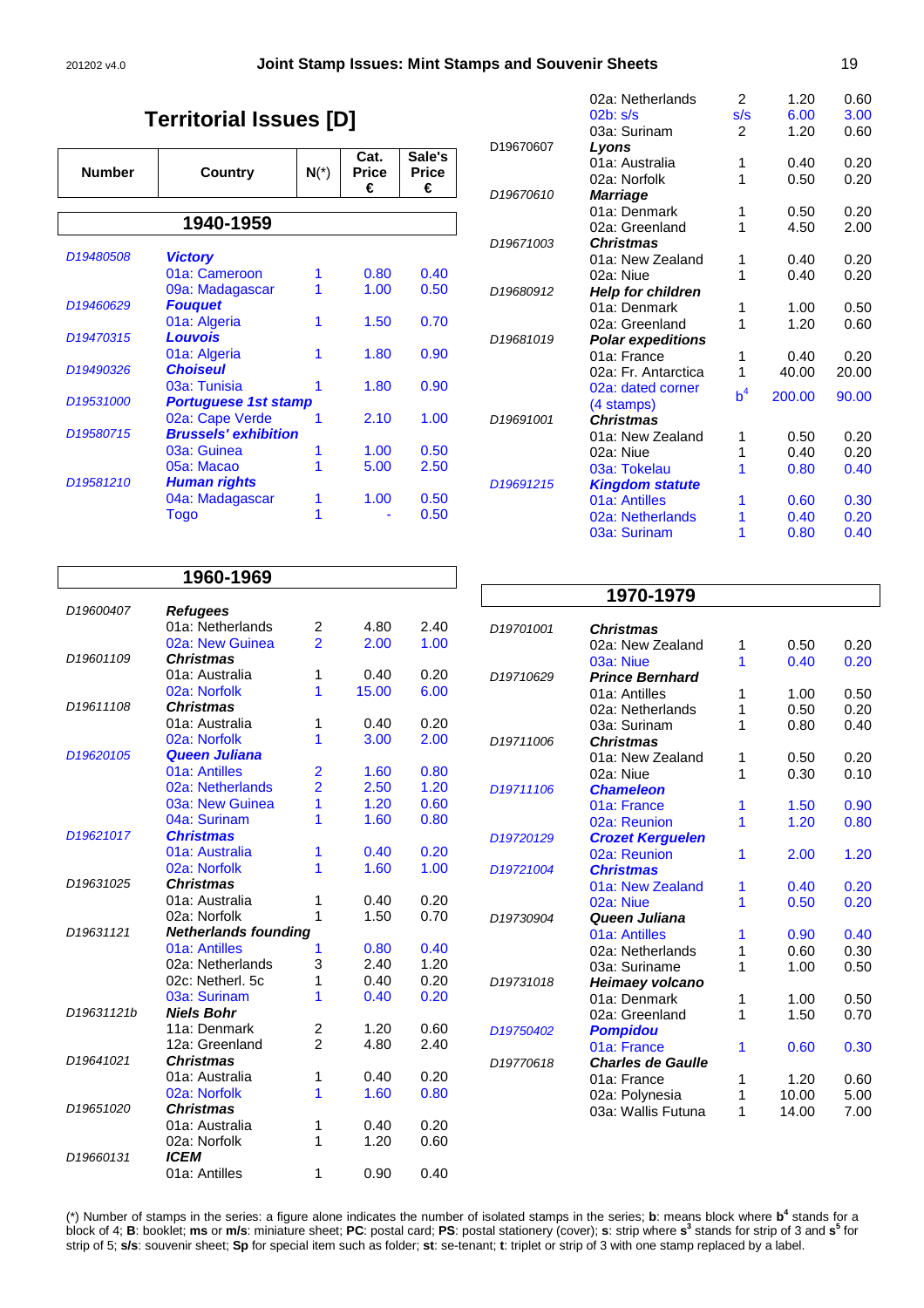| 1980-1989 |                                                      |       |      |      |  |
|-----------|------------------------------------------------------|-------|------|------|--|
| D19840606 | <b>Prince Henrik</b>                                 |       |      |      |  |
|           | 01a: Denmark                                         |       | 1.20 | 0.60 |  |
|           | 02a: Greenland                                       |       | 2.00 | 1.00 |  |
| D19850521 | <b>Queen Ingrid</b>                                  |       |      |      |  |
|           | 01a: Denmark                                         |       | 1.20 | 0.60 |  |
|           | 02a: Greenland                                       |       | 1.60 | 0.80 |  |
| D19870107 | Golden wedding                                       |       |      |      |  |
|           | 01a: Aruba                                           |       | 3.00 | 1.50 |  |
|           | 02a: Antilles                                        |       | 3.50 | 1.70 |  |
|           | 03a: Netherlands                                     |       | 1.10 | 0.50 |  |
| D19880126 | Australia colonization                               |       |      |      |  |
|           | 01a <sup>a</sup> : Australia                         | $s^5$ | 3.80 | 2.00 |  |
|           | 01a <sup>b</sup> : Australia -<br>idem not se-tenant | 5     | 3.80 | 1.50 |  |
|           | $03a^a$ : Cocos                                      | $s^5$ | 6.50 | 3.30 |  |
|           | 03a <sup>b</sup> : Cocos - idem<br>not se-tenant     | 5     | 6.50 | 2.50 |  |

|                       | 02b: Portugal                                 | 1s/s | 3.80  | 1.90 |
|-----------------------|-----------------------------------------------|------|-------|------|
| D <sub>19990427</sub> | <b>Primrose</b>                               |      |       |      |
|                       | 01a: Aland                                    | 1    | 1.20  | 0.60 |
|                       | 01b: booklet of 10                            | 10   | 12.00 | 6.00 |
|                       | 02a: Finland                                  | 1    | 1.30  | 0.60 |
|                       | 02b: booklet of 10                            | 10   | 12.00 | 6.00 |
| D19991119             | <b>Cultural encounter</b>                     |      |       |      |
|                       | 01b <sup>a</sup> : Macao                      | 1s/s | 3.00  | 1.60 |
|                       | 01b <sup>b</sup> : stamp isolated<br>from s/s | 1    | 3.00  | 1.50 |
|                       | 01c: Macao ovpt                               | 1s/s | 3.00  | 1.80 |
|                       | 02a <sup>a</sup> : Portugal                   | 1s/s | 1.80  | 1.00 |
|                       | 02b <sup>b</sup> : stamp isolated<br>from s/s | 1    | 1.80  | 0.90 |
| D19991219             | Retrospective                                 |      |       |      |
|                       | 01b <sup>a</sup> : Macao                      | 1s/s | 3.00  | 1.70 |
|                       | 01b <sup>b</sup> : stamp isolated<br>from s/s | 1    | 3.00  | 1.50 |
|                       | 01c: Macao ovpt                               | 1s/s | 3.00  | 1.80 |
|                       | 02b <sup>a</sup> : Portugal                   | 1s/s | 3.50  | 2.00 |
|                       | 02b <sup>b</sup> : stamp isolated<br>from s/s | 1    | 3.50  | 1.70 |

### **1990-1999**

| D19900913             | <b>RMS St Helena</b>                                              |                 |         |      |
|-----------------------|-------------------------------------------------------------------|-----------------|---------|------|
|                       | 01a: Ascension C,J                                                | $\overline{2}$  | $7.00+$ | 3.50 |
|                       | 01b: Ascension                                                    | 1s/s            | 7.00    | 3.50 |
|                       | 02a: St Helena F, J                                               | $\overline{2}$  | $5.00+$ | 2.50 |
|                       | 02b: Saint Helena                                                 | 1s/s            | 6.50    | 3.20 |
|                       | 03a: Tristan da<br>Cunha stps I, J                                | $\overline{2}$  | $4.00+$ | 2.00 |
|                       | 03b: Tristan da C.                                                | 1s/s            | 5.00    | 2.50 |
| D19920610             | <b>Silver wedding</b>                                             |                 |         |      |
|                       | 01a: Denmark                                                      | 1               | 1.80    | 0.90 |
|                       | 02a: Greenland                                                    | 1               | 2.50    | 1.20 |
| D19930514             | Trees <sup>6</sup>                                                |                 |         |      |
|                       | 01a: Czech Rep.                                                   | 3               | 2.00    | 1.00 |
|                       | 02a: Slovakia                                                     | 3               | 2.00    | 1.00 |
| D19930622             | <b>Cyril and Method</b>                                           |                 |         |      |
|                       | 01a: Czech Rep.                                                   | 1               | 1.00    | 0.50 |
|                       | 02a: Slovakia                                                     | 1               | 1.00    | 0.50 |
| D <sub>19940505</sub> | <b>Europa</b>                                                     |                 |         |      |
|                       | 01a: Azores                                                       | 1               | 1.80    | 0.90 |
|                       | $01b^a$ : m/s                                                     | 1 <sub>ms</sub> | 6.50    | 3.20 |
|                       | $01b^b$ : 2 st from ms                                            | $\overline{2}$  | 3.30    | 1.60 |
|                       | 02a: Madeira                                                      | 1               | 1.80    | 0.90 |
|                       | $02b^a$ : m/s                                                     | 1 <sub>ms</sub> | 6.50    | 3.20 |
|                       | $02b^b$ : 2 s from ms                                             | $\overline{2}$  | 3.30    | 1.60 |
|                       | 03a: Portugal                                                     | 1               | 1.50    | 0.80 |
|                       | $03b^a$ : m/s                                                     | 1 <sub>ms</sub> | 6.00    | 3.00 |
| D19950308             | $03b^b$ : 2 s from ms<br><b>IUFM<sup>7</sup></b>                  | $\overline{2}$  | 3.00    | 1.50 |
|                       | 01a: N Caledonia                                                  | 1               | 3.40    | 1.70 |
|                       | 02a: Polynesia                                                    | 1               | 3.50    | 1.70 |
|                       | 03a: Wallis Futuna                                                | 1               | 4.50    | 2.20 |
| D <sub>19970609</sub> | <b>Father Luis Fros</b>                                           |                 |         |      |
|                       | 21a: Macao A,C                                                    | 2               | 1.80    | 0.90 |
|                       | 22a <sup>a</sup> : Portugal A,C<br>22a <sup>b</sup> : Port. A,B,C | $\overline{c}$  | 3.00    | 1.50 |
|                       |                                                                   | 3               | 4.50    | 2.20 |
| D19990114             | Year of the hare                                                  |                 |         |      |
|                       | 02b: Christmas                                                    | 1s/s            | 1.80    | 0.90 |
| D19990419             | <b>Aerial link</b>                                                |                 |         |      |
|                       | 01a: Macao                                                        | $\overline{c}$  | 2.50    | 1.20 |
|                       | 01b: Macao                                                        | 1s/s            | 2.50    | 1.20 |
|                       | 02a: Portugal                                                     | $\overline{c}$  | 3.40    | 1.70 |

|                       | 2000-2010                  |                 |       |      |
|-----------------------|----------------------------|-----------------|-------|------|
| D20020923             | <b>ICES</b>                |                 |       |      |
|                       | 01a: Denmark               | 2               | 4.40  | 2.30 |
|                       | 01b: Denmark               | s/s             | 4.40  | 2.30 |
|                       | 02b: Faeroe                | s/s             | 4.80  | 2.50 |
|                       | 03a: Greenland             | $\overline{2}$  | 8.20  | 4.50 |
|                       | 03b: Greenland             | s/s             | 8.20  | 4.50 |
| D20030312             | <b>Nordic Expedition</b>   |                 |       |      |
|                       | 01a: Denmark               | $\overline{2}$  | 3.80  | 2.00 |
|                       | 01b: Denmark               | s/s             | 3.80  | 2.00 |
|                       | 02a: Greenland             | $\overline{2}$  | 10.00 | 5.00 |
|                       | 02b: Greenland             | s/s             | 10.00 | 5.00 |
| D20030314             | <b>Year of the sheep</b>   |                 |       |      |
|                       | 01a: Niuafo'ou             | s/s             | 5.00  | 2.50 |
|                       | 02a: Tonga                 | s/s             | 5.00  | 2.50 |
| D <sub>20040106</sub> | <b>Year of the monkey</b>  |                 |       |      |
|                       | 02a: Christmas             | 2               | 2.70  | 1.40 |
| D <sub>20040514</sub> | <b>Wedding</b>             |                 |       |      |
|                       | 01a: Denmark               | 2               | 2.40  | 1.20 |
|                       | 01b: Denmark               | s/s             | 2.40  | 1.20 |
|                       | 02a: Faeroe                | s/s             | 3.10  | 1.60 |
|                       | 03a: Greenland             | $\overline{2}$  | 3.00  | 1.50 |
|                       | 03b: Greenland             | s/s             | 3.00  | 1.50 |
| D <sub>20040921</sub> | <b>Fruit trees</b>         |                 |       |      |
|                       | 01a: Niuafo'ou             | 4               | 4.00  | 2.20 |
| D <sub>20050104</sub> | <b>Year of the rooster</b> |                 |       |      |
|                       | 02a: Christmas             | $\overline{2}$  | 2.80  | 1.40 |
| D <sub>20050430</sub> | 25 years reign             |                 |       |      |
|                       | 01a: Antilles              | s/s             | 12.00 | 6.00 |
|                       | 02a: Aruba                 | s/s             | 6.00  | 3.00 |
|                       | 03a: Netherlands           | s/s             | 12.00 | 6.00 |
| D <sub>20050628</sub> | <b>Zheng He</b>            |                 |       |      |
|                       | 01b: China (3t)            | 1 <sub>ms</sub> | 6.30  | 3.20 |
|                       |                            |                 |       |      |

<sup>6</sup> Missing in main catalogue. Corrected in Supplement II, 2008<br><sup>7</sup> Recently reconsidered as a true twin issue

**Abbreviations**: **C**: concerted; **D**: territorial; **Fo**: folder; **MC**: maximum card; **N**: non-joint; **O**: omnibus; **ovpt**: overprinted; **P**: Parallel; **S**: siamese; **Sp**: stamp pack; **st**: se-tenant; **stps**: stamps; **s/s**: souvenir sheet; **T**: Twin; **U**: Unique; **w**: with; **w/o**: without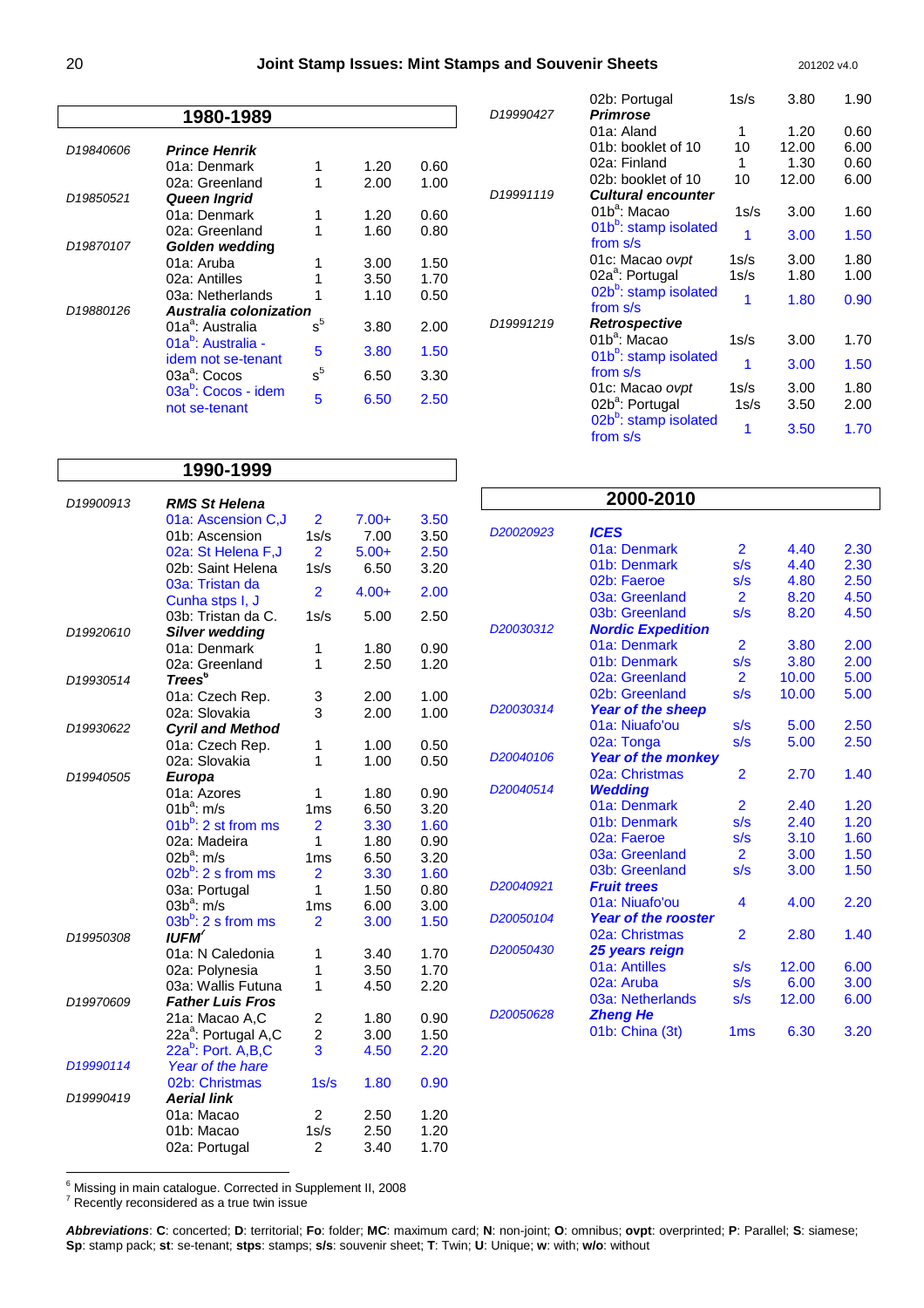#### 201202 v4.0 **Joint Stamp Issues: Mint Stamps and Souvenir Sheets** 21

# **Omnibus Series [O]**

| <b>Number</b> | Country                    | $N(*)$ | Cat.<br><b>Price</b> | Sale's<br><b>Price</b> |
|---------------|----------------------------|--------|----------------------|------------------------|
|               |                            |        | €                    | €                      |
| 019780602     | <b>Coronation</b>          |        |                      |                        |
|               | A1: Fji                    | m/s    | 6.00                 | 3.00                   |
| 019860421     | 60 <sup>th</sup> Ann. QEII |        |                      |                        |
|               | A1: Cayman Isl.            | 5      | 5.00                 | 2.50                   |
| 019990720     | <b>Moon landing</b>        |        |                      |                        |
|               | A1: Ascension              | 1s/s   | 5.50                 | 2.60                   |
|               | B1: Bahamas                | 1s/s   | 4.50                 | 2.20                   |
|               | C1: Barbados               | 1s/s   | 3.60                 | 1.80                   |
|               | D1: Bermuda                | 1s/s   | 1.80                 | 0.90                   |
|               | E1: Cayman                 | 1s/s   | 5.20                 | 2.60                   |
|               | F1: Fiji                   | 1s/s   | 2.90                 | 1.40                   |
|               | G1: Jamaica                | 1s/s   | 6.50                 | 3.00                   |
|               | H1: Kiribati               | 1s/s   | 3.80                 | 1.90                   |
|               | 11: Nauru                  | 1s/s   | 4.60                 | 2.30                   |
|               | J1: Saint Kitts            | 1s/s   | 10.50                | 5.00                   |
|               | K1: Samoa                  | 1s/s   | 4.60                 | 2.30                   |
|               | L1: Solomon                | 1s/s   | 2.40                 | 1.20                   |
|               | M1: Tuvalu                 | 1s/s   | 2.40                 | 1.20                   |
|               | N1: Virgin Islands         | 1s/s   | 7.10                 | 3.50                   |
|               | <b>Complete series</b>     |        |                      |                        |
|               | A1-N1, 14<br>sheetlets     | 14s/s  | 65.40                | 25.00                  |

|           | C1: Pakistan                          | 1              | 2.50  | 1.00  |
|-----------|---------------------------------------|----------------|-------|-------|
| N19920324 | Rhine contract <sup>8</sup>           |                |       |       |
|           | A1: Austria (May 8)                   | 1              | 1.20  | 0.40  |
|           | <b>B1: Switzerland</b>                | 1              | 0.70  | 0.30  |
| N19920703 | Religion <sup>10</sup><br>A1: Belarus | 1              | 0.70  | 0.30  |
|           | B1: Georgia                           | 1              | 1.50  | 0.60  |
|           | C1: Russia                            | 1              | 0.20  | 0.10  |
|           | C1: Russia - m/s                      |                |       |       |
|           | with 8 stamps                         | ms             | 1.60  | 1.20  |
| N19921210 | Adam Schall <sup>10</sup>             |                |       |       |
|           | A1: China Taiwan                      | 1              | 0.50  | 0.20  |
|           | B1: Germany                           | 1              | 2.00  | 0.70  |
| N19930922 | Europalia '93 <sup>10</sup>           |                |       |       |
|           | A1: Belgium                           | 1              | 0.80  | 0.30  |
|           | B1: Mexico                            | 1              | 2.00  | 0.80  |
| N19950529 | Relationship                          |                |       |       |
|           | A1: Brazil                            | 1              | 3.00  | 1.00  |
|           | B1: Japan                             | $\overline{2}$ | 2.60  | 1.00  |
| N19960000 | <b>Flags</b>                          |                |       |       |
|           | A1: Belarus                           | 1              | 0.50  | 0.20  |
|           | B1: Russia                            | 1              | 0.60  | 0.30  |
| N19960000 | <b>Yuri Gagarin</b>                   |                |       |       |
|           | A1: Abkhazia                          | 1              |       | 1.00  |
|           | A2: Abkhazia m/s                      | 12             |       | 10.00 |
|           | <b>B1: South Ossetia</b>              | $\mathbf{1}$   |       | 1.00  |
|           | B2: S. Ossetia m/s                    | 12             |       | 10.00 |
| N19990000 | <b>Euro</b>                           |                |       |       |
|           | A1: Portugal                          | 1              | 1.00  | 0.50  |
|           | <b>B1: Spain</b>                      | 12             | 24.00 | 12.00 |
| N20001114 | <b>Archives</b>                       |                |       |       |
|           | A1: Andorra F 22/12                   | 1              | 7.00  | 3.00  |
|           | <b>B1: Andorra Sp</b>                 | 1              | 0.70  | 0.40  |
| N20010000 | <b>UNPA 50</b>                        |                |       |       |
|           | A1: Geneva                            | $\overline{2}$ | 2.50  | 1.00  |
|           | <b>B1: New York</b>                   | $\frac{2}{2}$  | 2.50  | 1.00  |
|           | C1: Vienna                            |                | 2.50  | 1.00  |
| N20090311 | ECO                                   |                |       |       |
|           | A1: Pakistan                          | 1              |       | 1.00  |

# **Non Approved Issues [N]**

| <b>Number</b> | Country                         | $N(*)$         | Cat.<br><b>Price</b><br>€ | Sale's<br><b>Price</b><br>€ |
|---------------|---------------------------------|----------------|---------------------------|-----------------------------|
| N19590211     | Latran agreement                |                |                           |                             |
|               | A1: Italy                       | 1              | 0.30                      | 0.10                        |
|               | B1: Vatican 25 May              | $\overline{2}$ | 0.40                      | 0.20                        |
| N19590523     | <b>Algerian landscapes</b>      |                |                           |                             |
|               | A1: Algeria 1/11/62             | 5              | 10.00                     | 3.50                        |
|               | B1: France                      | 5              | 9.00                      | 3.00                        |
| N19630507     | <b>Postal conference</b>        |                |                           |                             |
|               | A1: Belgium                     | 1              | 0.30                      | 0.10                        |
|               | B1: France                      | 1              | 0.30                      | 0.10                        |
| N19640618     | <b>Liberation - Appeal</b>      |                |                           |                             |
|               | A1: France                      | 1              | 0.80                      | 0.30                        |
|               | <b>B1: New Caledonia</b>        | 1              | 15.00                     | 6.00                        |
| N19711004     | Railway                         |                |                           |                             |
|               | A1: Iran                        | 1              | 1.00                      | 0.30                        |
| N19781101     | <b>Ferryboat</b>                |                |                           |                             |
|               | A1: Bulgaria                    | 1              | 0.50                      | 0.20                        |
|               | <b>B1: Soviet Union</b>         | 1              | 0.30                      | 0.10                        |
| N19790326     | <b>Treaty signature</b>         |                |                           |                             |
|               | <b>B1: Israel with tab</b>      | 1              | 1.00                      | 0.30                        |
| N19840812     | Junipero Serra                  |                |                           |                             |
|               | A1: Spain                       | 1              | 0.60                      | 0.20                        |
|               | B1: USA                         | 1              |                           | 0.20                        |
| N19850326     | <b>Flags</b>                    |                |                           |                             |
|               | A1: Chile                       | 1              | 2.50                      | 1.00                        |
|               | C <sub>1</sub> : Peru           | 1              | 0.60                      | 0.20                        |
| N19890101     | <b>French Revolution</b>        |                |                           |                             |
|               | A1: Andorra stamp               | 1              | 1.00                      | 0.30                        |
|               | B1: France stamp                | 1              | 1.10                      | 0.40                        |
|               | <b>B2: France</b><br>aerogramme | PS             | 3.00                      | 1.50                        |

<sup>8</sup><br>Not reported in the catalogue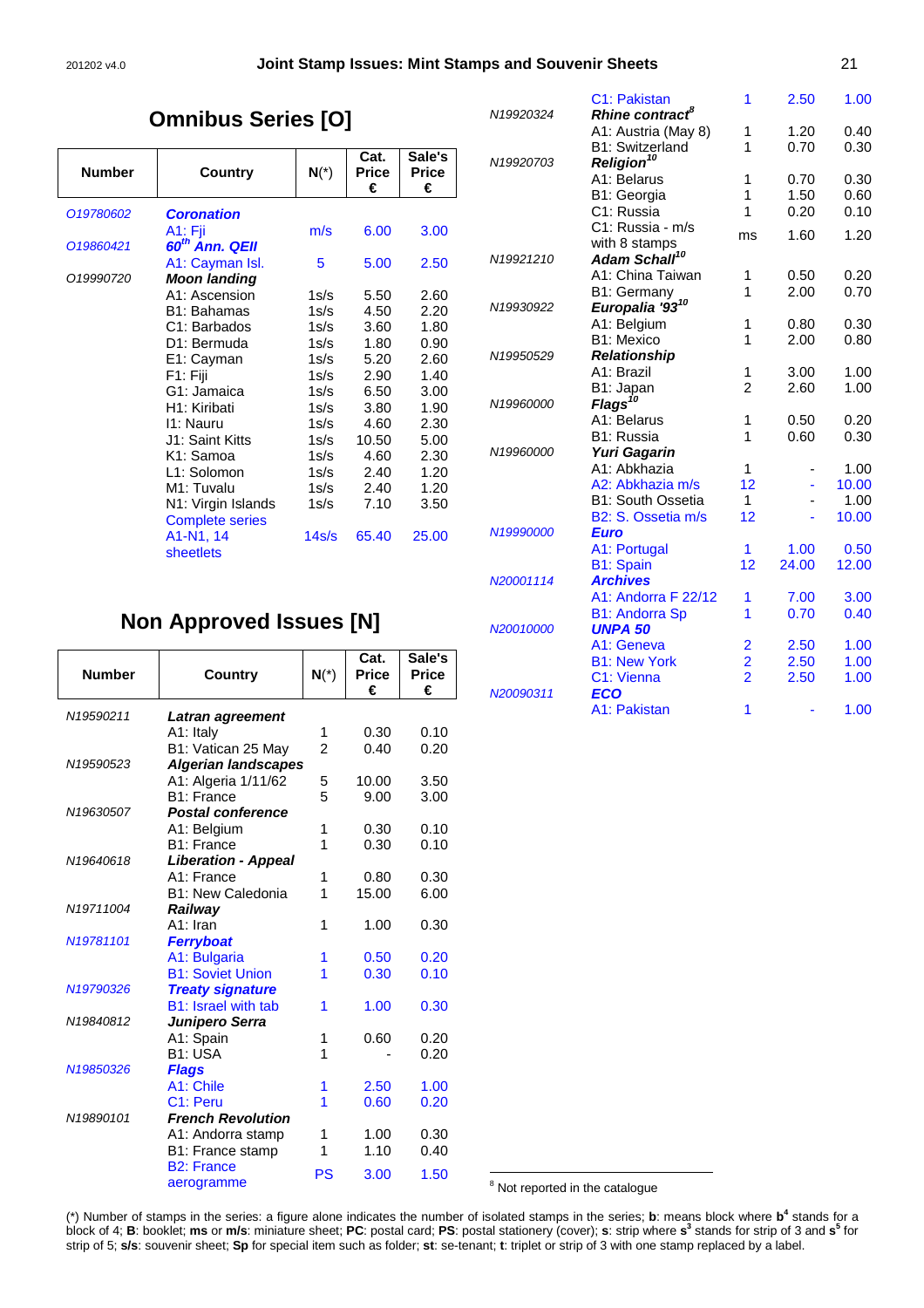### **2. First day Covers and Cancelled Documents**

This second part lists all cancelled documents bearing joint issues. It contains first day covers or cards (FC), maxi cards (FC), mixed first day covers and cards (MC), mixed maxi cards ((MC) souvenir leafs (MC) as well as German ETBs (MC). It lists also the folders containing mint stamps from both countries (Fo). Mixed covers with a single cancellation from one country are abbreviated by (MF).

The prices are listed in Euros  $(\epsilon)$  and the items in blue are usually available only as one single unit.

# **Unique Issues [U]**

| <b>Number</b> | Country                    | $N(*)$ | Cat.<br><b>Price</b> | Sale's<br><b>Price</b><br>€ |
|---------------|----------------------------|--------|----------------------|-----------------------------|
| U19950905     | Liechtenstein- Switzerland |        |                      |                             |

| <u>U IYYOUYUO</u>     | Liechtenstein-Switzerland      |       |       |      |
|-----------------------|--------------------------------|-------|-------|------|
|                       | 01d <sup>a</sup> : mixed cover | MC MC | 4.00  | 2.50 |
| U <sub>20041123</sub> | Year of Sport IOC - CH - UN    |       |       |      |
|                       | 01b: mixed cover               | MC.   | 10.00 | 6.00 |

# **Siamese Issues [S]**

| <b>Number</b> | Country                                                       | $N(*)$    | Cat.<br><b>Price</b><br>€ | Sale's<br><b>Price</b><br>€ |
|---------------|---------------------------------------------------------------|-----------|---------------------------|-----------------------------|
|               |                                                               |           |                           |                             |
|               |                                                               |           |                           |                             |
| S19941008     | <b>Italy-San Marino Saint Marc Basilica</b><br>03b: mixed FDC | <b>MC</b> | 10.00                     | 6.00                        |
| S19961101     | Australia - Christmas Willem de Vlamingh                      |           |                           |                             |
|               | 03b: folder mint                                              | Fo        | 2.50                      | 1.50                        |
|               | 03c: mixed cover                                              | MC.       | 5.00                      | 3.00                        |
| S19990319a    | Australia Canada Maritime links                               |           |                           |                             |
|               |                                                               |           |                           |                             |
|               | 03d Australia -<br>Canada                                     | MC        | 8.00                      | 3.50                        |
| S19990319b    |                                                               |           |                           |                             |
|               | <b>Australia Ireland Polly Woodside</b>                       |           |                           |                             |
|               | 13f: folder with two<br>identical s/s                         | Fo        | 7.00                      | 3.00                        |
|               | 14a: Australia -                                              | F٥        | 7.00                      | 3.00                        |
|               | Ireland - mint mixed                                          |           |                           |                             |
| S20011108     | <b>Germany Spain</b>                                          |           |                           |                             |
|               | 03b: mixed cover                                              | <b>MC</b> | 7.00                      | 7.00                        |
|               | (s/s with 2 cancel)                                           |           |                           |                             |
|               | 03e: mixed cover                                              | <b>MC</b> | 12.00                     | 12.00                       |
|               | (s/s+4stamps)                                                 |           |                           |                             |
| S20051011     | <b>Gibraltar Man Trafalgar</b>                                |           |                           |                             |
|               | 03b: mixed cancel                                             | <b>MC</b> | 8.00                      | 6.00                        |
|               | (Man issue)                                                   |           |                           |                             |
| S20060822     | <b>Austria - Hong Kong Fireworks</b>                          |           |                           |                             |
|               | 03b: mixed cover                                              | MC.       | 35.00                     | 25.00                       |
|               | with mixed s/s                                                |           |                           |                             |
| S20060528     | <b>Canada USA Champlain</b>                                   |           |                           |                             |
|               | 03c: s/s with mixed                                           | <b>MC</b> | 8.00                      | 5.00                        |
|               | cancellation                                                  |           |                           |                             |
|               | 03d: mixed cover                                              | <b>MC</b> | 6.00                      | 4.00                        |
|               | (stamps)                                                      |           |                           |                             |
| S20080516     | <b>Canada France Champlain</b>                                |           |                           |                             |
|               | 03d: mixed cover 2                                            | <b>MC</b> | 8.00                      | 6.00                        |
|               | stamps                                                        |           |                           |                             |

| <b>Number</b> | Country                                    | $N(*)$    | Cat.<br><b>Price</b><br>€ | Sale's<br><b>Price</b><br>€ |
|---------------|--------------------------------------------|-----------|---------------------------|-----------------------------|
|               | 1960-1979                                  |           |                           |                             |
|               |                                            |           |                           |                             |
| T19620917     | Europa 1962 - tree<br>Mixed card - $D + F$ |           |                           |                             |
|               | stamps, cancelled<br>19630330              | <b>MC</b> |                           | 3.00                        |
| T19641012     | <b>BENELUX</b>                             |           |                           |                             |
|               | 03a: Netherlands                           | FC        | 2.00                      | 1.50                        |
| T19690908     | <b>BENELUX</b>                             |           |                           |                             |
|               | 03a: Netherlands                           | FC        | 4.00                      | 2.00                        |
| T19770202     | <b>Norden Sea roses</b>                    |           |                           |                             |
|               | 05a: Sweden                                | FC        | 2.00                      | 1.00                        |

|           | 1980-1984                              |                |       |      |
|-----------|----------------------------------------|----------------|-------|------|
| T19830324 | Sweden - USA Benjamin Franklin         |                |       |      |
|           | 03a: mixed cover                       | MC.            | 7.00  | 4.00 |
| T19840420 | <b>Canada - France Jacques Cartier</b> |                |       |      |
|           | 03a <sup>a</sup> : mixed cover         | M <sub>C</sub> | 6.00  | 4.00 |
|           | 03a <sup>b</sup> : mixed maxi<br>card  | МC             |       | 4.00 |
|           | 03c: exceptional<br>mail transport     | MC.            | 5.00  | 3.50 |
|           | 03e: mixed official<br>French document | МC             | 10.00 | 7.00 |
| T19840606 | <b>Ireland - USA - John McCormack</b>  |                |       |      |
|           | 03a: mixed cover                       | МC             | 7.00  | 4.50 |

#### **1985-1986**

| T19850221                                          | <b>Denmark Germany Bonn Copenhagen</b> |     |       |      |  |
|----------------------------------------------------|----------------------------------------|-----|-------|------|--|
|                                                    | 02b: Germany ETB                       | FC  | 1.00  | 0.80 |  |
| T19860107                                          | <b>Portugal - Spain EEC</b>            |     |       |      |  |
|                                                    | 03a: Port-Spain                        | МC  | 14.00 | 9.00 |  |
| T19860524                                          | <b>Francis Vigo</b>                    |     |       |      |  |
|                                                    | 02a: USA                               | РC  | 2.00  | 1.50 |  |
| <b>France - USA Statue of Liberty</b><br>T19860704 |                                        |     |       |      |  |
|                                                    | 03b: mixed French<br>official document | MC. | 5.00  | 3.00 |  |
|                                                    | 03d: mixed folder<br>mint stamps       | Fo  | 7.00  | 7.00 |  |
| T19860905                                          | <b>Finland France Meridian measure</b> |     |       |      |  |
|                                                    | 03a: mixed folder,<br>mint             | Fo  | 8.00  | 6.00 |  |
|                                                    | 03b: mixed cover                       | МC  | 5.00  | 3.00 |  |

# **Twin Issues [T]**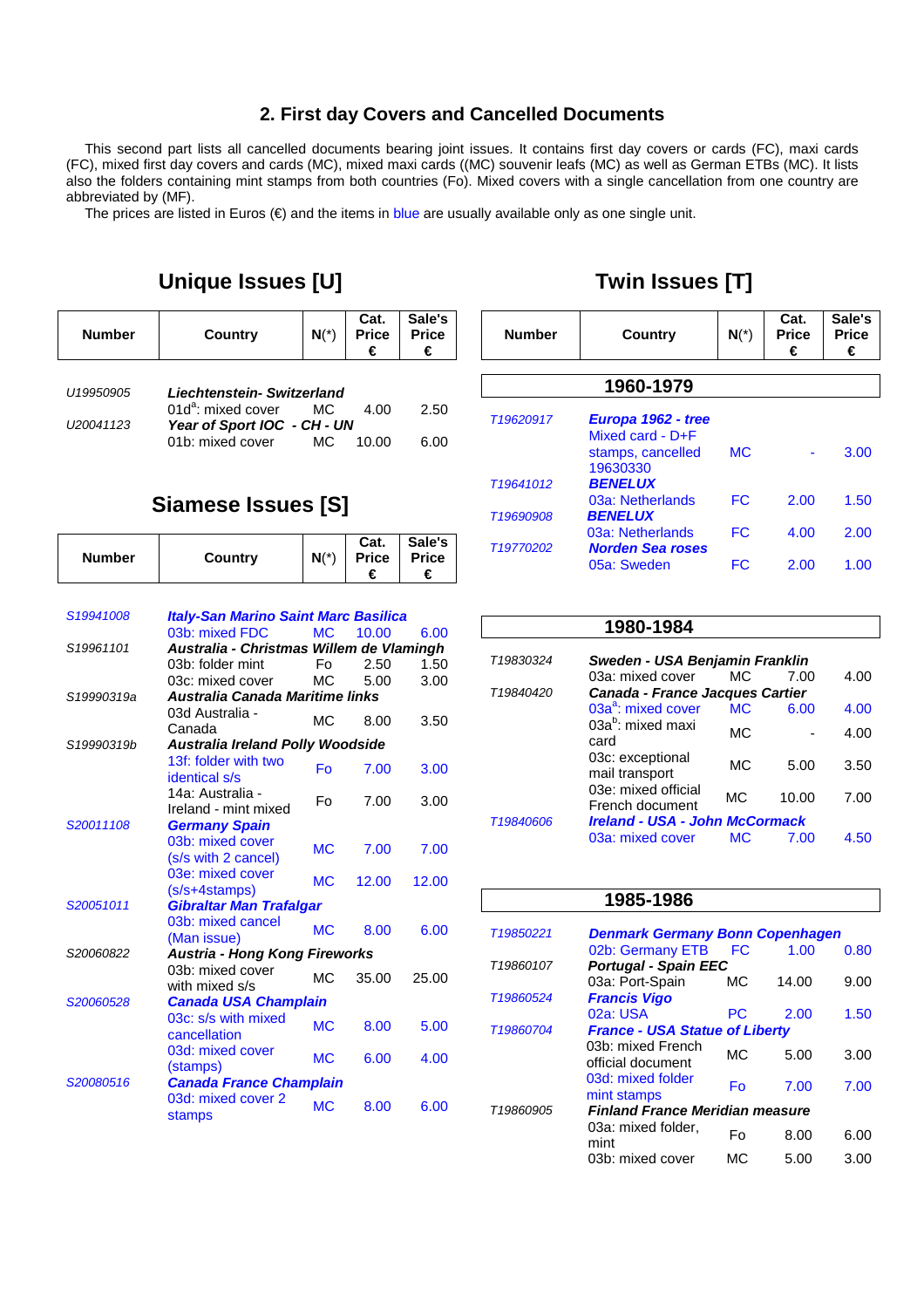#### 201202 v4.0 **Joint Stamp Issues: First Day Covers and Cancelled Documents** 23

|            | 1987-1988                                   |                |       |       |
|------------|---------------------------------------------|----------------|-------|-------|
| T19880114  | France Germany Adenauer - De Gaulle         |                |       |       |
|            | 02a: artist first day<br>sheet              | FC.            |       | 3.00  |
|            | 03b: mixed French<br>official document      | MC             | 8.00  | 7.00  |
|            | 03d: mixed ETB                              | M <sub>C</sub> | 5.00  | 2.50  |
|            | 03e: mixed folder<br>min <sup>9</sup>       | Fo             | 15.00 | 8.00  |
|            | 03f: mixed maxi<br>card, one cancel         | <b>MC</b>      |       | 4.00  |
| T19880126  | <b>Australia USA - colonization</b>         |                |       |       |
|            | 11a: Australia                              | FC             | 2.00  | 1.50  |
|            | 13a: Aus-USA                                | <b>MC</b>      | 7.00  | 3.50  |
| T19880606  | Liechtenstein Costa Rica Cultural coop.     |                |       |       |
|            | 03a: mixed cover                            | <b>MC</b>      | 15.00 | 10.00 |
| T19880621a | <b>Australia Great Britain colonization</b> |                |       |       |
|            | 03a: folder                                 | Fo             | 14.00 | 7.50  |
| T19880621b | <b>Australia New Zealand Colonization</b>   |                |       |       |
|            | 13a: Aus-NZ folder                          | Fo             | 7.50  | 4.50  |
|            | 13b <sup>a</sup> : Aus-NZ<br>cover          | <b>MC</b>      | 7.00  | 4.00  |
|            | 13b <sup>b</sup> : Aus-NZ card              | <b>MC</b>      | 7.00  | 4.00  |
| T19880922  | Denmark France - Robert Jacobsen            |                |       |       |
|            | 03a: mixed cover                            | MC             | 9.00  | 5.00  |
|            | 03c: F official doc<br>mixed                | <b>MD</b>      | 8.00  | 4.50  |
| T19881125  | <b>France Switzerland Jean Tinguely</b>     |                |       |       |
|            | 03a: mixed cover                            | MC.            | 22.00 | 12.00 |
|            | 03c: F official doc<br>mixed                | <b>MD</b>      | 18.00 | 12.00 |
|            | 03f: Swiss doc w 1<br>cancel on 2 stps      | <b>MC</b>      | 12.00 | 6.00  |

|           | 1989                                                             |           |      |      |
|-----------|------------------------------------------------------------------|-----------|------|------|
| T19890615 | Germany Ireland Cillian, Colman, Totnan                          |           |      |      |
|           | 03b: mixed ETB                                                   | МC        | 4.00 | 2.00 |
|           | 03c <sup>a</sup> : cover single<br>D cancel                      | МC        | 3.00 | 1.50 |
|           | 03 $c^b$ : card single D<br>cancel                               | MC.       | 3.00 | 1.50 |
|           | $03c^c$ : cover single<br>D cancel                               | MC.       | 3.00 | 1.50 |
|           | 03d <sup>a</sup> : special card<br>single D cancel<br>(Wurzburg) | <b>MC</b> |      | 3.00 |
|           | $03d^b$ : card single<br>Irish cancel                            | МC        | 3.00 | 1.50 |
| T19890930 | <b>Belgium NL Limburg province</b>                               |           |      |      |
|           | 03a: mixed folder                                                | Fo        | 9.00 | 5.00 |

|                       | 1990                                          |     |      |      |
|-----------------------|-----------------------------------------------|-----|------|------|
| T <sub>19900112</sub> | Aust. - Belg. - D (Berlin, E, W) postal links |     |      |      |
|                       | 01a: Austria - card                           | FC. | 1.80 | 1.00 |
|                       | 02a: Belgium card                             | FC. | 2.50 | 1.50 |
|                       | 05b: Germany<br>=TR                           | FC. | 3.50 | 1.50 |

<u>。</u><br><sup>9</sup> Price upgraded from catalogue 2006

(\*) type of document: if starting with a figure, then more than one item is available in the series; **FC**: First Day Cover or Card; **FD**: official first day document; **Fo**: Folder with mint stamps; **MC**: Mixed Card with first day cancelled stamps from both countries; **MD**: official mixed first day document; **MF**: Mixed Cover with First Day Cancellations from one country on stamps from both countries; **UC**: used cover

|           | 07a: Germany +<br>Berlin - card                                                                     | МC        | 5.00  | 2.50  |
|-----------|-----------------------------------------------------------------------------------------------------|-----------|-------|-------|
|           | 08a: 4 countries 4<br>cancellations                                                                 | <b>MC</b> | 25.00 | 15.00 |
|           | 09a: 5 countries 5<br>cancellations                                                                 | <b>MC</b> | 50.00 | 25.00 |
|           | 09a <sup>a</sup> : 5 countries<br>1 cancel Austria                                                  | <b>MC</b> | 20.00 | 6.00  |
|           | 09a <sup>b</sup> : 5 countries<br>1 cancel Ger W                                                    | <b>MC</b> | 20.00 | 6.00  |
|           | 09a <sup>c</sup> : Germany<br>West+ Berlin +<br>East 3 diff cancel.                                 | МC        |       | 12.00 |
|           | 09a <sup>d</sup> : Germany<br>West+ Berlin +<br>East 1 canc. Berlin<br>09a <sup>e</sup> : Germany W | <b>MC</b> |       | 8.00  |
|           | $+$ Berlin $+$<br>Belgium, 1<br>cancellation Belg                                                   | <b>MC</b> |       | 8.00  |
|           | 09a <sup>t</sup> : Germany W<br>+ Berlin + Austria,<br><b>1 cancellation Aust</b>                   | МC        |       | 8.00  |
|           | $12a^b$ : Aus + Belg,<br>cancel Belgium                                                             | <b>MC</b> | 4.00  | 2.00  |
|           | 12a <sup>c</sup> : Aus + Berlin,<br>cancel Austria                                                  | <b>MC</b> | 4.00  | 2.00  |
|           | 12a <sup>d</sup> : Aus + Berlin,<br>cancel Berlin                                                   | <b>MC</b> | 4.00  | 2.00  |
|           | $12a^e$ : Aus + East<br>Ge, cancel Austria                                                          | <b>MC</b> | 4.00  | 2.00  |
|           | 12a <sup>f</sup> : Aus + East<br><b>Ge cancel East Ge</b>                                           | <b>MC</b> | 4.00  | 2.00  |
|           | 12a <sup>9</sup> : Aus + W Ge,<br>cancel Austria                                                    | <b>MC</b> | 4.00  | 2.00  |
|           | $12a^h$ : Aus + W Ge,<br>cancel W Ge                                                                | <b>MC</b> | 4.00  | 2.00  |
|           | 12a <sup>'</sup> : Belg + Berl,<br>cancel Belgium                                                   | <b>MC</b> | 4.00  | 2.00  |
|           | 12a <sup>l</sup> : Belg + Berl,<br>cancel Berlin                                                    | <b>MC</b> | 4.00  | 2.00  |
|           | $12a^k$ : Belg + East<br><b>Ge cancel Belgium</b>                                                   | МC        | 4.00  | 2.00  |
|           | $12a$ : Belg + East<br><b>Ge cancel East Ge</b>                                                     | <b>MC</b> | 4.00  | 2.00  |
|           | $12a^m$ : Belg + West<br><b>Ge cancel Belgium</b>                                                   | <b>MC</b> | 4.00  | 2.00  |
|           | 12a <sup>n</sup> : Belg + West<br>Ge, cancel W Ge                                                   | <b>MC</b> | 4.00  | 2.00  |
|           | 12a <sup>o</sup> : Berl + East<br>Ge, cancel Berlin                                                 | <b>MC</b> | 4.00  | 2.00  |
|           | 12a <sup>p</sup> : Berl + East<br><b>Ge cancel East Ge</b>                                          | <b>MC</b> | 4.00  | 2.00  |
|           | 12a <sup>q</sup> : Berl + West<br>Ge, cancel Berlin                                                 | <b>MC</b> | 4.00  | 2.00  |
|           | 12a <sup>r</sup> : Berl + West<br>Ge, cancel W Ge                                                   | <b>MC</b> | 4.00  | 2.00  |
|           | 12a <sup>s</sup> : West + East<br><b>Ge cancel East Ge</b>                                          | <b>MC</b> | 4.00  | 2.00  |
|           | 12a <sup>t</sup> : West + East<br>Ge cancel W Ge                                                    | <b>MC</b> | 4.00  | 2.00  |
| T19900302 | <b>Canada - China Norman Bethune</b>                                                                |           |       |       |
| T19900613 | 03c: dual cover<br><b>Australia Soviet Union Antarctica</b>                                         | <b>MC</b> | 8.00  | 4.00  |
|           | 02a: Soviet Union                                                                                   | FC        | 3.00  | 1.50  |
|           | 02b: Soviet Union                                                                                   | <b>FC</b> | 3.50  | 2.00  |
| T19901003 | <b>Soviet Union USA Sea mammals</b>                                                                 |           |       |       |
|           | 01a: Soviet Union                                                                                   | <b>FC</b> | 5.00  | 2.50  |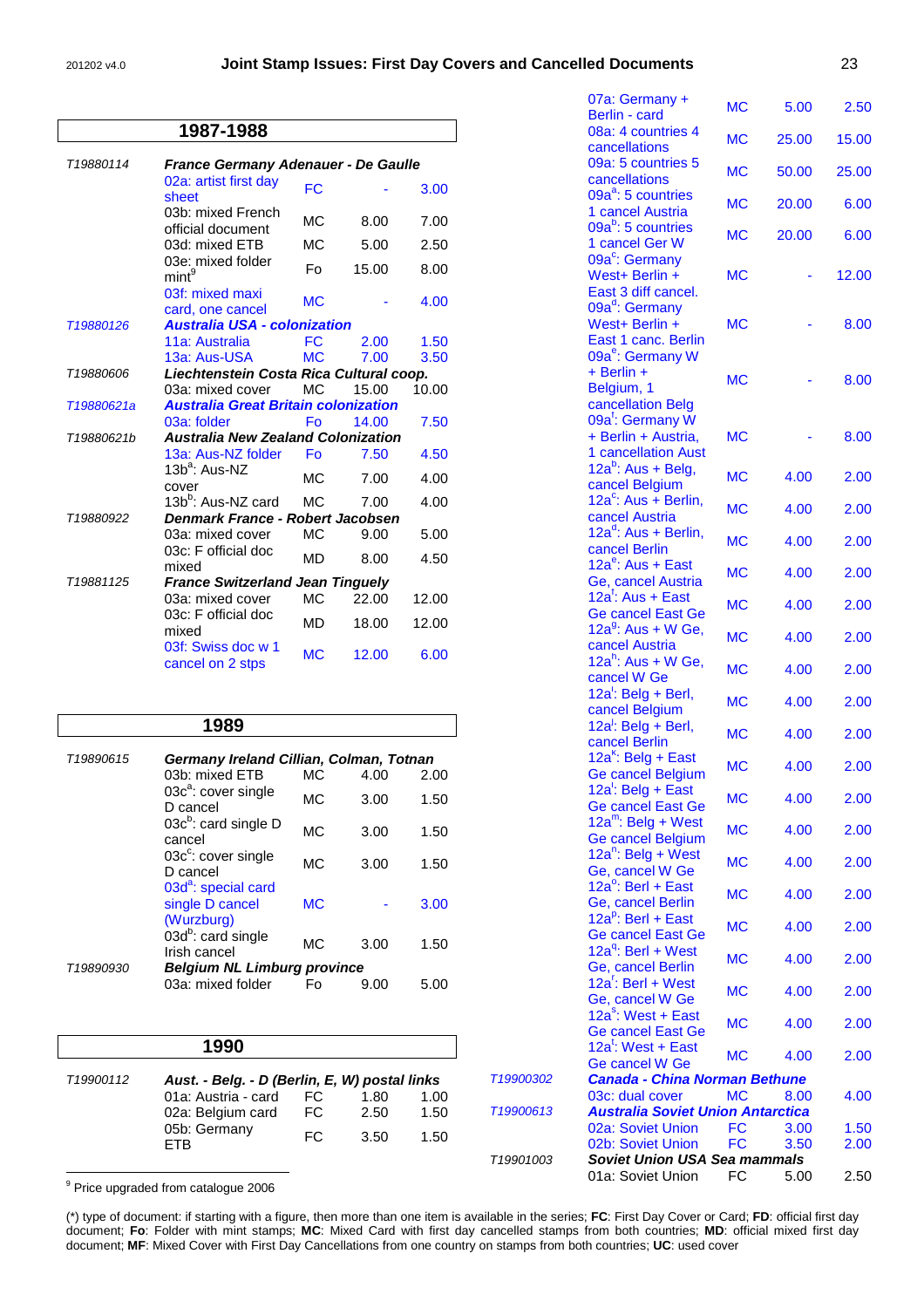|                       | 1991                                    |           |        |       |
|-----------------------|-----------------------------------------|-----------|--------|-------|
| T19910222             | <b>Switzerland USA - Confederation</b>  |           |        |       |
|                       | $03a^a$ : mixed cover                   | Mc.       | 8.00   | 4.00  |
|                       | $03a^b$ : mixed card                    | MC.       | 8.00   | 4.00  |
| T19910409             | <b>Germany Poland Liegnitz battle</b>   |           |        |       |
|                       | 01b: $FTB$ <sup>10</sup>                | FC        | 2.00   | 1.00  |
|                       | 03a: mixed FDC                          | MC.       | 10.00  | 5.00  |
| T <sub>19910522</sub> | Soviet Union USA William Saroyan        |           |        |       |
|                       | 01a <sup>a</sup> : Soviet Union         | FC.       | 2.00   | 1.00  |
|                       | 01a <sup>b</sup> : SU - balloon<br>mail | FC        | 2.00   | 1.20  |
|                       | 02a: United States                      | FC.       | 2.00   | 1.00  |
| T <sub>19910907</sub> | <b>Belgium Finland Alfred W. Finch</b>  |           |        |       |
|                       | 03a: cover                              | МC        | 40.00  | 22.00 |
|                       | 03c: official mixed<br>card             | <b>MC</b> | 150.00 | 75.00 |

|            | 1992                                                  |                |       |      |  |
|------------|-------------------------------------------------------|----------------|-------|------|--|
| T19920522a | <b>Austria Switzerland Alps</b>                       |                |       |      |  |
|            | 03a: dual FDC                                         | MC.            | 6.00  | 3.00 |  |
|            | 03c <sup>a</sup> : official mixed<br>document CH      | <b>MD</b>      | 7.50  | 4.00 |  |
|            | 03c <sup>b</sup> : official mixed<br>document Austria | <b>MD</b>      | 7.50  | 4.00 |  |
| T19920629  | <b>France - Spain Olympic Games</b>                   |                |       |      |  |
|            | 03a: mixed cover                                      | MC.            | 6.00  | 4.00 |  |
|            | 03b <sup>a</sup> : mixed official<br>document         | МC             | 7.00  | 7.00 |  |
|            | 03b <sup>b</sup> : mixed official<br>notice           | M <sub>C</sub> | 7.00  | 6.00 |  |
|            | 03c: mixed folder<br>mint                             | F٥             | 12.00 | 8.00 |  |

#### **1993**

| T19930208             | <b>Estonia - Finland Friendship</b>                          |           |       |      |
|-----------------------|--------------------------------------------------------------|-----------|-------|------|
|                       | 01b: Estonia                                                 | FC        | 5.00  | 2.50 |
| T19930324             | <b>Monaco USA Grace Kelly</b>                                |           |       |      |
|                       | 03a: mixed cover                                             | MC.       | 7.00  | 3.50 |
| T <sub>19930505</sub> | Austria - Germany Switz. Constance Lake                      |           |       |      |
|                       | 04a: mixed cover                                             | MC.       | 12.00 | 6.00 |
|                       | 04b <sup>a</sup> : official mixed<br>document Austria        | <b>MC</b> | 12.00 | 6.00 |
|                       | 04b <sup>b</sup> : official mixed<br>document<br>Switzerland | МC        | 12.00 | 6.00 |

|           | 1994                                                                 |     |      |      |
|-----------|----------------------------------------------------------------------|-----|------|------|
| T19940304 | <b>Brazil Cape Verde Macao Portugal - H. the</b><br><b>Navigator</b> |     |      |      |
|           | 03a: Macao                                                           | FC. | 3.20 | 1.60 |
|           | 04a <sup>a</sup> : Portug.<br>cover                                  | FC. | 3.00 | 1.50 |

 $\overline{a}$  $10$  ETB 15/1991 is wrongly attributed as a mixed ETB, which is not

the case. Therefore 03b should be changed in 01b<br><sup>11</sup> Error in catalogue: does contain only two stamps

 $\overline{a}$  $12$  Not reported in the catalogue

T19940318 **France Sweden Cooperation** 01a: official notice FC 28.00 12.00 03c: mixed folder Fo 300.00 160.00 T19940418 **Faeroe Iceland Ireland St Brendan** 04a: mixed folder Fo 14.00 7.00<br>04b: mixed FDC MC 16.00 8.00 04b: mixed FDC MC 16.00 8.00 T19940503 **France Great Brit. Channel tunnel** 01a/01b<sup>a</sup>: 4 covers FC 7.00 4.00 01a/01b<sup>b</sup>: official 01a/01b : official <br>notice 4 stamps FC 7.00 4.00 03a<sup>a</sup>: mint mixed USA Million Integral MD 16.00 8.00<br>sheets (pair of 2) 03a<sup>b</sup>: mint mixed oba. mint mixed<br>covers (pair of 2) MC 16.00 10.00 03b: mixed document (8 stps) MD 17.00 9.00 03c<sup>a</sup>: mixed folder French mint Fo 14.00 8.00 03c<sup>b</sup>: mixed folder  $\frac{60}{x}$ . In the United Fo 14.00 8.00 T19940826 **Finland Sweden Sports** 03b: non matching vob. Hommatching MC 8.00 4.00 T19941009 **China - USA Cranes** 03c<sup>a</sup>: Mixed cover non matching pairs MC - 2.00 T19941015 **Belgium France Switzerland G. Simenon** 04a: mixed large v<sup>4</sup>d. Illixed large MC 7.00 3.50 04b: mixed small cover MC 12.00 6.00 04c: official Belg. v<sup>4C</sup> official belg.<br>
mixed card 04f: Official mixed document France $^{12}$ MD - 12.00 04g: Mixed card<sup>14</sup> 04g. Mixed card<br>CH 3 stps 1 cancel MC - 6.00 04h: Mixed card<sup>14</sup>  $CH1.$  Mixed cand  $MC$  - 9.00<br>CH 3 stps 3 cancel

04a<sup>b</sup>: Portug. max

card FC 3.00 1.50

|                       | 1995                                      |           |       |      |
|-----------------------|-------------------------------------------|-----------|-------|------|
| T19950301             | <b>Finland Russia Fauna</b>               |           |       |      |
|                       | 01a: Finland                              | FC        | 6.00  | 3.00 |
|                       | 03a: mixed cover                          | <b>MC</b> | 12.00 | 6.00 |
| T <sub>19950420</sub> | Via Baltica                               |           |       |      |
|                       | 03a: Lithuania 1st                        | FC        | 2.00  | 1.00 |
|                       | 03b: Lithuania 1s/s                       | FC        | 2.80  | 1.40 |
| T19950513             | <b>Belgium Ireland Fontenoy battle</b>    |           |       |      |
|                       | 03b: dual 1 cancel                        | MC.       | 6.00  | 3.00 |
|                       | 03c: official mixed<br>Belgium card       | МC        | 12.00 | 6.00 |
| T19950901             | Australia China Pandas and koalas         |           |       |      |
|                       | 01a: Australia 2<br>cards                 | FC        | 3.00  | 1.50 |
|                       | 03a: folder 4<br>stamps mint              | F٥        | 2.00  | 1.00 |
|                       | 03 <sub>b</sub> : dual<br>document 4 stps | МC        | 10.00 | 6.00 |
|                       |                                           |           |       |      |

**Abbreviations**: **C**: concerted; **D**: territorial; **Fo**: folder; MC: maximum card; **N**: non-joint; **O**: omnibus; **ovpt**: overprinted; **P**: Parallel; **S**: siamese; **Sp**: stamp pack; **st**: se-tenant; **stps**: stamps; **s/s**: souvenir sheet; **T**: Twin; **U**: Unique; **w**: with; **w/o**: without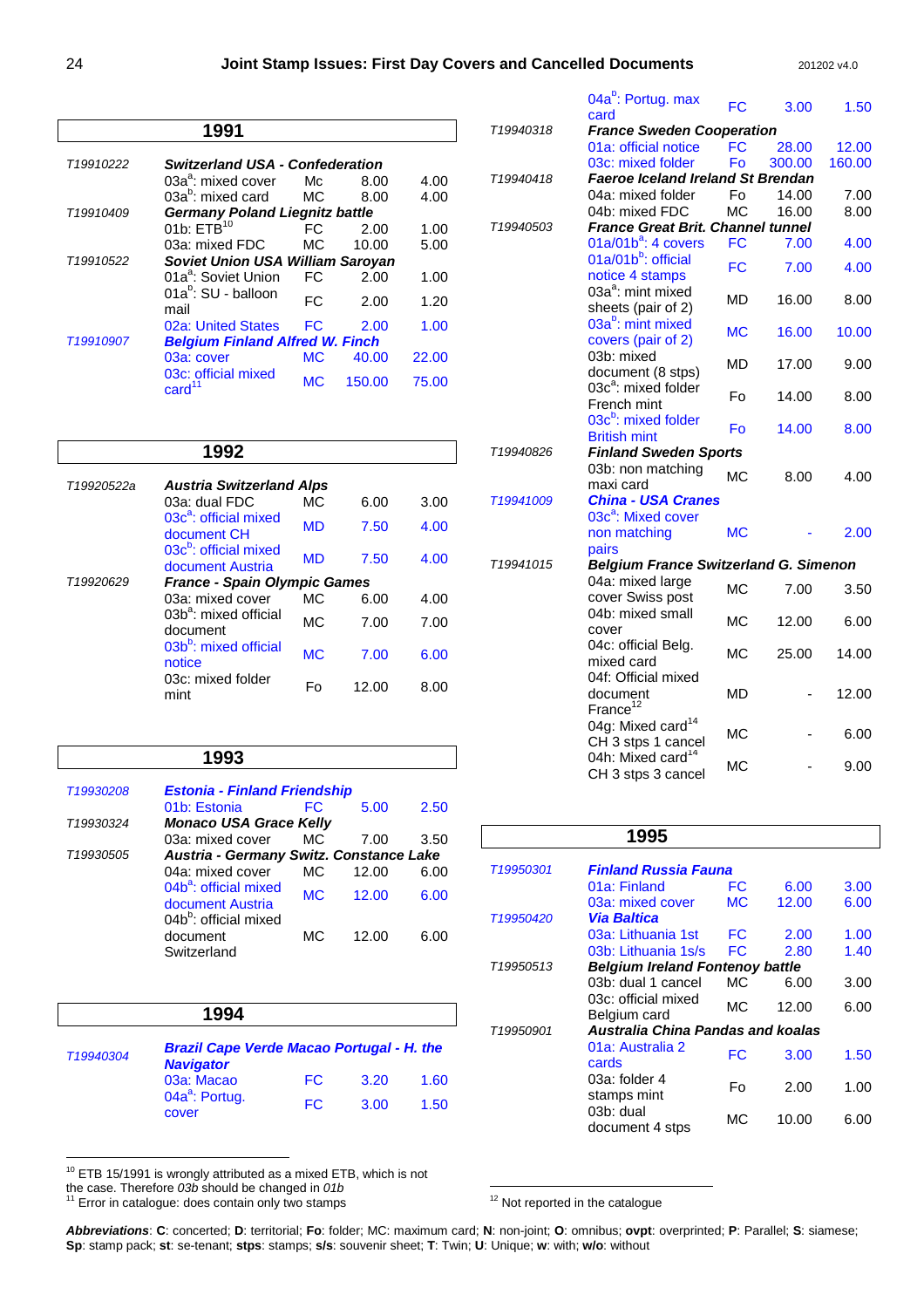|           | 03c: dual Chin.                      |                |      |      |
|-----------|--------------------------------------|----------------|------|------|
|           | doc non matching                     | МC             | 5.00 | 2.50 |
|           | stps                                 |                |      |      |
| T19950912 | <b>Aland Faeroe King Olaf</b>        |                |      |      |
|           | 03a: mixed card                      | MC.            | 7.00 | 3.50 |
| T19950918 | <b>Iceland Luxembourg Icelandair</b> |                |      |      |
|           | 01a: Iceland block                   | $b^4$          |      |      |
|           | of 4 cancel 1st day                  |                | 5.00 | 2.50 |
|           | 02a: Luxemb, block                   | h <sup>4</sup> | 5.00 |      |
|           | of 4 cancel 1st day                  |                |      | 2.50 |
|           | 03c: folder with                     | Fo             | 8.00 |      |
|           | blocks of four, mint                 |                |      | 4.00 |
|           | 03e: mixed cover,                    | <b>MC</b>      |      |      |
|           | 2 stamps 1 cancel                    |                | 4.00 | 2.00 |
| T19951109 | <b>Germany Sweden Alfred Nobel</b>   |                |      |      |
|           | 03b: dual first day                  |                |      |      |
|           | card                                 | МC             | 8.00 | 4.50 |
|           |                                      |                |      |      |

#### **1996** T19960302 **Belgium Luxembourg van Rysselberghe** 03b: mixed FDC 1 cancel MC 5.00 2.00 03c: official mixed card<sup>14</sup> Luxembourg - 2 cancel MC - 7.00 T19960506 **China San Marino Relationship** 03b: mixed FDC v<sub>35</sub>. mixed FDC<br>non matching stps MC 7.00 3.50 03c: Chinese Fo 8.00 4.00<br>folder Fo 8.00 4.00 T19960514 **France Italy Monaco Ramoge** 04c: French folder  $\frac{1}{2}$  mint 2+4+2stps Fo 15.00 9.00 T19960530 **Ireland Man Tourist Trophy** 03a: mixed folder -  $\frac{6}{3}$  all stamps mint<sup>13</sup> Fo 16.00 12.00 T19961005 **Czech Rep. Slovakia Sweden E. Nemes** 01a: Czech Rep FC 3.00 1.50 02a: Slovakia FC 3.50 1.50 04a<sup>a</sup>: folder mint with 3 black prints  $F_0$  34.00 20.00 04a<sup>b</sup>: folder mint w/o black prints Fo 9.00 6.00 T19961009a **Australia Germany F. von Müller** 01d: Aust pack vith sheet 10 stps 10 20.00 10.00 03a: mixed folder  $\frac{3.40}{2.70}$  Fo  $\frac{3.40}{2.70}$ 03c: mixed ETB MC 2.50 1.30 03d: mixed card MC 3.00 3.00  $03e^a$ : mixed cover MC 7.00 4.00 03<sup>eb</sup>: mixed document MC 7.00 4.00 03x: mixed maxi<br>card $^{14}$  $\text{card}^{14}$  MC 7.00 3.50 T19961009b **China Singapore Asian towns** 13c: mixed folder Toc. mixed iolder Fo 8.00 4.00 T19961022 **Hanukkah**  03b: souvenir leaf MC 8.00 4.00 03d: mixed folder Fo 4.00 2.00

|                       | 1997                                          |           |       |      |
|-----------------------|-----------------------------------------------|-----------|-------|------|
| T19970430             | Czech Rep. Israel - Synagogues                |           |       |      |
|                       | 03b: souvenir leaf                            | MC.       | 8.00  | 4.00 |
| T19970509             | <b>China Sweden Pheasants</b>                 |           |       |      |
|                       | 03f: mixed folder                             | Fo        | 6.00  | 3.00 |
| T19970510             | <b>Old Baltic ships</b>                       |           |       |      |
|                       | 01a: Estonia                                  | FC        | 1.50  | 1.00 |
|                       | 03a: Lithuania                                | <b>FC</b> | 0.50  | 0.50 |
| T <sub>19970523</sub> | <b>Belgium Italy Queen Paola</b>              |           |       |      |
|                       | 03a: official Belg.                           |           |       |      |
|                       | mixed FD card                                 | <b>MC</b> | 6.00  | 3.00 |
|                       | 03b: mixed cover                              | <b>MC</b> | 6.00  | 3.00 |
| T19970624             | Canada Italy Giovanni Caboto                  |           |       |      |
|                       | 03a: mixed cover                              | <b>MC</b> | 6.00  | 4.00 |
| T19970912             | <b>Ireland Mexico Saint Patrick</b>           |           |       |      |
|                       | 03a: mixed cover                              |           |       |      |
|                       | 1 cancel                                      | <b>MC</b> | 5.00  | 2.50 |
| T19971009a            | <b>China NZ Roses</b>                         |           |       |      |
|                       | 03b: mixed cover                              | <b>MC</b> | 4.00  | 2.00 |
|                       | non matching pair                             |           |       |      |
|                       | 06a: mixed cover                              | MC.       | 6.00  | 3.00 |
| T19971016             | <b>SarLorLux</b>                              |           |       |      |
|                       | 04b: mixed cover                              | <b>MC</b> | 4.00  | 2.00 |
|                       | only 1 cancel                                 |           |       |      |
|                       | 04c: official French                          | <b>MC</b> | 8.00  | 8.00 |
|                       | document                                      |           |       |      |
|                       | 04d: mixed ETB                                | МC        | 3.50  | 2.50 |
|                       | 04f: folder, 6 stps <sup>15</sup>             | Fo        | 9.00  | 9.00 |
| T19971113             | <b>Sweden Switzerland Paul Karrer - Nobel</b> |           |       |      |
|                       | 03a <sup>1</sup> : mixed cover                | <b>MC</b> | 10.00 | 5.00 |
|                       | 03 $a^2$ : mixed card                         | <b>MC</b> | 10.00 | 5.00 |
| T19971119             | <b>Israel Russia Abraham Shlonsky</b>         |           |       |      |
|                       | 02a: Russia s/s                               | <b>FC</b> | 3.00  | 1.50 |
|                       | 03b: Israel mixed                             | <b>MC</b> | 8.00  | 4.00 |
|                       | souvenir leaf                                 |           |       |      |

#### **1998** T19980318 **NZ Turkey ANZAC soldiers** 03a: mixed cover MC 9.00 4.50 T19980416 **Mexico USA Cinco de Mayo**  02c: special US sheet with  $b<sup>4</sup>$  mint + stp Mexico  $b^4$  6.50 4.00 T19980418 **Belgium France René Magritte** 03b: official mixed French document MC 8.00 7.00 03d: Belgium offic. bod. Beigian onc.<br>mixed card 03e: folder, mint Fo 9.00 8.00 T19980806 **Australia Singapore Orchids** 03a: mixed cover MC 18.00 10.00 03c: mixed folder Fo 14.00 8.00 T19980812 **Italy Venezuela Columbus** 03a: mixed cover MC 12.00 8.00 T19980820 **China Germany World Heritage** 03a: mixed cover MC 14.00 8.00 03c: mixed cover obc. mixed cover<br>non matching stps.<br>03d: 2 maxi cards FC 8.00 4.00 03d: 2 maxi cards FC 8.00 4.00 03e mixed ETB (2) MC 5.00 2.50

 $\overline{a}$ <sup>13</sup> Basic price re-evaluated

<sup>14</sup> Not reported in the catalogue

<sup>15</sup> Basic price re-evaluated

(\*) type of document: if starting with a figure, then more than one item is available in the series; **FC**: First Day Cover or Card; **FD**: official first day document; **Fo**: Folder with mint stamps; **MC**: Mixed Card with first day cancelled stamps from both countries; **MD**: official mixed first day document; **MF**: Mixed Cover with First Day Cancellations from one country on stamps from both countries; **UC**: used cover

 $\overline{a}$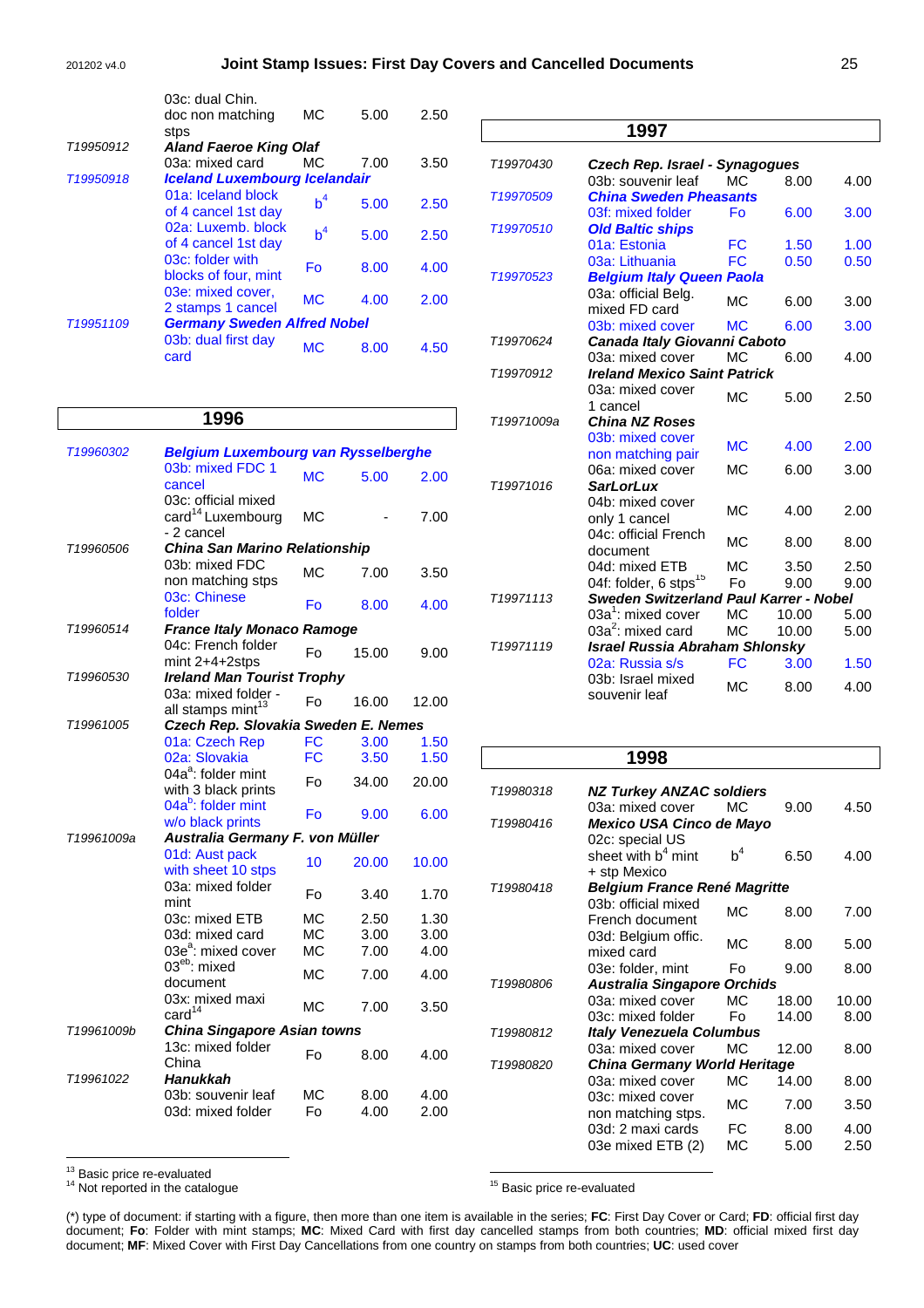#### 26 **Joint Stamp Issues: First Day Covers and Cancelled Documents** 201202 v4.0

|           | 03g: official mixed<br>German document                | MC             | 9.00  | 4.50 |  |  |
|-----------|-------------------------------------------------------|----------------|-------|------|--|--|
| T19980905 | <b>Albania Italy Mother Theresa</b>                   |                |       |      |  |  |
|           | 03a: mixed cover                                      | <b>MC</b>      | 11.00 | 6.00 |  |  |
| T19980912 | <b>China - France Cooperation</b>                     |                |       |      |  |  |
|           | 03a: folder, mint                                     | Fo             | 10.00 | 6.00 |  |  |
|           | 03b <sup>a</sup> : mixed FD                           |                |       |      |  |  |
|           | cover 4 stamps                                        | <b>MC</b>      | 12.00 | 9.00 |  |  |
|           | 03b <sup>b</sup> : mixed FD                           |                |       |      |  |  |
|           | official document                                     | МC             | 12.00 | 9.00 |  |  |
|           | 03c: mixed cover                                      |                |       |      |  |  |
|           | non matching stps.                                    | MC             | 6.00  | 2.00 |  |  |
| T19980926 | <b>Belgium - Poland Mniszech Palace</b>               |                |       |      |  |  |
|           | 03a: mixed cover                                      | MC             | 6.00  | 3.00 |  |  |
|           | 03b: official card                                    | MC             | 6.00  | 3.50 |  |  |
| T19981003 | <b>Poland Sweden Sigismond III</b>                    |                |       |      |  |  |
|           | 03b: mixed card                                       | MC             | 7.00  | 3.50 |  |  |
|           | 03c: mixed mint                                       | $\mathfrak{p}$ |       |      |  |  |
|           | document                                              |                | 5.00  | 2.50 |  |  |
| T19981009 | <b>Brazil-Portugal Postal service</b>                 |                |       |      |  |  |
|           | 03b: mixed cover                                      | <b>MC</b>      | 10.00 | 5.00 |  |  |
| T19981125 | <b>Switzerland-China Lakes</b>                        |                |       |      |  |  |
|           | 02f: Switzerland                                      | <b>FC</b>      | 2.50  | 1.50 |  |  |
|           | s/s                                                   |                |       |      |  |  |
|           | 02g: Switzerland                                      | FC             | 4.00  | 2.50 |  |  |
|           | official s/s                                          |                |       |      |  |  |
|           | 02h: CH FDC ovpt                                      | <b>FC</b>      | 9.00  | 6.00 |  |  |
|           | s/s cancel China                                      |                |       |      |  |  |
|           | 02j <sup>a</sup> : aerogramme                         |                |       |      |  |  |
|           | flight canc.                                          | FC             | 3.50  | 2.50 |  |  |
|           | Geneva                                                |                |       |      |  |  |
|           | 02j <sup>b</sup> : aerogramme<br>flight cancel Zurich | FC             | 3.50  | 2.50 |  |  |
|           | 03a: mixed cover                                      | MC             | 8.00  | 5.00 |  |  |
|           | 03b: mixed cover                                      |                |       |      |  |  |
|           | non matching stps.                                    | <b>MC</b>      | 5.00  | 2.00 |  |  |
|           | 03c: mixed swiss                                      |                |       |      |  |  |
|           | document                                              | MC             | 6.00  | 3.50 |  |  |
|           | 03f: folder mint                                      |                |       |      |  |  |
|           | stps.                                                 | Fo             | 6.00  | 3.50 |  |  |
|           | 03g: 2 mixed maxi                                     | MC             | 7.00  |      |  |  |
|           | cards                                                 |                |       | 3.50 |  |  |

|                       | 1999                                                 |     |       |       |
|-----------------------|------------------------------------------------------|-----|-------|-------|
| T <sub>19990120</sub> | Croatia Slovakia Juraj Haulik                        |     |       |       |
|                       | 01a: Croatia                                         | FC  | 3.00  | 1.50  |
| T19990226             | <b>Ireland USA Immigration</b>                       |     |       |       |
|                       | 03a: Ireland                                         | MC. | 6.00  | 3.00  |
| T <sub>19990516</sub> | <b>Belgium Israel James Ensor</b>                    |     |       |       |
|                       | 03a: Belgium<br>mixed FD card                        | МC  | 7.00  | 3.50  |
|                       | 03b: souvenir leaf                                   | МC  | 7.00  | 4.00  |
|                       | 03c: mixed cover                                     | МC  | 7.00  | 3.50  |
| T19990518             | <b>China Russia Deers</b>                            |     |       |       |
|                       | 01a: China                                           | FC  | 2.00  | 1.00  |
|                       | 03b: mixed mini<br>folder                            | MC. | 6.00  | 3.00  |
|                       | 03c: non matching<br>stamps                          | 2st | 5.00  | 2.50  |
| T19990812a            | Germany S. Korea Wolfgang von Goethe                 |     |       |       |
|                       | 03f: mixed<br>document with 2<br>stamps + $m/s^{16}$ | МC  | 15.00 | 10.00 |

| T19990812b            | <b>Singapore Sweden Butterflies</b>       |     |       |      |
|-----------------------|-------------------------------------------|-----|-------|------|
|                       | 13a: mixed cover                          | MC. | 15.00 | 8.00 |
| T19990924             | <b>Russia Switzerland Suvorov</b>         |     |       |      |
|                       | $03a^a$ : mixed card<br>mint              | 4   | 7.00  | 3.00 |
|                       | 03a <sup>b</sup> : mixed card<br>FDC      | МC  | 7.00  | 3.50 |
|                       | 03a <sup>c</sup> : mixed cover            | МC  | 7.00  | 3.50 |
| T19990930             | Belgium Sweden Nobel Peace Prize          |     |       |      |
|                       | 03b: official B<br>mixed card             | МC  | 9.00  | 4.50 |
|                       | 03c: pair of mixed<br>first day covers    | 2MC | 8.00  | 4.00 |
| T19991005             | <b>China North Korea Mountains</b>        |     |       |      |
|                       | 03a: non matching                         | МC  | 5.00  | 2.50 |
| T19991017             | <b>France - Poland Frederic Chopin</b>    |     |       |      |
|                       | 03d: mixed mint<br>folder                 | Fo  | 9.00  | 8.00 |
|                       | 03e: mixed official<br>first day document | МC  | 7.00  | 7.00 |
| T <sub>19991123</sub> | Artwork ceramics Israel - Slovakia        |     |       |      |
|                       | 03a: mixed cover                          | МC  | 8.00  | 4.00 |
|                       | 03b: souvenir leaf                        | МC  | 8.00  | 4.00 |
|                       |                                           |     |       |      |

### **2000**

| T20000221  | <b>Belgium Spain Charles V</b>     |           |       |       |  |
|------------|------------------------------------|-----------|-------|-------|--|
|            | 02a: Spain 2<br><b>stamps</b>      | FC        | 2.50  | 1.50  |  |
|            | 03d: 6 stamps                      | МC        | 10.00 | 6.00  |  |
| T20000325  | <b>Belgium Netherlands Soccer</b>  |           |       |       |  |
|            | 03b: mixed cover                   | МC        | 8.00  | 4.00  |  |
|            | 03c: mixed card                    | <b>MC</b> | 8.00  | 4.00  |  |
| T20000509a | Europa 2000                        |           |       |       |  |
|            | 35c: Monaco                        | FC        | 5.00  | 2.50  |  |
|            | 47a: mixed cover                   |           |       |       |  |
|            | <b>Azores Portugal</b>             |           |       |       |  |
|            | <b>Madeira cancelled</b>           | MF        | 9.00  | 4.50  |  |
|            | Portugal only <sup>17</sup>        |           |       |       |  |
|            | 19f: postal                        |           |       |       |  |
|            | stationery cancel                  | FC        |       | 1.20  |  |
|            | "Euro" 30.10.2007                  |           |       |       |  |
|            | 19h: cover used                    | UC        | 1.50  | 0.80  |  |
| T20000509b | <b>Sweden Denmark Oresund link</b> |           |       |       |  |
|            | 73a: mixed cover                   | МC        | 20.00 | 11.00 |  |
| T20060628  | China Kazakhstan Pots              |           |       |       |  |
|            | 03a: non matching                  | MC.       | 5.00  | 2.50  |  |
| T20000915  | Australia Greece Olympic games     |           |       |       |  |
|            | 03a: mixed cover                   | MC.       | 12.00 | 6.50  |  |
| T20000926  | <b>China Cuba Strands</b>          |           |       |       |  |
|            | 03a: non matching                  | МC        | 5.00  | 2.50  |  |
| T20001009  | <b>Brazil China Carnival</b>       |           |       |       |  |
|            | 03a: non matching                  | MC.       | 4.00  | 2.00  |  |
| T20001104  | <b>France New Zealand Birds</b>    |           |       |       |  |
|            | 03a: mixed cover                   | <b>MC</b> | 8.00  | 4.00  |  |
|            | 03c: official FD<br>folder         | Fo        | 10.00 | 6.00  |  |
|            |                                    |           |       |       |  |

|           | 2001                                   |     |       |      |
|-----------|----------------------------------------|-----|-------|------|
| T20010322 | Sweden USA Nobel<br>3b: mixed (5 stps) | MC. | 12.00 | 7.00 |

 $\overline{a}$ 

 $17$  47a wrongly described cancelled from each territory (only Lisbon cancel present on all three stamps)

**Abbreviations**: **C**: concerted; **D**: territorial; **Fo**: folder; MC: maximum card; **N**: non-joint; **O**: omnibus; **ovpt**: overprinted; **P**: Parallel; **S**: siamese; **Sp**: stamp pack; **st**: se-tenant; **stps**: stamps; **s/s**: souvenir sheet; **T**: Twin; **U**: Unique; **w**: with; **w/o**: without

 $\overline{a}$ 

<sup>&</sup>lt;sup>16</sup> not reported in catalogue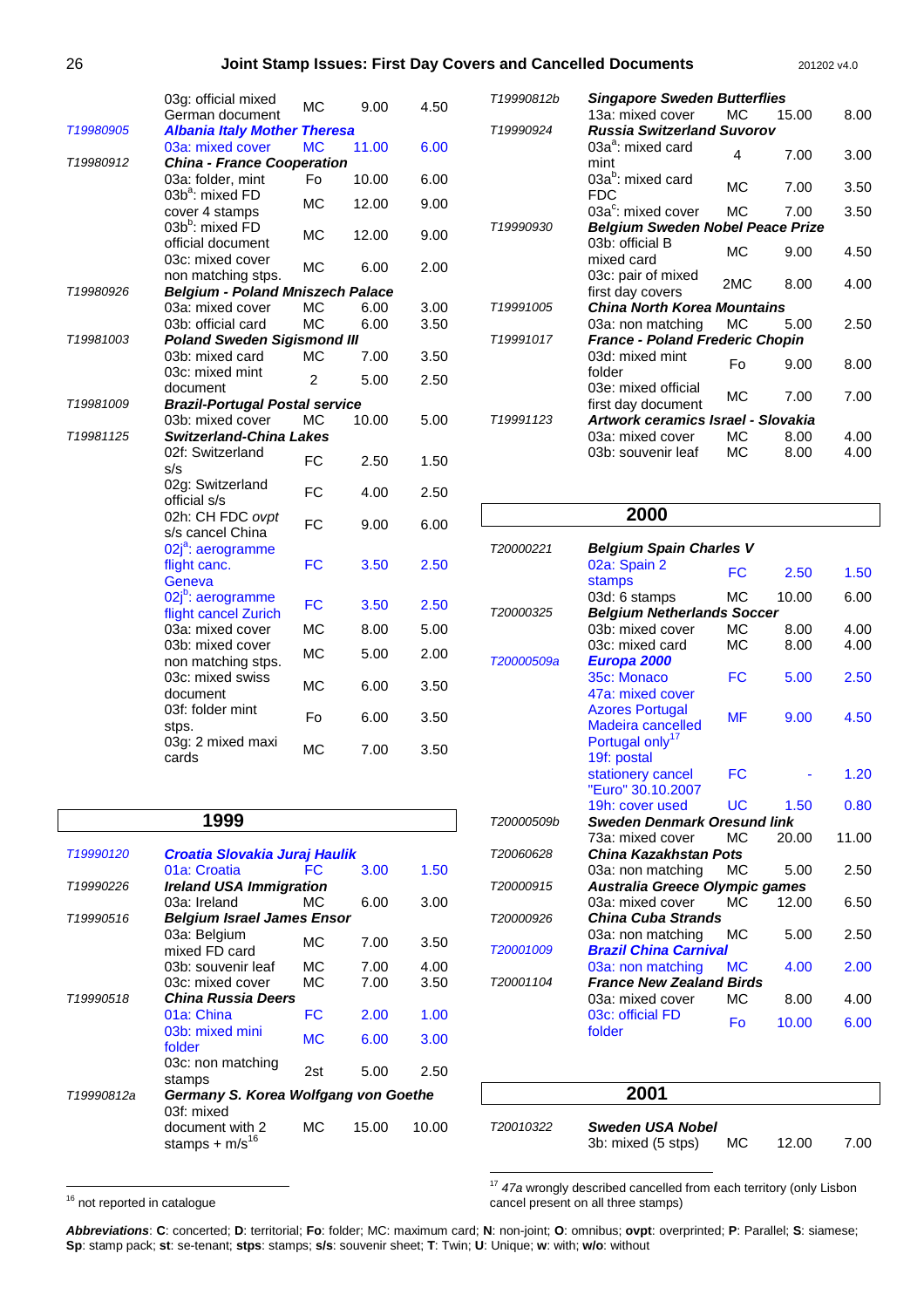#### 201202 v4.0 **Joint Stamp Issues: First Day Covers and Cancelled Documents** 27

|                                              | 3c: mixed folder<br>with black print | Fo              | 15.00 | 12.00 |
|----------------------------------------------|--------------------------------------|-----------------|-------|-------|
| T20010612                                    | <b>Belgium Morocco Religion</b>      |                 |       |       |
|                                              | 03b: official card                   | MC <sub>1</sub> | 10.00 | 7.00  |
| T20010612                                    | <b>Belgium China Porcelain</b>       |                 |       |       |
|                                              | 03b: official card                   | MC <sub>1</sub> | 10.00 | 7.00  |
| T20010625                                    | <b>Australia Hong Kong Boat race</b> |                 |       |       |
|                                              | 03a mixed cover 4<br>stamps          | <b>MC</b>       | 11.00 | 6.00  |
| T20010920                                    | <b>Singapore Switzerland Flowers</b> |                 |       |       |
|                                              | 03b: mixed cover<br>$2 \text{ s/s}$  | MC.             | 14.00 | 8.00  |
|                                              | 03e: 4 mixed maxi<br>cards           | МC              | 16.00 | 8.00  |
| T20011012                                    | <b>China Egypt Masks</b>             |                 |       |       |
|                                              | 03c: pairs of maxi<br>cards          | FC              | 6.00  | 2.50  |
| <b>France Morocco Fountains</b><br>T20011214 |                                      |                 |       |       |
|                                              | 03c: official mixed<br>document      | <b>MD</b>       | 10.00 | 7.00  |

### **2002**

| T20020205                                           | <b>China Malaysia Flowers</b>        |           |       |      |  |
|-----------------------------------------------------|--------------------------------------|-----------|-------|------|--|
|                                                     | 03c: non matching                    | <b>MC</b> | 5.00  | 2.50 |  |
| T20020502                                           | <b>New Zealand Sweden Handcraft</b>  |           |       |      |  |
|                                                     | 03a: mixed cover                     | <b>MC</b> | 12.00 | 7.00 |  |
| T20020519                                           | <b>Canada Hong Kong Corals</b>       |           |       |      |  |
|                                                     | 03b: non matching                    | <b>MC</b> | 6.00  | 3.00 |  |
| T20020713                                           | <b>Azores Belgium Mills</b>          |           |       |      |  |
|                                                     | 03a: mixed cover                     | <b>MC</b> | 9.00  | 5.00 |  |
| <b>Australia Thailand Water lilies</b><br>T20020806 |                                      |           |       |      |  |
|                                                     | 03a: mixed cover                     | MC.       | 6.00  | 3.50 |  |
| T20020918                                           | <b>New Caledonia Norfolk Whales</b>  |           |       |      |  |
|                                                     | 03a: mixed cover                     | <b>MC</b> | 10.00 | 5.00 |  |
| T20021005                                           | <b>Sweden Thailand Buildings</b>     |           |       |      |  |
|                                                     | 03a: mixed cover                     | <b>MC</b> | 5.00  | 3.50 |  |
| T20021012                                           | <b>China Slovakia Castles</b>        |           |       |      |  |
|                                                     | 01a: China                           | FC        | 2.00  | 1.20 |  |
|                                                     | 03a: non matching                    | <b>MC</b> | 6.00  | 2.50 |  |
|                                                     | 03b: 2 maxi cards                    | FC.       | 6.00  | 2.00 |  |
| T20021120                                           | <b>China South Korea Martial art</b> |           |       |      |  |
|                                                     | 03a: non matching                    | <b>MC</b> | 6.00  | 3.00 |  |
| T20021215                                           | <b>Brazil Iran Pots</b>              |           |       |      |  |
|                                                     | 02a: Iran                            | FC        | 0.60  | 0.50 |  |

**2003**

03b: 6 stamps MC 16.00 9.00

02a: Iran w/o label FC 3.50 2.00<br>03a: non matching MC 6.00 3.00 03a: non matching MC 6.00

03c: folder mint Fo 12.00 8.00

03b: official card MC 9.00 5.00

03a: mixed cover MC 5.00 3.00

01a: Iran FC 3.50 3.00<br>01c: maxi card FC 1.50 1.50

03c: non matching MC 5.00 2.50

01c: maxi card FC 1.50

T20030320a **Spain Sweden Nobel**

T20030415 **China Iran Buildings**

T20030503 **France Slovakia Stefanik** 

T20030612 **Austria Germany Bridge**

T20030909 **Iran Russia Caspian Sea**

T20030930 **China Hungary Books** 

T20030510 **Belgium Russia Bells** 

| T20031004a | <b>Canada Thailand Flowers</b> |           |       |       |
|------------|--------------------------------|-----------|-------|-------|
|            | 03a: non matching MC           |           | 6.00  | 3.00  |
| T20031004b | <b>Hong Kong Sweden Birds</b>  |           |       |       |
|            | 03c: mixed cover               | <b>MC</b> | 18.00 | 11.00 |

#### **2004**

| T20040225 | <b>Hong Kong New Zealand Rugby</b>           |                 |       |       |
|-----------|----------------------------------------------|-----------------|-------|-------|
|           | 03a: mixed cover                             | MC.             | 12.00 | 8.00  |
|           | 03b: non matching                            | <b>MC</b>       | 6.00  | 3.00  |
| T20040406 | <b>France Great Britain Entente Cordiale</b> |                 |       |       |
|           | 03a: folder mint <sup>18</sup>               | Fo              | 12.00 | 9.00  |
|           | 03b: mixed cover                             | MC.             | 12.00 | 8.00  |
| T20040501 | <b>Europe - 9 countries</b>                  |                 |       |       |
|           | 10a: folder mint                             | Fo              | 18.00 | 11.00 |
| T20040515 | <b>Belgium France Cartoons</b>               |                 |       |       |
|           | 03a: mixed folder                            | Fo              | 11.00 | 8.00  |
| T20040603 | <b>Germany Russia</b>                        |                 |       |       |
|           | 03a: mixed cover                             | MC <sub>1</sub> | 4.00  | 3.00  |
| T20040626 | Canada France Dugua de Mons                  |                 |       |       |
|           | 03a: mixed cover                             | <b>MC</b>       | 7.00  | 4.00  |
|           | 03b: mixed IPS-                              |                 |       |       |
|           | <b>JSIC</b> cover                            | MC.             | 8.00  | 4.00  |
| T20040816 | <b>India Iran Poets</b>                      |                 |       |       |
|           | 03a: mixed cover                             | MC.             | 7.00  | 4.00  |
| T20040920 | <b>Belgium - Romania lanchelevici</b>        |                 |       |       |
|           | 03a: mixed cover                             | M <sub>C</sub>  | 10.00 | 7.00  |
|           | 03b: official mixed                          |                 |       |       |
|           | card                                         | M <sub>C</sub>  | 10.00 | 8.00  |
| T20040922 | <b>China Romania Pottery</b>                 |                 |       |       |
|           | 03a: mixed non                               |                 |       |       |
|           | matching cover                               | <b>MC</b>       | 4.00  | 2.00  |
| T20041001 | <b>Ireland Sweden Nobel</b>                  |                 |       |       |
|           | 03a: mixed cover                             | МC              | 18.00 | 11.00 |
|           |                                              |                 |       |       |

#### **2005**

| T20050302a | <b>Denmark Germany Bonn Copenhagen</b>    |                |       |       |
|------------|-------------------------------------------|----------------|-------|-------|
|            | 03a: mixed cover                          | M <sub>C</sub> | 6.00  | 3.50  |
| T20050307  | <b>Liechtenstein Switzerland Rubens</b>   |                |       |       |
|            | 03b: mixed cover                          | MC.            | 8.00  | 4.50  |
|            | 03c: maxi card                            | <b>MC</b>      | 9.00  | 6.00  |
| T20050421  | <b>Australia Great Britain</b>            |                |       |       |
|            | $03b$ : set of $2$<br>mixed covers        | МC             | 24.00 | 14.00 |
| T20050422  | <b>Canada Ireland Nature</b>              |                |       |       |
|            | 03a: mixed cover                          | MC.            | 9.00  | 5.00  |
| T20050518  | <b>China Liechtenstein Paintings</b>      |                |       |       |
|            | 03a: mixed cover                          | MC.            | 6.00  | 4.00  |
|            | $03b$ : set of 2<br>mixed maxi cards      | МC             | 7.00  | 4.00  |
| T20050909  | <b>Belgium Singapore Houses</b>           |                |       |       |
|            | 03a: mixed cover                          | M <sub>C</sub> | 11.00 | 7.00  |
| T20050922  | <b>China Netherlands Water management</b> |                |       |       |
|            | 03a: mixed cover<br>non matching stps     | МC             | 5.00  | 2.50  |
|            | 03b: pair of FDC<br>maxi cards            | 2FC            | 4.00  | 2.50  |
| T20050923  | Sweden USA Greta Garbo                    |                |       |       |
|            | 03b: mixed cover<br>$(5 \text{ stamps})$  | MC.            | 20.00 | 12.00 |
| T20051013  | Canada China Cougar - Leopard             |                |       |       |

| <sup>18</sup> Error in catalogue price |  |
|----------------------------------------|--|

(\*) type of document: if starting with a figure, then more than one item is available in the series; **FC**: First Day Cover or Card; **FD**: official first day document; **Fo**: Folder with mint stamps; **MC**: Mixed Card with first day cancelled stamps from both countries; **MD**: official mixed first day document; **MF**: Mixed Cover with First Day Cancellations from one country on stamps from both countries; **UC**: used cover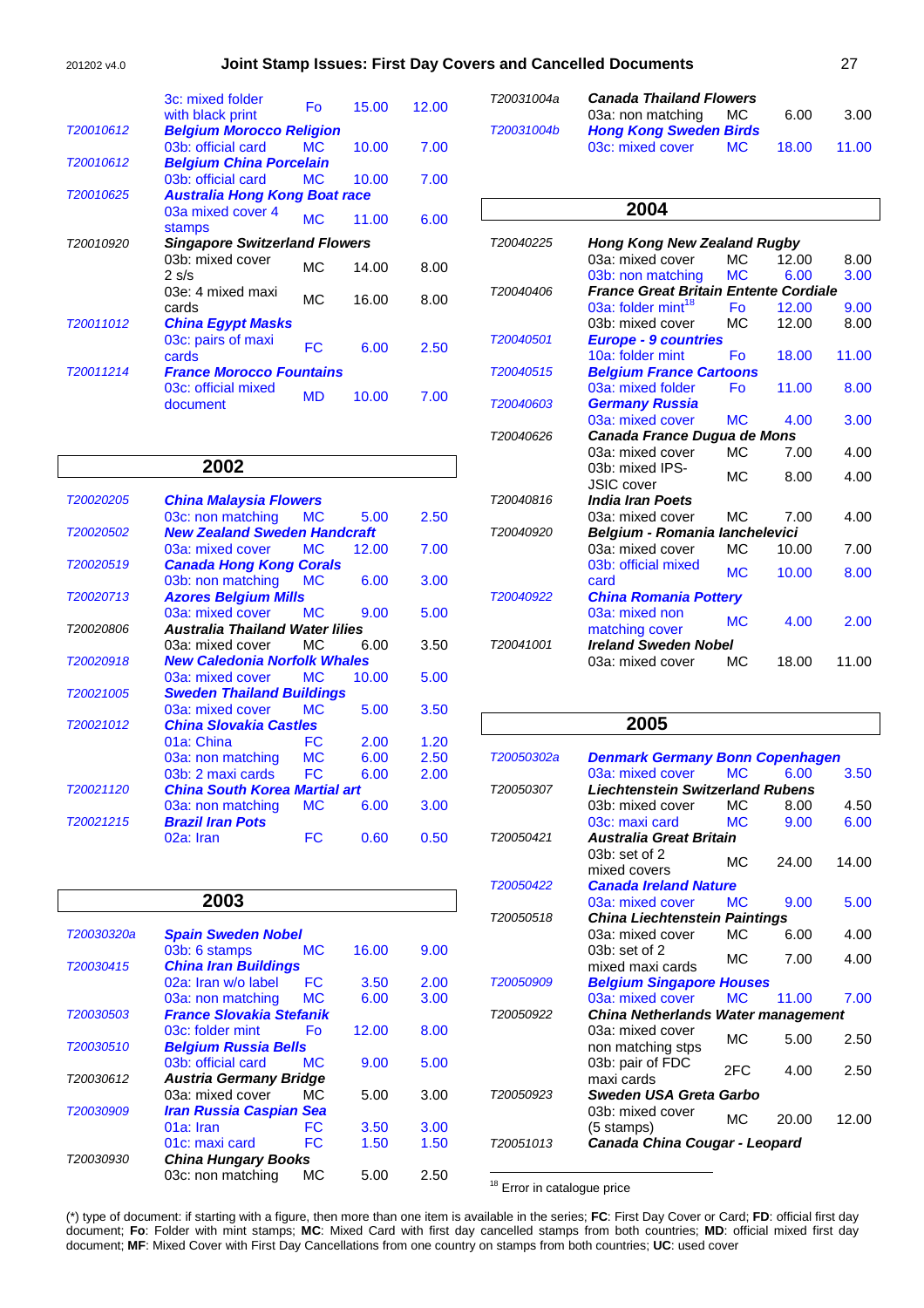|           | 03a: mixed cover                        | МC              | 7.00  | 4.00 |
|-----------|-----------------------------------------|-----------------|-------|------|
|           | 03b: pair of FDC<br>maxi cards          | 2FC             | 5.00  | 3.00 |
| T20051018 | <b>Fishing villages</b>                 |                 |       |      |
|           | 03a: mixed cover                        | <b>MC</b>       | 12.00 | 8.00 |
| T20051103 | <b>Relations</b>                        |                 |       |      |
|           | 03a: mixed cover                        | MC <sub>1</sub> | 8.00  | 5.00 |
| T20051122 | <b>Switzerland Vatican Swiss Guards</b> |                 |       |      |
|           | 03a: mixed cover                        | MC.             | 8.00  | 5 OO |

#### **2006<sup>19</sup>**

| T20060110        | UK USA Children's books                    |                 |       |       |
|------------------|--------------------------------------------|-----------------|-------|-------|
|                  | 03a: mixed cover                           | MC <sub>1</sub> | 12.00 | 8.00  |
| T20060306        | <b>Austria Liechtenstein Amerling</b>      |                 |       |       |
|                  | 03a: mixed cover                           | MC.             | 7.50  | 4.00  |
|                  | 03b: mixed maxi<br>card                    | <b>MC</b>       | 7.50  | 4.00  |
| <i>T20060504</i> | <b>Finland Sweden Fortresses</b>           |                 |       |       |
|                  | 03c: mixed cover                           | MC.             | 18.00 | 11.00 |
| T20060620        | <b>China Poland Gold and silver plates</b> |                 |       |       |
|                  | 03a: non matching<br>mixed cover           | M <sub>C</sub>  | 3.00  | 1.50  |
| T20060907        | Germany Sweden Hansea                      |                 |       |       |
|                  | 03a: mixed cover<br>(5 stamps)             | МC              | 5.00  | 4.00  |
| T20060925        | <b>France Romania Brancusi</b>             |                 |       |       |
|                  | 03c: mixed cover<br>(Romania official)     | МC              | 15.00 | 10.00 |
| T20060926        | <b>Austria China Mozart</b>                |                 |       |       |
|                  | 03a: mixed non<br>matching cover           | МC              | 4.00  | 2.50  |
|                  | 03b: pair of FDC<br>maxi cards             | 2FC             | 3.00  | 2.00  |
| T20061012        | <b>Singapore Vatican</b>                   |                 |       |       |
|                  | 03a: mixed cover                           | МC              | 10.00 | 6.00  |

### **2007-2010<sup>20</sup>**

| T20071108<br>T20080127 | <b>France Greenland</b><br>02a: engraver's<br>signature on FDC<br><b>Israel - UN</b> | FC             |       | 8.00 |
|------------------------|--------------------------------------------------------------------------------------|----------------|-------|------|
|                        | 05a: mixed cover<br>w 4 stps                                                         | M <sub>C</sub> | 12.00 | 8.00 |
| T20101018a             | <b>China - Singapore</b><br>03a: Mixed pack<br>with both covers                      | <b>FDC</b>     | 9.00  | 7.00 |

 $\overline{a}$ 

<sup>20</sup> Prices from catalogue supplement II, 2008

<sup>&</sup>lt;sup>19</sup> Prices from catalogue supplement I, 2007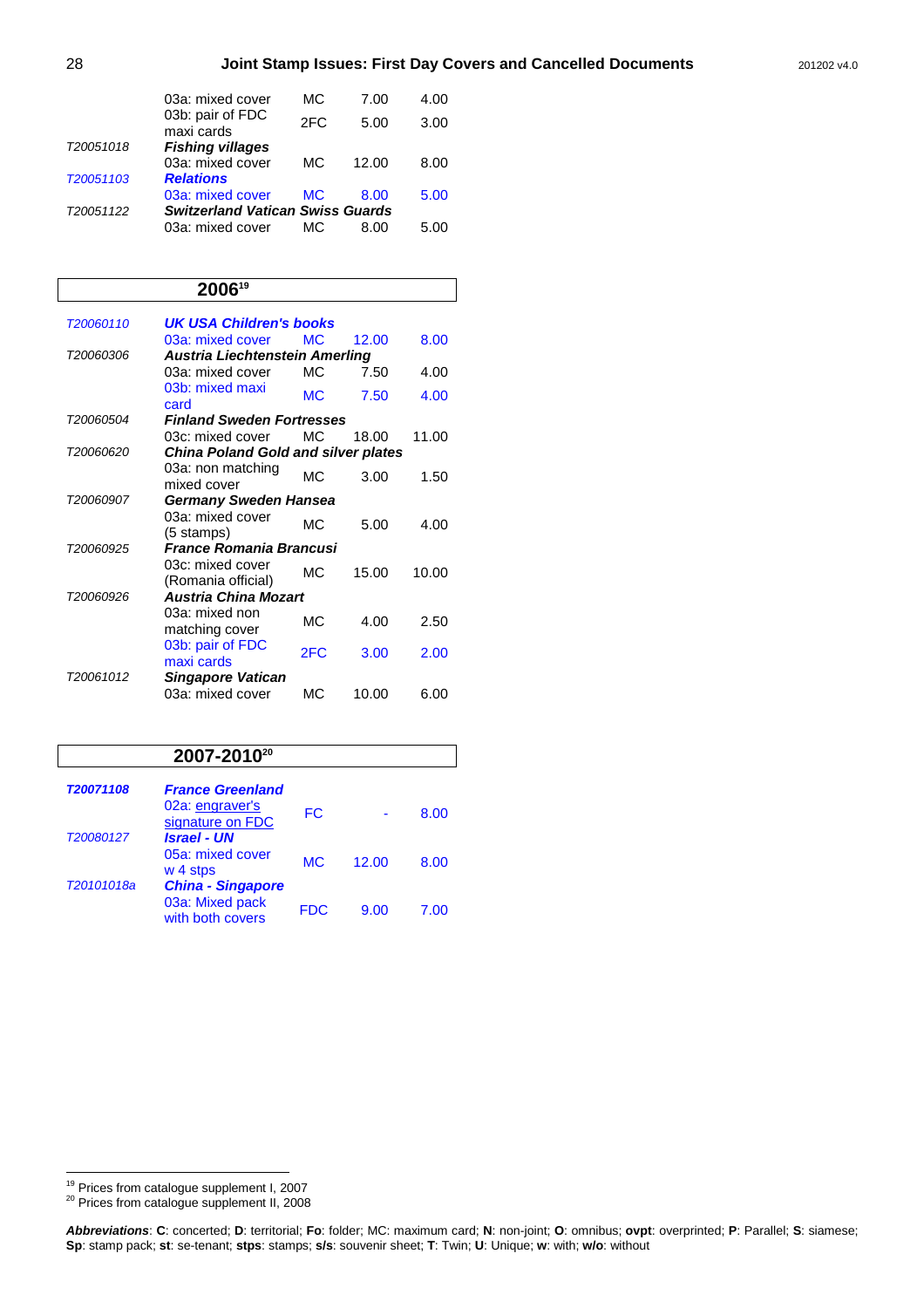# **Concerted Issues [C]**

| <b>Number</b> | Country                                                                                                          | $N(*)$ | Cat.<br><b>Price</b><br>€ | Sale's<br><b>Price</b><br>€ |
|---------------|------------------------------------------------------------------------------------------------------------------|--------|---------------------------|-----------------------------|
|               | 1990-1999                                                                                                        |        |                           |                             |
| C19990529     | <b>Conseil de l'Entente</b><br>01a: Benin <sup>21</sup> "1999"<br>two stamps $150F +$<br>200F cancel on<br>cover | 1      |                           | 80.00                       |
|               | 01b: Benin "2000"<br>two stamps 150F<br>and 200F cancel on<br>cover                                              | 1      |                           | 80.00                       |
|               | 01a/01b: Benin<br>"1999" 150F and<br>"2000" 200F cancel<br>on same cover                                         | 1      |                           | 80.00                       |
|               | 01a: Benin "1999"<br>two stamps 200F<br>cancel on cover                                                          | 1      |                           | 80.00                       |
|               | 01a: Benin "2000"<br>one stamp - 200F -<br>cancel on cover                                                       | 1      |                           | 50.00                       |
|               | 05a: Togo "1999"<br>two stamps 125F-<br>cancel on cover                                                          | 1      |                           | 25.00                       |

| P <sub>19770804</sub> | <b>Canada USA Peace bridge</b> |     |        |      |  |
|-----------------------|--------------------------------|-----|--------|------|--|
|                       | 01a: Canada                    | FC. | - 1.00 | 0.50 |  |

|                       | 1980-1989                                            |           |       |       |
|-----------------------|------------------------------------------------------|-----------|-------|-------|
| P19800711             | <b>France - USA Rochambeau</b>                       |           |       |       |
|                       | 03a: mixed first day<br>stationery                   | <b>MC</b> | 30.00 | 10.00 |
| P <sub>19840626</sub> | <b>Canada USA St Lawrence treaty</b>                 |           |       |       |
|                       | 03b: mixed cover                                     | MC.       | 8.00  | 4.00  |
| P <sub>19850615</sub> | <b>France Switzerland Leman Lake</b>                 |           |       |       |
|                       | 03b: France mixed<br>official document               | <b>MC</b> | 40.00 | 10.00 |
|                       | 03a: mixed first day<br>cover                        | <b>MC</b> | 40.00 | 10.00 |
| P19890714             | <b>France USA French Revolution</b>                  |           |       |       |
|                       | $04a+07a+10a$<br><b>France official</b><br>documents | 3         | 27.00 | 12.00 |

#### **1990-1999**

| P19911010 | <b>France Germany Max Ernst</b>                      |     |       |      |
|-----------|------------------------------------------------------|-----|-------|------|
|           | 03a: mixed folder                                    | F٥  | 15.00 | 8.00 |
|           | 03c <sup>a</sup> : official mixed<br>French document | MD  | 9.00  | 8.00 |
|           | 03d: Mixed ETB                                       | MС  | 3.50  | 1.80 |
| P19920515 | Canada USA Alaska highway                            |     |       |      |
|           | 03a: mixed cover                                     | MC. | 5.00  | 2.50 |
| P19940408 | <b>Australia Laos Thailand Bridge</b>                |     |       |      |
|           | 04a: mixed cover                                     | MC. | 11.00 | 7.00 |
| P19960312 | <b>France Ireland Irish Imaginary</b>                |     |       |      |
|           | 02a: Ireland                                         | FC  | 2.00  | 1.00 |
| P19960421 | <b>Guernsey Man QEII, Princess Anne</b>              |     |       |      |
|           | 03a: mixed cover                                     | MC  | 14.00 | 7.50 |
| P19970912 | <b>Switzerland Thailand Siam King</b>                |     |       |      |
|           | 13a <sup>a</sup> : mixed cover                       | МC  | 5.00  | 2.50 |
|           | 13a <sup>b</sup> : mixed card                        | МC  | 5.00  | 2.50 |

### **2000-2010**

| P20000919 | <b>Hungary Israel Churches</b>      |     |       |      |
|-----------|-------------------------------------|-----|-------|------|
|           | 01a: Hungary                        | FC. | 2.80  | 1.50 |
| P20010718 | <b>New Caledonia Vanuatu Whales</b> |     |       |      |
|           | 03a: mixed cover                    | MC. | 10.00 | 6.00 |
| P20020404 | <b>Australia France Baudin</b>      |     |       |      |
|           | 01a: maxi card (2)                  | FC  | 4.50  | 2.50 |
|           | 03a: mixed cover                    | MC. | 11.00 | 6.00 |

| 03i: France first day<br>notice            | FC. | 3.20 | 1.60 |
|--------------------------------------------|-----|------|------|
| 03j: France official<br>first day document | FC. | 5.00 | 2.50 |
| 03k: France maxi<br>card                   | FC. | 4.00 | 2.00 |
|                                            |     |      |      |

Usa: France first FC 3.20 1.60

**2000-2010**

03a: France first

C20020427 **Soccer - 6 countries**

# **Parallel Issues [P]**

| <b>Number</b>         | Country                                                        | $N(*)$    | Cat.<br><b>Price</b><br>€ | Sale's<br><b>Price</b><br>€ |
|-----------------------|----------------------------------------------------------------|-----------|---------------------------|-----------------------------|
|                       | 1970-1979                                                      |           |                           |                             |
| P <sub>19760121</sub> | <b>Concorde plane</b><br>02d: official first day               | FC.       | 23.00                     | 12.00                       |
|                       | document<br>02e: official first day<br>document w Brazil       | <b>MC</b> |                           | 25.00                       |
| D <sub>19770618</sub> | <b>Charles de Gaulle</b><br>01c: France - official<br>document | FC        | 6.00                      | 3.00                        |

<sup>21</sup> Benin stamps never seen mint - no value in catalogue(s)

 $\overline{a}$ 

(\*) type of document: if starting with a figure, then more than one item is available in the series; **FC**: First Day Cover or Card; **FD**: official first day document; **Fo**: Folder with mint stamps; **MC**: Mixed Card with first day cancelled stamps from both countries; **MD**: official mixed first day document; **MF**: Mixed Cover with First Day Cancellations from one country on stamps from both countries; **UC**: used cover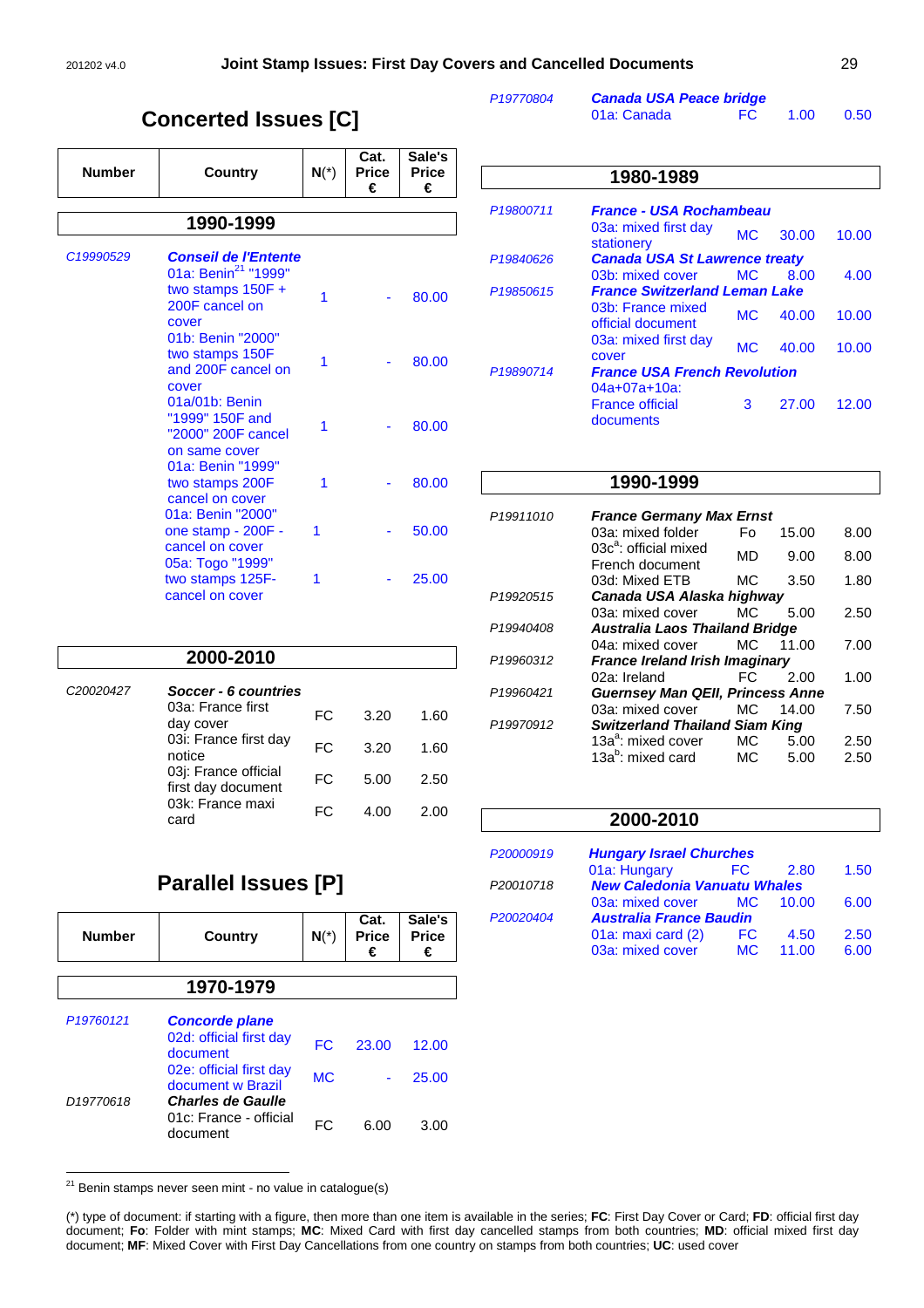# **Territorial Issues [D]**

| <b>Number</b>         | Country                                        | $N(*)$ | Cat.<br><b>Price</b><br>€ | Sale's<br><b>Price</b><br>€ |  |  |
|-----------------------|------------------------------------------------|--------|---------------------------|-----------------------------|--|--|
| 1970-1979             |                                                |        |                           |                             |  |  |
| D <sub>19710629</sub> | <b>NL Antilles NL Suriname Prince Bernhard</b> |        |                           |                             |  |  |
|                       | 01a: Antilles                                  |        | 2.50                      | 1.50                        |  |  |
|                       | 03a: Surinam                                   |        | 2.50                      | 1.50                        |  |  |
| D <sub>19730904</sub> | <b>NL Antilles NL Suriname Queen Juliana</b>   |        |                           |                             |  |  |
|                       | 01a: Antilles                                  |        | 2.00                      | 1.00                        |  |  |

| 1980-1989             |                                                                                                         |            |               |                      |
|-----------------------|---------------------------------------------------------------------------------------------------------|------------|---------------|----------------------|
| D <sub>19880126</sub> | <b>Australia Christmas Cocos Colonization</b><br>01a: Australia<br>04a: Aus-Chris-<br>Cocos folder mint | FC.<br>Fο. | 6.00<br>17.00 | 3.00<br><b>12.00</b> |

### **1990-2010**

| D19990427 | <b>Primrose Aland Finland</b> |     |       |        |
|-----------|-------------------------------|-----|-------|--------|
|           | 03a $^1$ : mixed cover        | MC  | -6.00 | - 3.00 |
|           | $03a^2$ : mixed card          | MC. | -6.00 | - 3.00 |

# **Non Approved Issues [N]**

| <b>Number</b> | Country                                                                      | $N(*)$ | Cat.<br><b>Price</b><br>€ | Sale's<br><b>Price</b><br>€ |
|---------------|------------------------------------------------------------------------------|--------|---------------------------|-----------------------------|
| N19890101     | <b>French Revolution</b><br><b>B2: France official</b><br>first day document | FD     |                           | 6.00                        |

# **Special items**

### **Books**

| <b>Number</b> | Country                                | $N(*)$ | Cat.<br>Price<br>€ | Sale's<br>Price |
|---------------|----------------------------------------|--------|--------------------|-----------------|
| B19990000a    | Catalogue page 683<br>01a: China Album |        | 60.00              | 35.00           |

# **Packs**

| Diverse:                                                                                                      |    |               |       |
|---------------------------------------------------------------------------------------------------------------|----|---------------|-------|
| Lot of 50 different true joint issues<br>stamps cancelled (not matching<br>pairs - worldwide - for beginners) | 50 | $\sim$ $\sim$ | 12.00 |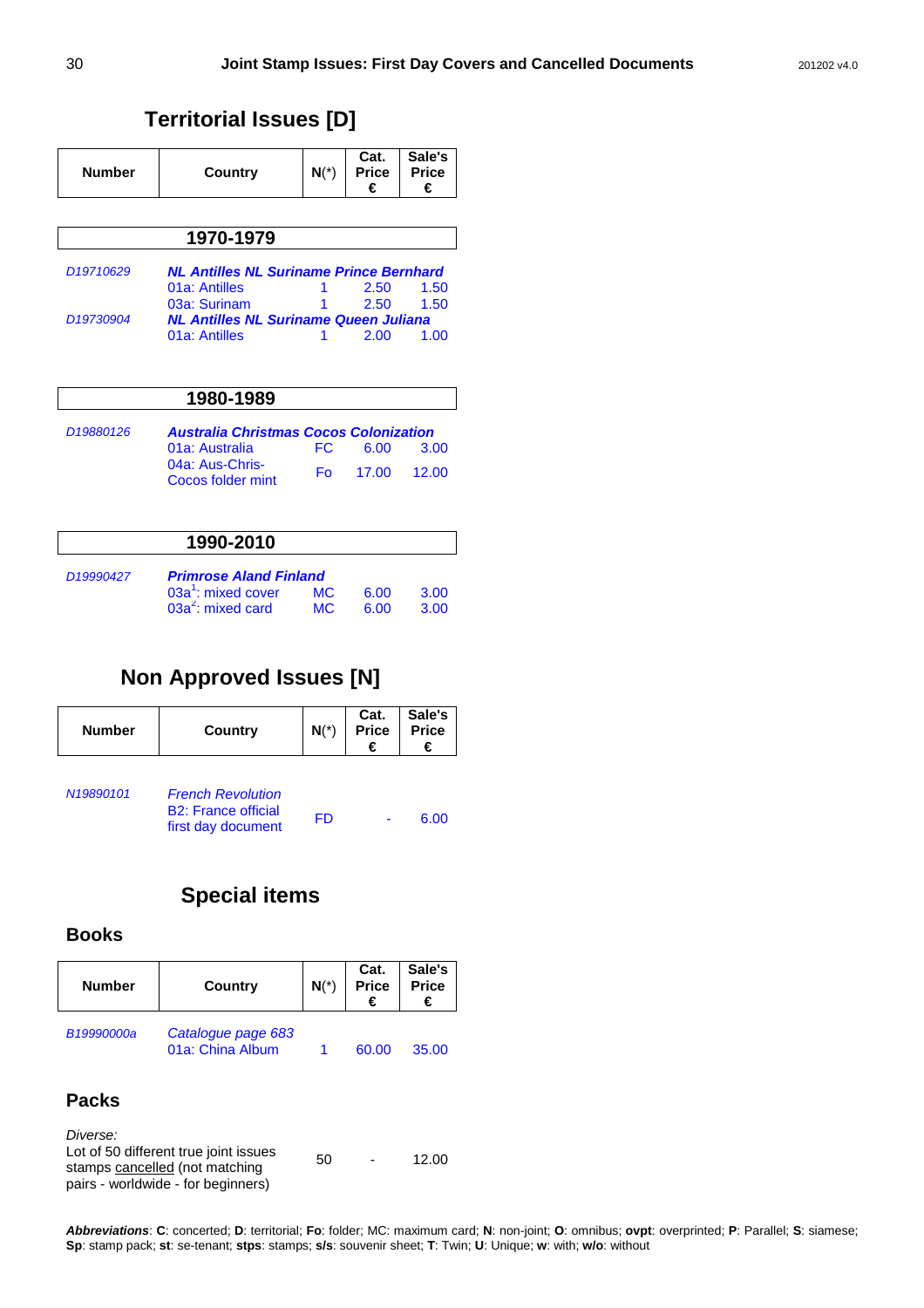(\*) type of document: if starting with a figure, then more than one item is available in the series; **FC**: First Day Cover or Card; **FD**: official first day document; **Fo**: Folder with mint stamps; **MC**: Mixed Card with first day cancelled stamps from both countries; **MD**: official mixed first day document; **MF**: Mixed Cover with First Day Cancellations from one country on stamps from both countries; **UC**: used cover